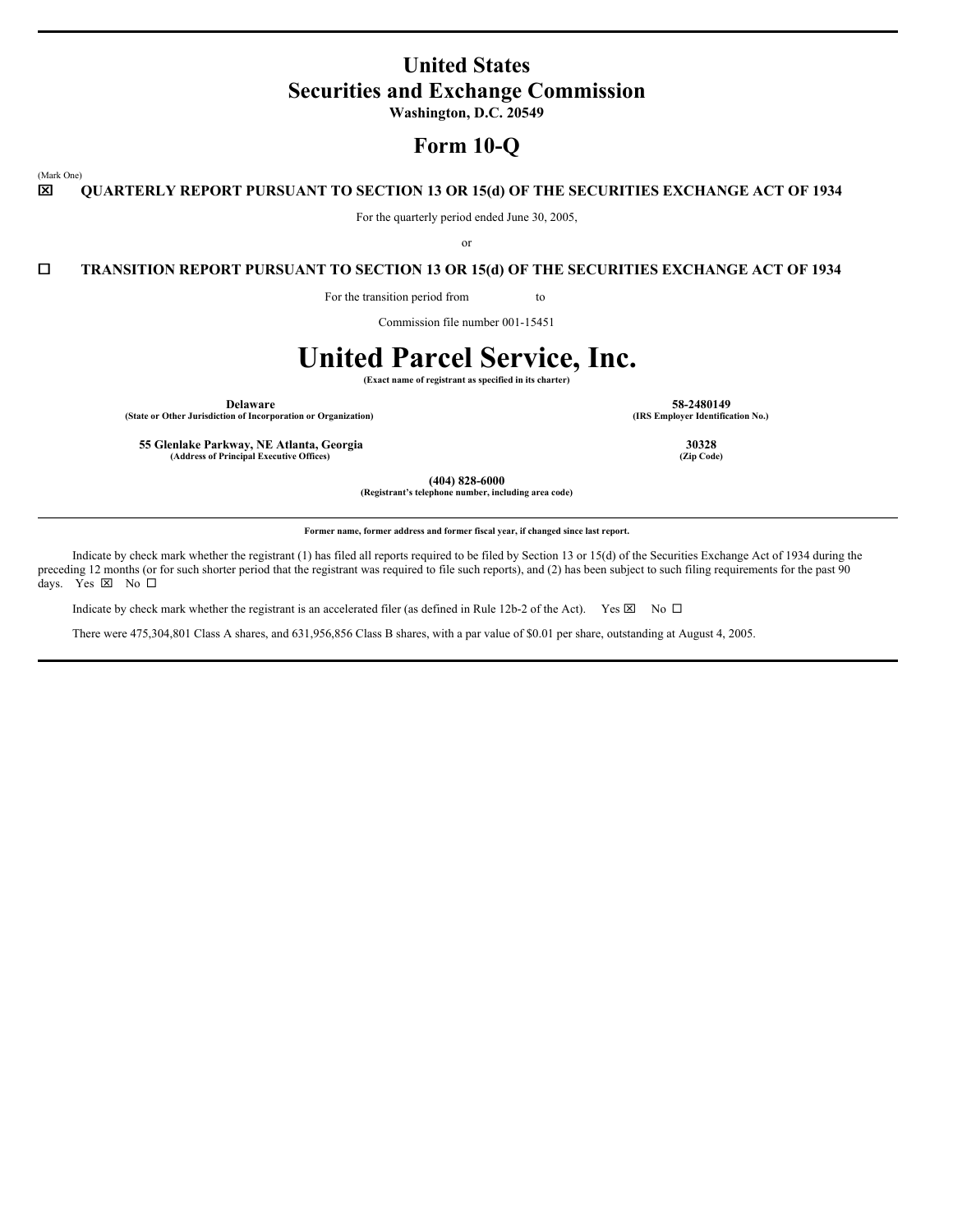# **PART I. FINANCIAL INFORMATION**

**Item 1. Financial Statements**

# **UNITED PARCEL SERVICE, INC. AND SUBSIDIARIES CONSOLIDATED BALANCE SHEETS June 30, 2005 (unaudited) and December 31, 2004 (In millions, except per share amounts)**

|                                                                                                                               | <b>June 30,</b><br>2005  | December 31,<br>2004   |
|-------------------------------------------------------------------------------------------------------------------------------|--------------------------|------------------------|
| <b>Assets</b>                                                                                                                 |                          |                        |
| <b>Current Assets:</b>                                                                                                        |                          |                        |
| Cash & cash equivalents                                                                                                       | \$1.260                  | S<br>739               |
| Marketable securities & short-term investments                                                                                | 4,244                    | 4,458                  |
| Accounts receivable, net                                                                                                      | 4,887                    | 5,156                  |
| Finance receivables, net                                                                                                      | 472                      | 524                    |
| Income tax receivable                                                                                                         | $\overline{\phantom{0}}$ | 371                    |
| Deferred income taxes                                                                                                         | 529                      | 392                    |
| Other current assets                                                                                                          | 1,082                    | 965                    |
| <b>Total Current Assets</b>                                                                                                   | 12.474                   | 12,605                 |
| Property, Plant & Equipment—at cost, net of accumulated depreciation & amortization of \$13,905 and \$13,505 in 2005 and 2004 | 14,154                   | 13,973                 |
| Prepaid Pension Costs                                                                                                         | 3,086                    | 3,160                  |
| Goodwill and Intangible Assets, Net                                                                                           | 1,965                    | 1,924                  |
| <b>Other Assets</b>                                                                                                           | 1,487                    | 1,364                  |
|                                                                                                                               |                          |                        |
|                                                                                                                               | \$33,166                 | \$33.026               |
|                                                                                                                               |                          |                        |
| <b>Liabilities &amp; Shareowners' Equity</b>                                                                                  |                          |                        |
| <b>Current Liabilities:</b>                                                                                                   |                          |                        |
| Current maturities of long-term debt and commercial paper                                                                     | S<br>865                 | $\mathbb{S}$<br>1,187  |
| Accounts payable                                                                                                              | 2,131                    | 2,312                  |
| Accrued wages & withholdings                                                                                                  | 1,631                    | 1,197                  |
| Dividends payable                                                                                                             |                          | 315                    |
| Income taxes payable                                                                                                          | 70                       | 79                     |
| Other current liabilities                                                                                                     | 1,546                    | 1,439                  |
| <b>Total Current Liabilities</b>                                                                                              | 6,243                    | 6,529                  |
| Long-Term Debt                                                                                                                | 3,258                    | 3,261                  |
| Accumulated Postretirement Benefit Obligation, Net                                                                            | 1,549                    | 1,470                  |
| Deferred Taxes, Credits & Other Liabilities                                                                                   | 5,667                    | 5,382                  |
| Shareowners' Equity:                                                                                                          |                          |                        |
| Preferred stock, no par value, authorized 200 shares, none issued                                                             |                          |                        |
| Class A common stock, par value \$.01 per share, authorized 4,600 shares, issued 487 and 515 in 2005 and 2004                 | 5                        | 5                      |
| Class B common stock, par value \$.01 per share, authorized 5,600 shares, issued 625 and 614 in 2005 and 2004                 | 6                        | 6                      |
| Additional paid-in capital                                                                                                    |                          | 417                    |
| Retained earnings                                                                                                             | 16,604                   | 16,192                 |
| Accumulated other comprehensive loss                                                                                          | (166)                    | (236)                  |
| Deferred compensation arrangements                                                                                            | 160                      | 169                    |
|                                                                                                                               | 16.609                   | 16,553                 |
|                                                                                                                               |                          |                        |
| Less: Treasury stock (3 shares in 2005 and 2004)                                                                              | (160)                    | (169)                  |
|                                                                                                                               | 16.449                   | 16,384                 |
|                                                                                                                               | \$33,166                 | 33,026<br>$\mathbb{S}$ |
|                                                                                                                               |                          |                        |

See notes to unaudited consolidated financial statements.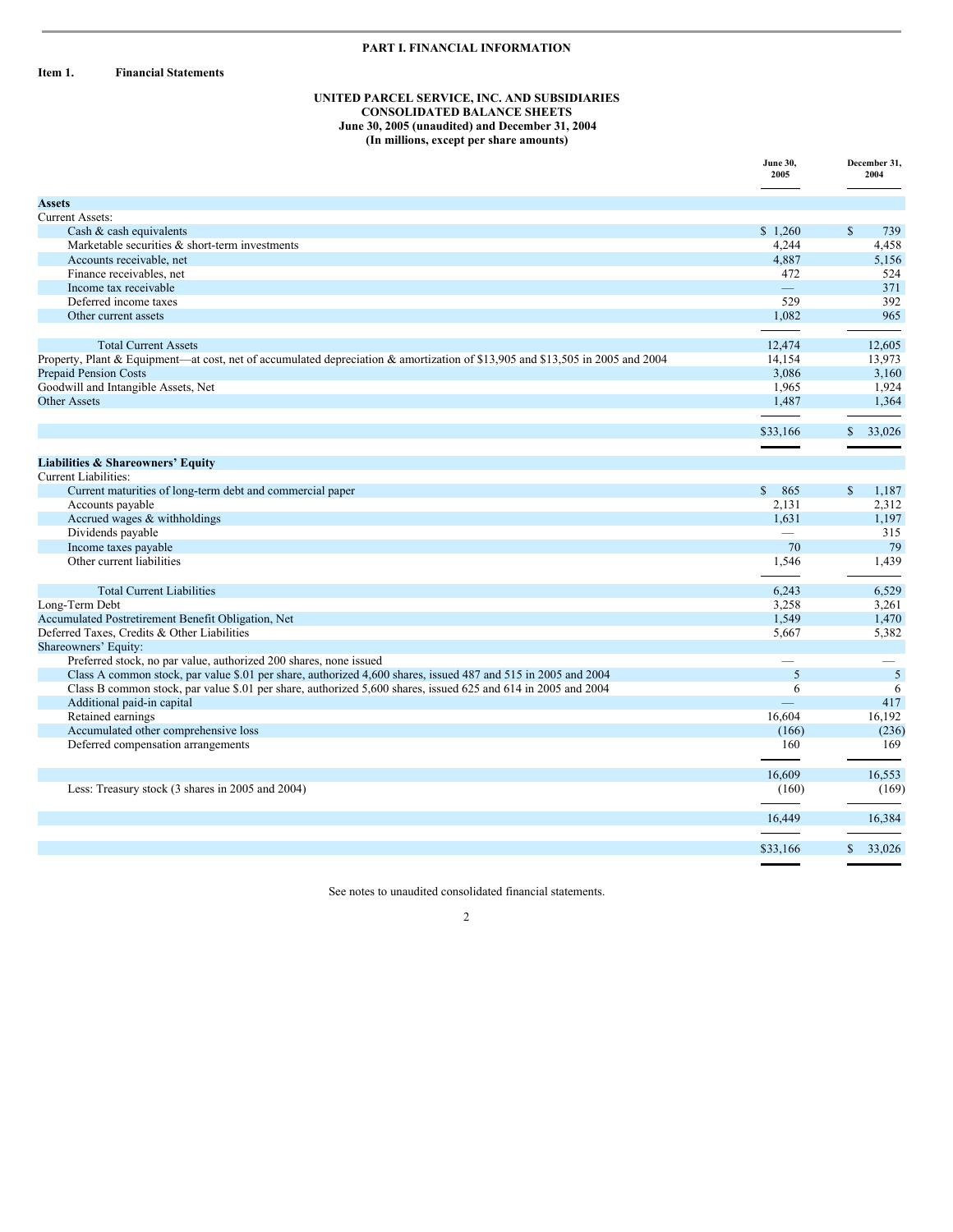# **UNITED PARCEL SERVICE, INC. AND SUBSIDIARIES STATEMENTS OF CONSOLIDATED INCOME Three and Six Months Ended June 30, 2005 and 2004 (In millions, except per share amounts) (unaudited)**

|                                   |              | <b>Three Months Ended</b><br><b>June 30,</b> |         | <b>Six Months Ended</b><br><b>June 30,</b> |                      |
|-----------------------------------|--------------|----------------------------------------------|---------|--------------------------------------------|----------------------|
|                                   | 2005         |                                              | 2004    | 2005                                       | 2004                 |
| Revenue                           | \$10,191     |                                              | \$8,871 | \$20,077                                   | \$17,790             |
| <b>Operating Expenses:</b>        |              |                                              |         |                                            |                      |
| Compensation and benefits         | 5,416        |                                              | 5,079   | 10,836                                     | 10,247               |
| Other                             | 3,226        |                                              | 2,482   | 6,307                                      | 5,016                |
|                                   | 8,642        |                                              | 7,561   | 17,143                                     | 15,263               |
| <b>Operating Profit</b>           | 1,549        |                                              | 1,310   | 2,934                                      | 2,527                |
| Other Income and (Expense):       |              |                                              |         |                                            |                      |
| Investment income                 |              | 38                                           | 14      | 68                                         | 31                   |
| Interest expense                  |              | (46)                                         | (35)    | (83)                                       | (74)                 |
|                                   |              | (8)                                          | (21)    | (15)                                       | (43)                 |
| Income before Income Taxes        | 1,541        |                                              | 1,289   | 2,919                                      | 2,484                |
| <b>Income Taxes</b>               |              | 555                                          | 471     | 1,051                                      | 907                  |
| Net Income                        | $\mathbf S$  | 986                                          | \$818   | \$1,868                                    | \$1,577              |
|                                   |              |                                              |         |                                            |                      |
| <b>Basic Earnings Per Share</b>   | \$<br>0.88   |                                              | \$0.73  | \$1.67                                     | \$1.40               |
| <b>Diluted Earnings Per Share</b> | $\mathbb{S}$ | 0.88                                         | \$0.72  | \$1.66                                     | 1.39<br>$\mathbb{S}$ |

See notes to unaudited consolidated financial statements.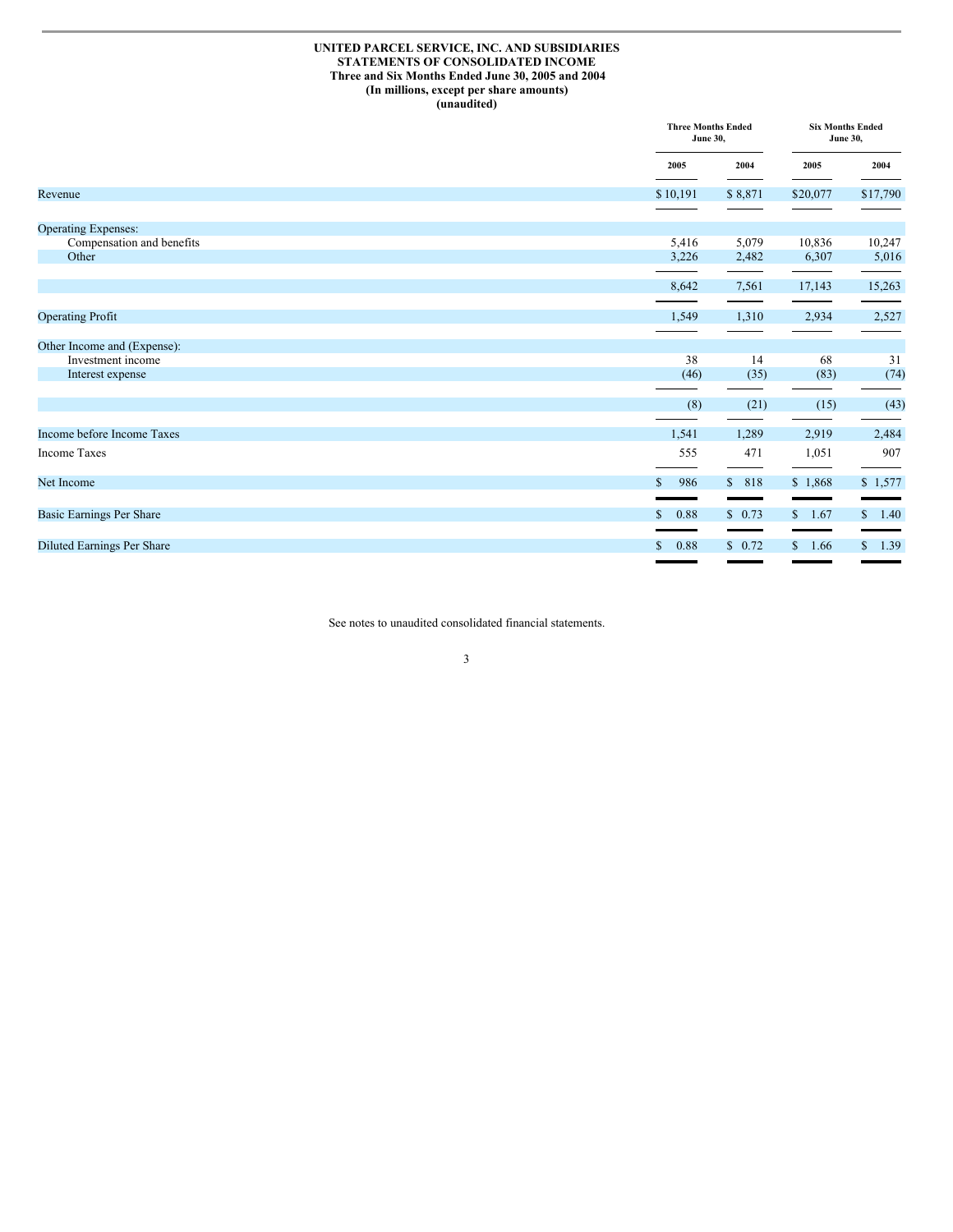# **UNITED PARCEL SERVICE, INC. AND SUBSIDIARIES CONSOLIDATED STATEMENT OF SHAREOWNERS' EQUITY Six Months Ended June 30, 2005 and 2004 (In millions, except per share amounts) (unaudited)**

|                                                                                                                                                |               | 2005                            |               | 2004                                   |  |
|------------------------------------------------------------------------------------------------------------------------------------------------|---------------|---------------------------------|---------------|----------------------------------------|--|
|                                                                                                                                                | <b>Shares</b> | <b>Dollars</b>                  | <b>Shares</b> | <b>Dollars</b>                         |  |
| <b>Class A Common Stock</b>                                                                                                                    |               |                                 |               |                                        |  |
| Beginning balance                                                                                                                              | 515           | S.<br>5                         | 571           | $\frac{1}{2}$ 6                        |  |
| Common stock purchases                                                                                                                         | (8)           |                                 | (7)           | $\hspace{0.1mm}-\hspace{0.1mm}$        |  |
| Stock award plans                                                                                                                              | 1             |                                 | 6             |                                        |  |
| Common stock issuances                                                                                                                         | $\mathbf{1}$  | $\hspace{0.1mm}-\hspace{0.1mm}$ | $\mathbf{1}$  | $\overbrace{\phantom{13333}}$          |  |
| Conversions of Class A to Class B common stock                                                                                                 | (22)          | $\overbrace{\phantom{12332}}$   | (26)          | (1)                                    |  |
| <b>Ending balance</b>                                                                                                                          | 487           | $\overline{5}$                  | 545           | $\overline{5}$                         |  |
| <b>Class B Common Stock</b>                                                                                                                    |               |                                 |               |                                        |  |
| Beginning balance                                                                                                                              | 614           | 6                               | 560           | 5                                      |  |
| Common stock purchases<br>Conversions of Class A to Class B common stock                                                                       | (11)<br>22    |                                 | (3)<br>26     | $\mathbf{1}$                           |  |
| Ending balance                                                                                                                                 | 625           | 6                               | 583           | 6                                      |  |
|                                                                                                                                                |               |                                 |               |                                        |  |
| <b>Additional Paid-In Capital</b>                                                                                                              |               |                                 |               |                                        |  |
| Beginning balance<br>Stock award plans                                                                                                         |               | 417<br>177                      |               | 662<br>114                             |  |
| Common stock purchases                                                                                                                         |               | (688)                           |               | (745)                                  |  |
| Common stock issuances                                                                                                                         |               | 94                              |               | 74                                     |  |
|                                                                                                                                                |               |                                 |               |                                        |  |
| Ending balance                                                                                                                                 |               | $\hspace{0.1mm}-\hspace{0.1mm}$ |               | 105                                    |  |
| <b>Retained Earnings</b>                                                                                                                       |               |                                 |               |                                        |  |
| Beginning balance                                                                                                                              |               | 16,192                          |               | 14,356                                 |  |
| Net income                                                                                                                                     |               | 1,868                           |               | 1,577                                  |  |
| Dividends (\$0.66 and \$0.56 per share)<br>Common stock purchases                                                                              |               | (739)<br>(717)                  |               | (632)<br>$\qquad \qquad -$             |  |
| Ending balance                                                                                                                                 |               | 16,604                          |               | 15,301                                 |  |
|                                                                                                                                                |               |                                 |               |                                        |  |
| <b>Accumulated Other Comprehensive Income (Loss)</b>                                                                                           |               |                                 |               |                                        |  |
| Foreign currency translation adjustment:                                                                                                       |               | (127)                           |               |                                        |  |
| Beginning balance<br>Aggregate adjustment                                                                                                      |               | (37)                            |               | (56)<br>(112)                          |  |
| Ending balance                                                                                                                                 |               | (164)                           |               | (168)                                  |  |
|                                                                                                                                                |               |                                 |               |                                        |  |
| Unrealized gain (loss) on marketable securities:                                                                                               |               |                                 |               |                                        |  |
| Beginning balance                                                                                                                              |               | (5)                             |               | 14                                     |  |
| Current period changes in fair value (net of tax effect of \$(3) and \$(2))<br>Reclassification to earnings (net of tax effect of \$0 and \$0) |               | (5)<br>$\mathbf{1}$             |               | (3)<br>$\hspace{0.1mm}-\hspace{0.1mm}$ |  |
| Ending balance                                                                                                                                 |               | (9)                             |               | 11                                     |  |
|                                                                                                                                                |               |                                 |               |                                        |  |
| Unrealized gain (loss) on cash flow hedges:<br>Beginning balance                                                                               |               | (29)                            |               | (72)                                   |  |
| Current period changes in fair value (net of tax effect of \$63 and \$22)                                                                      |               | 111                             |               | 39                                     |  |
| Reclassification to earnings (net of tax effect of \$0 and \$8)                                                                                |               |                                 |               | 15                                     |  |
| Ending balance                                                                                                                                 |               | 82                              |               | (18)                                   |  |
| Additional minimum pension liability:                                                                                                          |               |                                 |               |                                        |  |
| Beginning balance                                                                                                                              |               | (75)                            |               | (63)                                   |  |
| Minimum pension liability adjustment                                                                                                           |               | $\overline{\phantom{a}}$        |               | $\overline{\phantom{m}}$               |  |
| Ending balance                                                                                                                                 |               | (75)                            |               | (63)                                   |  |
| Ending accumulated other comprehensive income (loss)                                                                                           |               |                                 |               |                                        |  |
|                                                                                                                                                |               | (166)                           |               | (238)                                  |  |
| <b>Deferred Compensation Obligations</b>                                                                                                       |               |                                 |               |                                        |  |
| Beginning balance<br>Common stock held for deferred compensation arrangements                                                                  |               | 169<br>(9)                      |               | 136<br>32                              |  |
| Ending balance                                                                                                                                 |               | 160                             |               | 168                                    |  |
|                                                                                                                                                |               |                                 |               |                                        |  |
| <b>Treasury Stock</b><br>Beginning balance                                                                                                     | (3)           | (169)                           | (2)           | (136)                                  |  |
| Common stock held for deferred compensation arrangements                                                                                       |               | 9                               | (1)           | (32)                                   |  |
| <b>Ending balance</b>                                                                                                                          | (3)           | (160)                           | (3)           | (168)                                  |  |
|                                                                                                                                                |               |                                 |               |                                        |  |
| <b>Ending Total Shareowners' Equity</b>                                                                                                        |               | \$16,449                        |               | \$15,179                               |  |
| <b>Comprehensive Income</b>                                                                                                                    |               | \$1,938                         |               | \$1,516                                |  |

See notes to unaudited consolidated financial statements.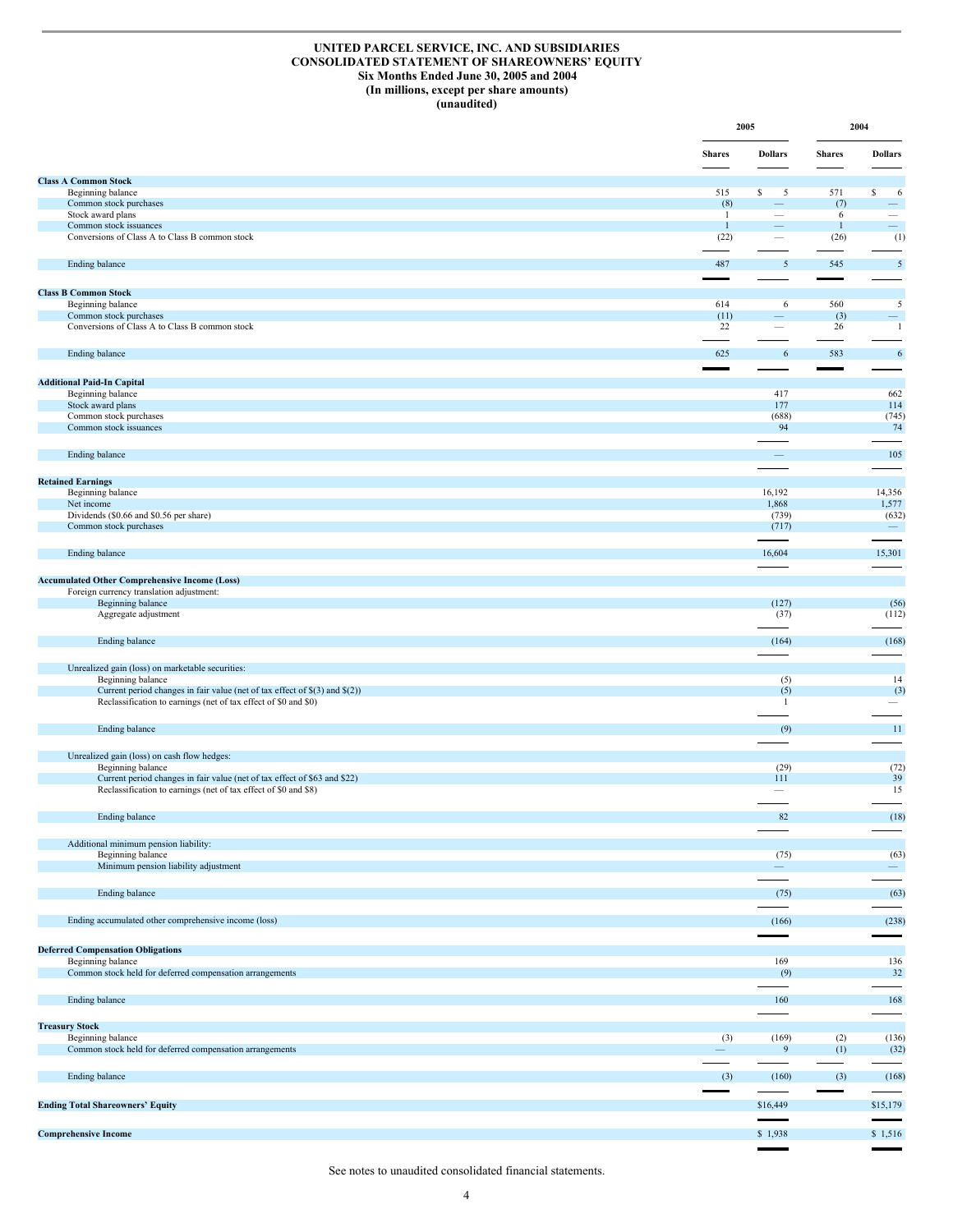# **UNITED PARCEL SERVICE, INC. AND SUBSIDIARIES CONSOLIDATED STATEMENTS OF CASH FLOWS Six Months Ended June 30, 2005 and 2004 (In millions) (unaudited)**

|                                                                            |          | <b>Six Months Ended</b><br><b>June 30,</b> |
|----------------------------------------------------------------------------|----------|--------------------------------------------|
|                                                                            | 2005     | 2004                                       |
| Cash flows from operating activities:                                      |          |                                            |
| Net income                                                                 | \$1,868  | \$1,577                                    |
| Adjustments to reconcile net income to net cash from operating activities: |          |                                            |
| Depreciation and amortization                                              | 801      | 771                                        |
| Postretirement benefits                                                    | 79       | 101                                        |
| Deferred taxes, credits and other                                          | (51)     | 191                                        |
| Stock award plans                                                          | 123      | 312                                        |
| Other (gains) losses                                                       | 33       | 11                                         |
| Changes in assets and liabilities:                                         |          |                                            |
| Accounts receivable, net                                                   | 196      | 40                                         |
| Other current assets                                                       | 418      | 172                                        |
| Prepaid pension costs                                                      | 74       | 74                                         |
| Accounts payable                                                           | (58)     | (24)                                       |
| Accrued wages and withholdings                                             | 406      | 266                                        |
| Income taxes payable                                                       | 47       | (113)                                      |
| Other current liabilities                                                  | 144      | 44                                         |
|                                                                            |          |                                            |
| Net cash from operating activities                                         | 4,080    | 3,422                                      |
|                                                                            |          |                                            |
|                                                                            |          |                                            |
| Cash flows from investing activities:                                      |          |                                            |
| Capital expenditures                                                       | (1,043)  | (989)                                      |
| Disposals of property, plant and equipment                                 | 10       | 78                                         |
| Purchases of marketable securities and short-term investments              | (3, 433) | (3, 493)                                   |
| Sales and maturities of marketable securities and short-term investments   | 3,637    | 2,469                                      |
| Net (increase) decrease in finance receivables                             | 56       | 158                                        |
| Cash received (paid) for business acquisitions / dispositions              | (92)     | (87)                                       |
| Other investing activities                                                 | (24)     | (54)                                       |
| Net cash used in investing activities                                      | (889)    | (1,918)                                    |
| Cash flows from financing activities:                                      |          |                                            |
| Proceeds from borrowings                                                   | 216      | 178                                        |
| Repayments of borrowings                                                   | (513)    | (78)                                       |
| Purchases of common stock                                                  | (1,405)  | (745)                                      |
| Issuances of common stock                                                  | 85       | 104                                        |
| Dividends                                                                  |          |                                            |
|                                                                            | (1,033)  | (903)                                      |
| Other financing activities                                                 | (2)      | (29)                                       |
|                                                                            |          |                                            |
| Net cash used in financing activities                                      | (2,652)  | (1, 473)                                   |
|                                                                            |          |                                            |
| Effect of exchange rate changes on cash                                    | (18)     | (64)                                       |
|                                                                            |          |                                            |
| Net increase (decrease) in cash and cash equivalents                       | 521      | (33)                                       |
| Cash and cash equivalents:                                                 |          |                                            |
| Beginning of period                                                        | 739      | 1,064                                      |
|                                                                            |          |                                            |
| End of period                                                              |          |                                            |
|                                                                            | \$1,260  | \$1,031                                    |
|                                                                            |          |                                            |
| Cash paid during the period for:                                           |          |                                            |
|                                                                            |          |                                            |
| Interest (net of amount capitalized)                                       | \$<br>78 | \$<br>62                                   |
|                                                                            |          |                                            |
| Income taxes                                                               | \$997    | $\mathbb{S}$<br>950                        |
|                                                                            |          |                                            |

See notes to unaudited consolidated financial statements.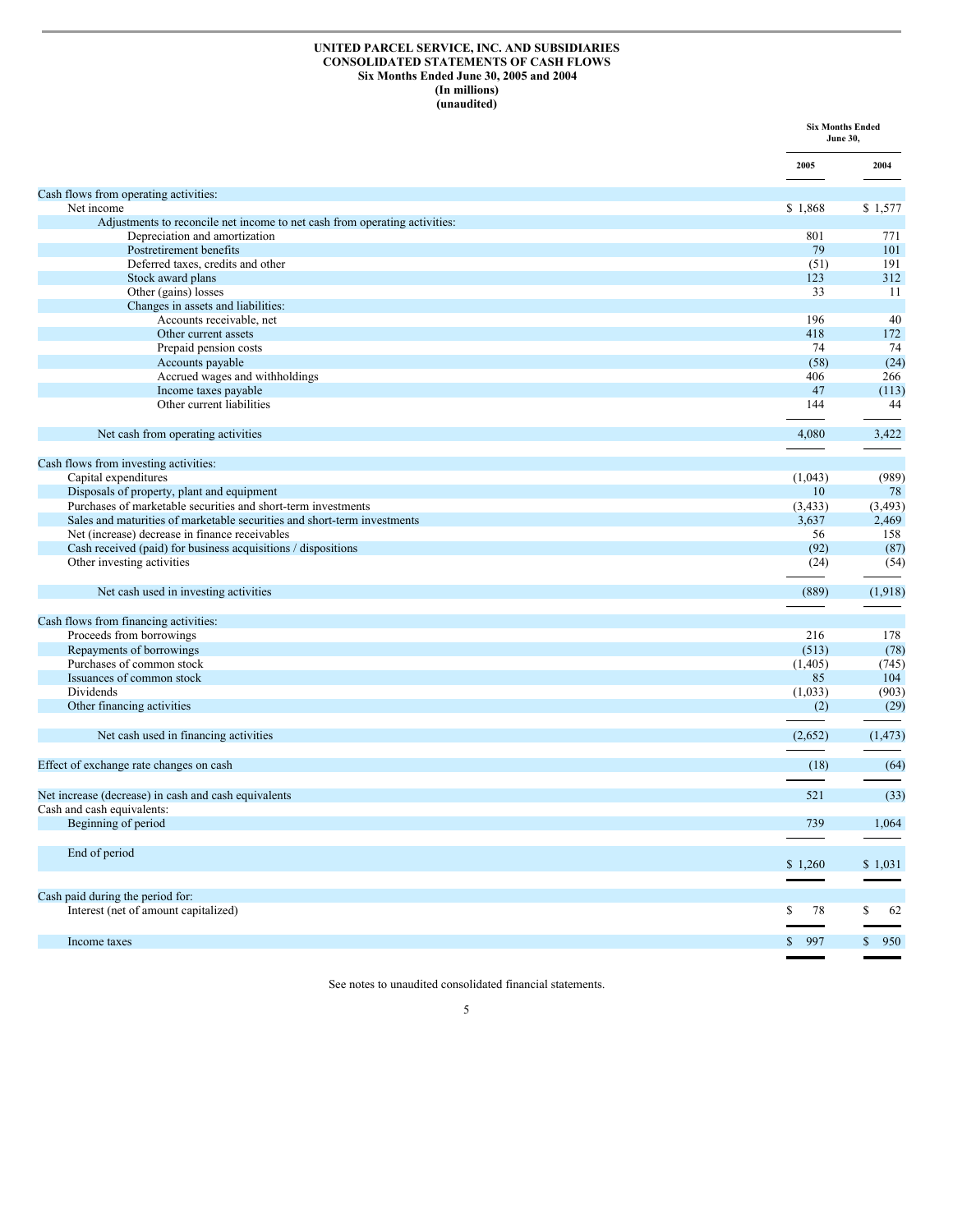#### **Note 1. Basis of Presentation**

In our opinion, the accompanying interim, unaudited, consolidated financial statements contain all adjustments (consisting of normal recurring accruals) necessary to present fairly our financial position as of June 30, 2005, our results of operations for the three and six months ended June 30, 2005 and 2004, and cash flows for the six months ended June 30, 2005 and 2004. The results reported in these consolidated financial statements should not be regarded as necessarily indicative of results that may be expected for the entire year. The interim consolidated financial statements should be read in conjunction with the audited consolidated financial statements and notes thereto included in our Annual Report on Form 10-K for the year ended December 31, 2004.

For interim consolidated financial statement purposes, we compute our tax provision on the basis of our estimated annual effective income tax rate, and provide for accruals under our various employee benefit plans for each three month period based on one quarter of the estimated annual expense.

Certain prior period amounts have been reclassified to conform to the current period presentation.

#### **Note 2. Stock-Based Compensation**

Effective January 1, 2003, we adopted the fair value measurement provisions of Financial Accounting Standards Board ("FASB") Statement No. 123 "Accounting for Stock-Based Compensation" ("FAS 123"). Under the provisions of FASB Statement No. 148 "Accounting for Stock-Based Compensation—Transition and Disclosure," we have elected to adopt the measurement provisions of FAS 123 using the prospective method. Under this approach, all stock-based compensation granted subsequent to January 1, 2003 has been expensed to compensation and benefits over the vesting period based on the fair value at the date the stock-based compensation is granted. Stock compensation awards include stock options, management incentive awards, restricted performance units, and employer matching contributions (in shares of UPS stock) for a defined contribution benefit plan.

During the first quarter of 2005, we modified our Management Incentive Awards program under our Incentive Compensation Plan to provide that half of the annual management incentive award be made in restricted stock units ("RSUs"). The RSUs we anticipate granting in November 2005 under this program are expected to have a fiveyear vesting period. Previous awards under the Management Incentive Awards program were made in common stock that was fully vested in the year of grant. This change has the effect of lowering 2005 expense. As a result, second quarter 2005 expense for our Management Incentive Awards program (reported in operating expenses under "compensation and benefits") decreased \$90 million (\$58 million after-tax, or \$0.05 per diluted share) from second quarter 2004. On a year-to-date basis, expense for the Management Incentive Awards program decreased \$170 million (\$109 million after-tax, or \$0.10 per diluted share) in 2005 compared with 2004. The other half of the award anticipated to be granted in November 2005 will be in the form of cash or unrestricted shares of Class A common stock and will be fully vested at the time of grant.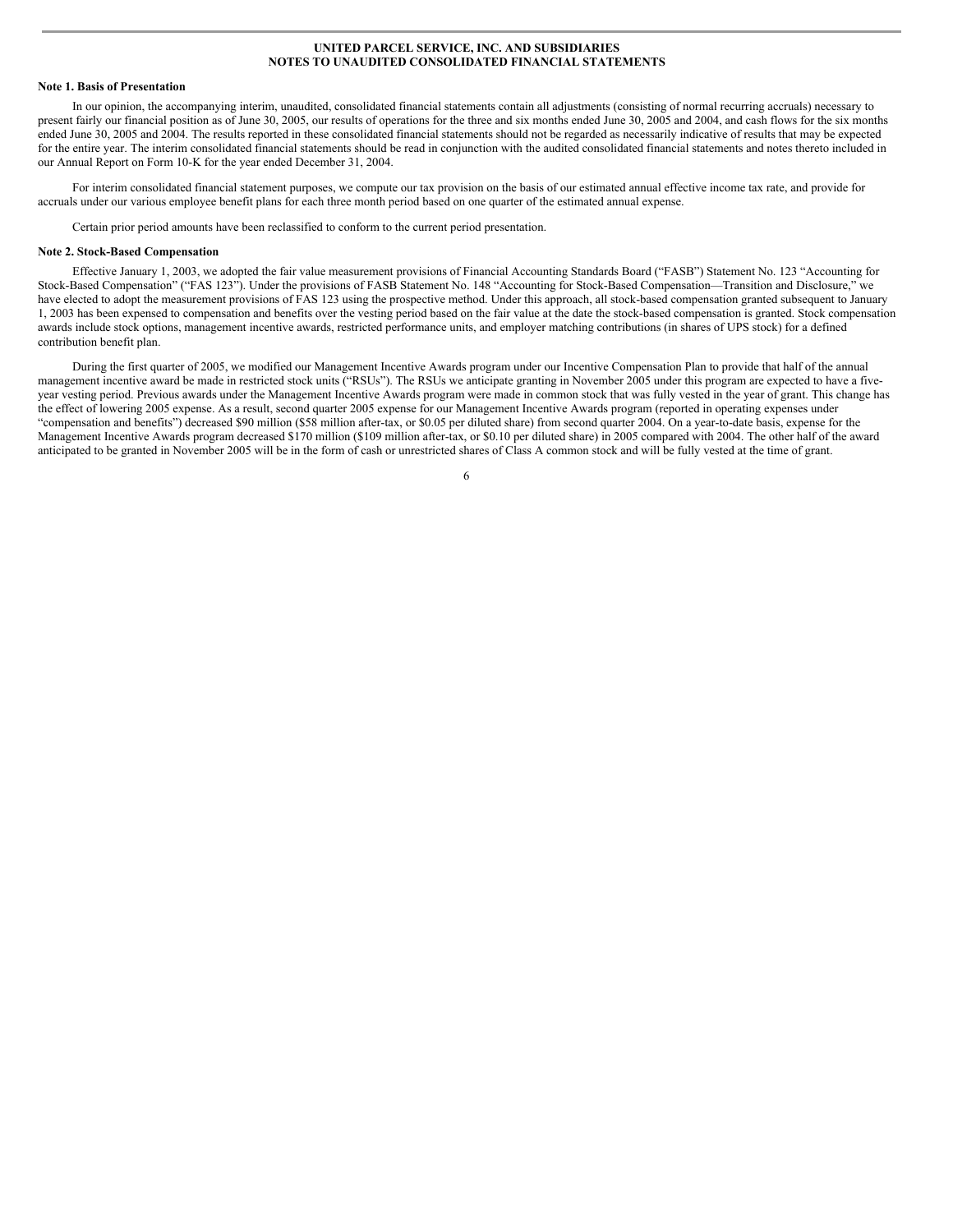The following provides pro forma information as to the impact on net income and earnings per share if we had used the fair value measurement provisions of FAS 123 to account for all stock-based compensation awards granted prior to January 1, 2003 (in millions, except per share amounts).

|                                                                                           | <b>Three Months Ended</b><br><b>June 30,</b> |                    | <b>Six Months Ended</b><br><b>June 30,</b> |         |
|-------------------------------------------------------------------------------------------|----------------------------------------------|--------------------|--------------------------------------------|---------|
|                                                                                           | 2005                                         | 2004               | 2005                                       | 2004    |
| Net income                                                                                | \$<br>986                                    | S.<br>818          | \$1,868                                    | \$1,577 |
| Add: Stock-based employee compensation expense included in net income, net of tax effects | 48                                           | 142                | 93                                         | 276     |
| Less: Total pro-forma stock-based employee compensation expense, net of tax effects       | (50)                                         | (154)              | (101)                                      | (301)   |
|                                                                                           |                                              |                    |                                            |         |
| Pro-forma net income                                                                      | 984<br>S.                                    | 806<br>S.          | \$1,860                                    | \$1,552 |
|                                                                                           |                                              |                    |                                            |         |
| Basic earnings per share                                                                  |                                              |                    |                                            |         |
| As reported                                                                               | \$0.88                                       | 0.73<br>S.         | \$1.67                                     | \$1.40  |
| Pro forma                                                                                 | \$0.88                                       | \$0.72             | \$1.66                                     | \$1.38  |
| Diluted earnings per share                                                                |                                              |                    |                                            |         |
| As reported                                                                               | \$0.88                                       | $\frac{1}{2}$ 0.72 | \$1.66                                     | \$1.39  |
| Pro forma                                                                                 | 0.88<br>\$                                   | 0.71<br>S.         | \$1.66                                     | \$1.36  |

### **Note 3. New Accounting Pronouncements**

In December 2004, the FASB issued SFAS No. 123 (revised 2004), "Share-Based Payment" ("FAS 123R"), which replaces FAS 123 and supercedes APB 25. FAS 123R requires all share-based payments to employees, including grants of employee stock options, to be recognized in the financial statements based on their fair values, beginning with the first annual reporting period after June 15, 2005, with early adoption encouraged. Companies are allowed to apply a modified-prospective method or modified-retrospective method during transition to this new standard. We plan to use the modified-prospective method, which requires that compensation expense be recorded for all unvested stock options and restricted stock as of the beginning of the first quarter of adoption of FAS 123R. Although we have not decided when we will adopt this standard, there will be minimal impact upon adoption, as we will already be expensing all unvested option and restricted stock awards.

In December 2004, the FASB issued FASB Staff Position ("FSP") No. 109-2, "Accounting and Disclosure Guidance for the Foreign Earnings Repatriation Provision within the American Jobs Creation Act of 2004" ("FSP 109-2"). FSP 109-2 provides guidance under FAS 109 with respect to recording the potential impact of the repatriation provisions of the American Jobs Creation Act of 2004 (the "Jobs Act") on enterprises' income tax expense and deferred tax liability. The Jobs Act was enacted on October 22, 2004. FSP 109-2 states that an enterprise is allowed time beyond the financial reporting period of enactment to evaluate the effect of the Jobs Act on its plan for reinvestment or repatriation of foreign earnings for purposes of applying FAS 109. We have not yet completed our evaluation of the impact of the repatriation provisions of the Jobs Act. Accordingly, as provided for in FSP 109-2, we have not adjusted our income tax provision or deferred tax liabilities to reflect the repatriation provisions of the Jobs Act.

The adoption of the following recent accounting pronouncements did not have a material impact on our results of operations or financial condition:

• FASB Interpretation No. 46(R), "Consolidation of Variable Interest Entities—An Interpretation of ARB No. 51";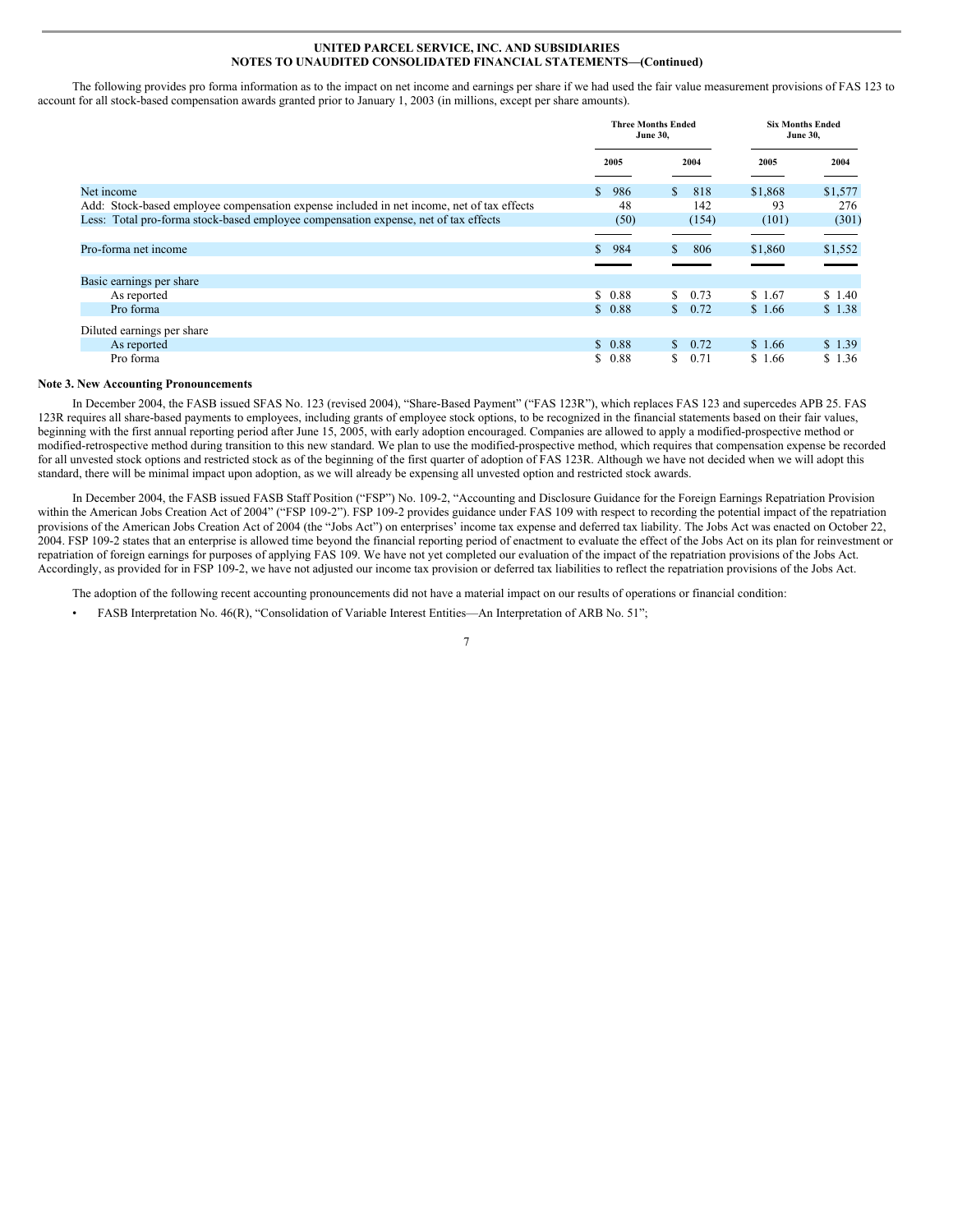- FASB Statement No. 132(R) (revised 2003), "Employer's Disclosures about Pensions and Other Post-Retirement Benefits—An Amendment of FASB Statements No. 87, 88, and 106";
- FSP 106-2, "Accounting and Disclosure Requirements Related to the Medicare Prescription Drug, Improvement and Modernization Act of 2003".

# **Note 4. Property, Plant and Equipment**

Property plant and equipment as of June 30, 2005 and December 31, 2004 consists of the following (in millions):

|                                                        | <b>June 30,</b><br>2005 | December 31,<br>2004 |
|--------------------------------------------------------|-------------------------|----------------------|
| Vehicles                                               | \$3,775                 | 3,784<br>\$          |
| Aircraft (including aircraft under capitalized leases) | 11,877                  | 11,590               |
| Land                                                   | 775                     | 760                  |
| <b>Buildings</b>                                       | 2,212                   | 2,164                |
| Leasehold improvements                                 | 2,381                   | 2,347                |
| Plant equipment                                        | 4,736                   | 4,641                |
| Technology equipment                                   | 1,640                   | 1,596                |
| Equipment under operating lease                        | 72                      | 57                   |
| Construction-in-progress                               | 591                     | 539                  |
|                                                        |                         |                      |
|                                                        | 28,059                  | 27,478               |
| Less: Accumulated depreciation and amortization        | (13,905)                | (13,505)             |
|                                                        |                         |                      |
|                                                        | \$14,154                | 13,973<br>S.         |
|                                                        |                         |                      |

# **Note 5. Employee Benefit Plans**

Information about net periodic benefit cost for the pension and postretirement benefit plans is as follows for the three and six months ended June 30, 2005 and 2004 (in millions):

|                           |                    | Three Months Ended June 30, |      |                                           |  |
|---------------------------|--------------------|-----------------------------|------|-------------------------------------------|--|
|                           |                    | <b>Pension Benefits</b>     |      | Postretirement<br><b>Medical Benefits</b> |  |
|                           | 2005               | 2004                        | 2005 | 2004                                      |  |
| Service cost              | \$89               | $\mathbb{S}$<br>85          | \$22 | \$ 23                                     |  |
| Interest cost             | 145                | 131                         | 42   | 41                                        |  |
| Expected return on assets | (222)              | (200)                       | (9)  | (8)                                       |  |
| Amortization of:          |                    |                             |      |                                           |  |
| Transition obligation     |                    | $\overline{2}$              | _    | _                                         |  |
| Prior service cost        | 9                  | 10                          | (2)  |                                           |  |
| Actuarial (gain) loss     | 17                 | 14                          | 8    | 7 <sup>1</sup>                            |  |
|                           |                    |                             |      |                                           |  |
| Net periodic benefit cost | $\mathbb{S}$<br>39 | \$42                        | \$61 | \$63                                      |  |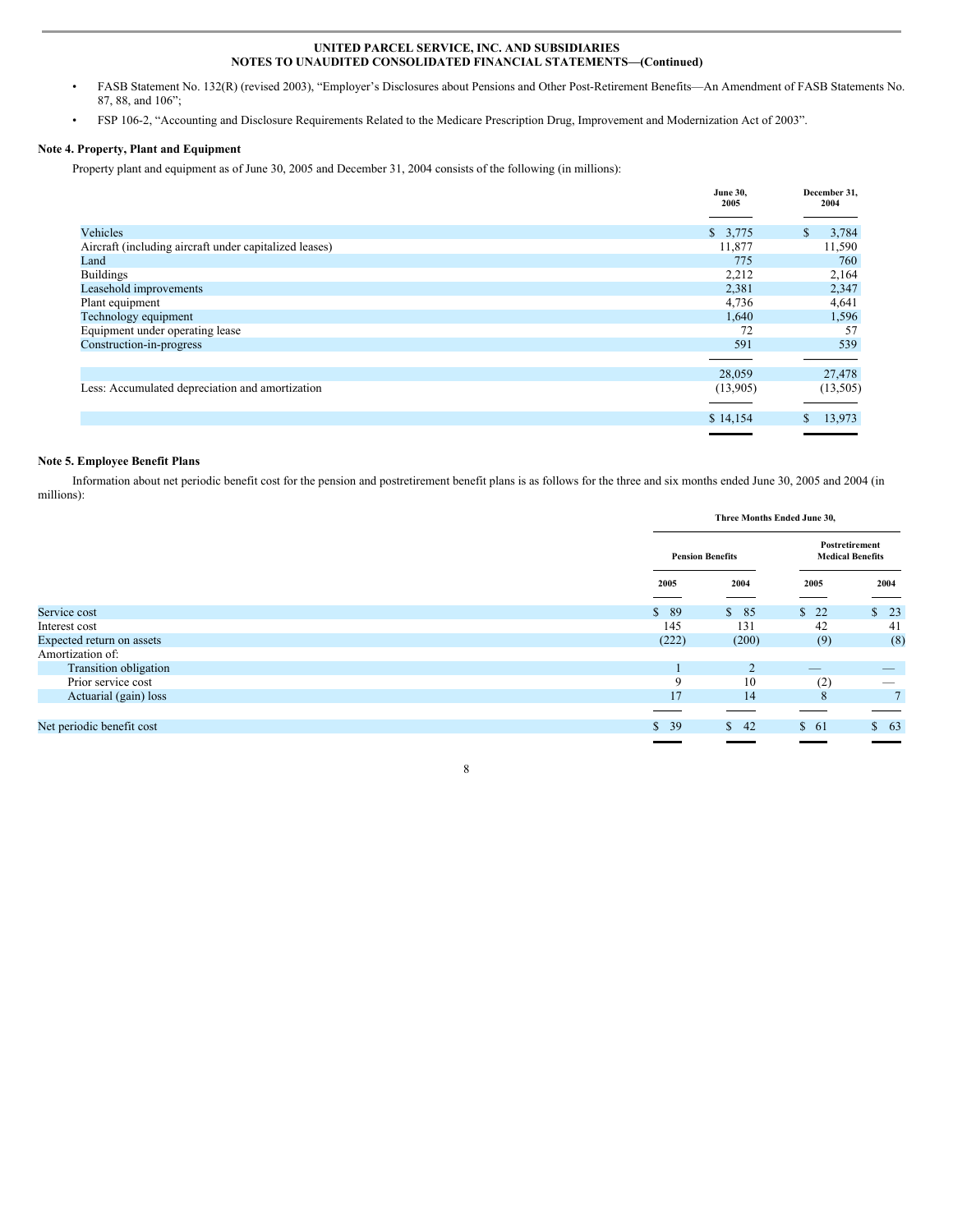**Six Months Ended June 30,**

|                           |                | <b>DIA MORGIO ENGLU GUNC 50,</b> |                     |                                           |  |
|---------------------------|----------------|----------------------------------|---------------------|-------------------------------------------|--|
|                           |                | <b>Pension Benefits</b>          |                     | Postretirement<br><b>Medical Benefits</b> |  |
|                           | 2005           | 2004                             | 2005                | 2004                                      |  |
| Service cost              | \$177          | \$170                            | $\mathbb{S}$<br>-45 | $\mathbb{S}^-$<br>- 46                    |  |
| Interest cost             | 290            | 263                              | 84                  | 82                                        |  |
| Expected return on assets | (444)          | (400)                            | (19)                | (17)                                      |  |
| Amortization of:          |                |                                  |                     |                                           |  |
| Transition obligation     | $\mathfrak{D}$ | 3                                | _                   | _                                         |  |
| Prior service cost        | 18             | 21                               | (4)                 | --                                        |  |
| Actuarial (gain) loss     | 34             | 28                               | 16                  | 15                                        |  |
|                           |                |                                  |                     |                                           |  |
| Net periodic benefit cost | \$77           | \$85                             | \$122               | \$126                                     |  |
|                           |                |                                  |                     |                                           |  |

During the first six months of 2005, we contributed \$3 and \$37 million to our pension and postretirement medical benefit plans, respectively. We expect to contribute \$726 and \$98 million over the remainder of the year to the pension and postretirement medical benefit plans, respectively.

# **Note 6. Business Acquisitions**

In March 2004, we acquired the remaining 49% minority interest in UPS Yamato Express Co., which was previously a joint venture with Yamato Transport Co. in Japan, for \$65 million in cash. UPS Yamato Express provides express package delivery services in Japan. Upon the close of the acquisition, UPS Yamato Express became a whollyowned subsidiary of UPS. The acquisition had no material effect on our financial condition or results of operations.

In December 2004, we acquired the Menlo Worldwide Forwarding unit from CNF Inc. for \$150 million in cash (net of cash acquired) plus the assumption of \$110 million in principal amount of debt and capital lease obligations. Menlo Worldwide Forwarding is a global freight forwarder that provides a full suite of heavy air freight forwarding services, ocean services and international trade management, including customs brokerage. Menlo Worldwide Forwarding is now included as part of our Supply Chain Solutions reporting segment.

We are in the process of finalizing the independent appraisals for certain assets and liabilities to assist management in allocating the Menlo purchase price to the individual assets acquired and liabilities assumed. This may result in adjustments to the carrying values of Menlo's recorded assets and liabilities, including the amount of any residual value allocated to goodwill. We are also finalizing our plans to exit certain activities of Menlo that will result in additional purchase price adjustments. The preliminary allocation of the purchase price included in the current period balance sheet is based on the current best estimates of management and is subject to revision based on final determination of fair values of acquired assets and assumed liabilities. We anticipate the valuations and other studies will be completed prior to the first anniversary date of the acquisition. No material purchase price adjustments have occurred since December 31, 2004.

In February 2005, we announced our intention to transfer operations currently taking place at the Menlo facility in Dayton, Ohio to other UPS facilities over approximately 12 to 18 months. This action is being taken to remove redundancies between the Menlo and existing UPS transportation networks, and thus provide efficiencies and better leverage the current UPS facilities in the movement of air freight. We are currently evaluating our plans for this facility, including potential alternate uses or closure. Although our plans for the Dayton facility are not complete, we anticipate incurring costs related to employee severance, lease terminations, fixed asset impairments, and related items. Depending upon the nature of these costs, some of these items could result in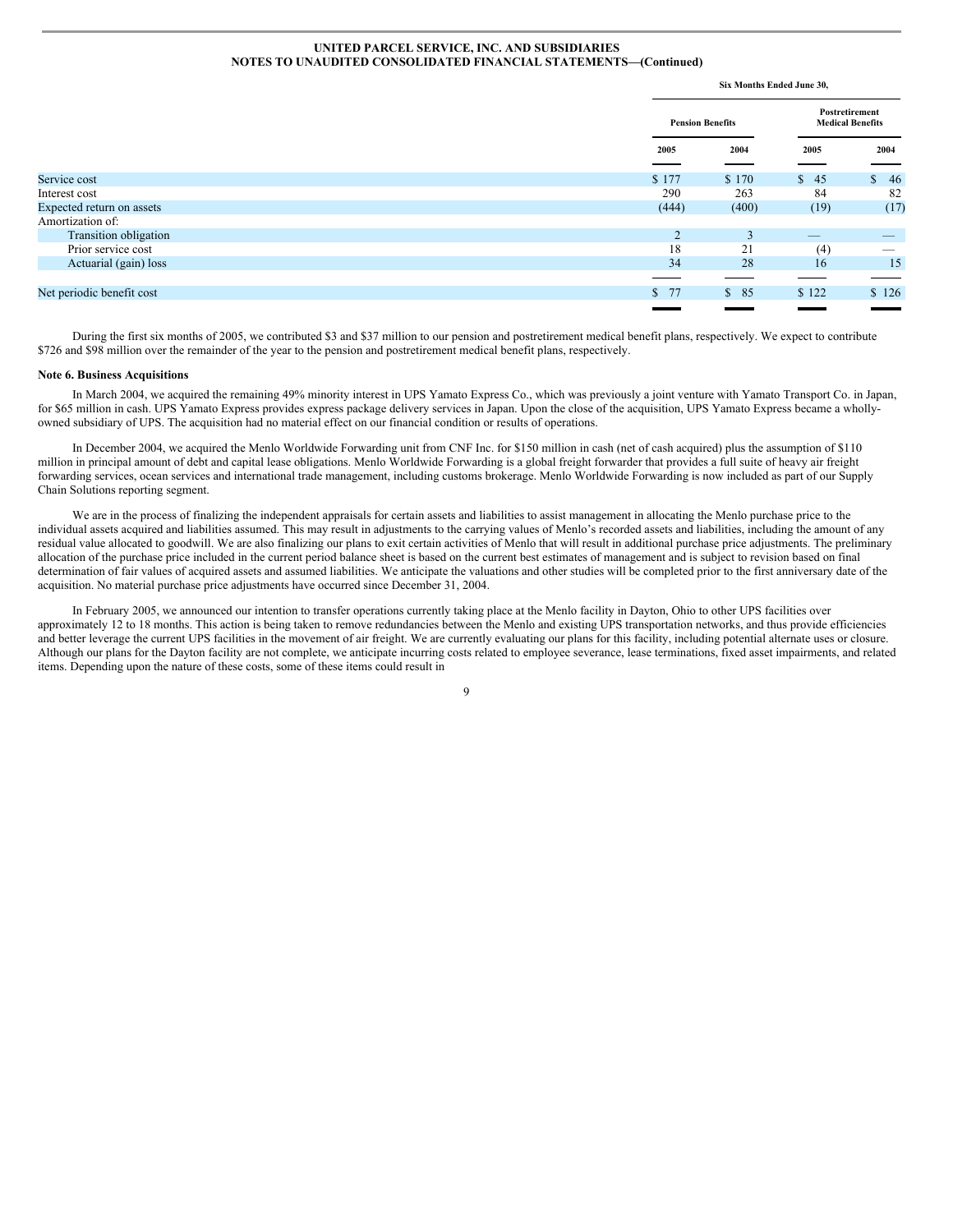charges to expense, while other items could result in adjustments to the purchase price allocation. We are in the process of finalizing our plan for this facility, and therefore the purchase price allocation does not reflect liability accruals or asset impairments that may result from this decision.

In December 2004, we announced an agreement with Sinotrans Air Transportation Development Co., Ltd. ("Sinotrans") to acquire direct control of the international express operations in 23 cities within China, and to purchase Sintotrans' interest in our current joint venture in China. The agreement requires payment of \$100 million to Sinotrans in 2005, which can be increased or decreased based on certain contingent factors. The acquisition will be completed in stages throughout 2005. In the first six months of 2005, we have paid cash of \$56 million, and have taken direct control of operations in several locations. The operations being acquired are reported within our International Package reporting segment from the dates of acquisition.

In May 2005, we acquired Messenger Service Stolica S.A., one of the leading parcel and express delivery companies in Poland. Stolica offers customers a full suite of domestic delivery services, and had 2004 revenue of approximately \$64 million. Stolica's operating results are included in our International Package reporting segment from the date of acquisition.

In July 2005, we announced an agreement to acquire LYNX Express Ltd. for approximately £56 million (\$97 million) in cash. LYNX Express is one of the largest independent parcel carriers in the United Kingdom, with fiscal year 2004 revenue of approximately £170 million (\$295 million). LYNX also offers customers a broad suite of logistics and spare parts logistics services. We expect that the transaction will close in the second half of 2005, subject to customary closing conditions.

In August 2005, we acquired Overnite Corporation for approximately \$1.25 billion in cash. Overnite offers a variety of less-than-truckload and truckload services to more than 60,000 customers in North America. Overnite reported net income of \$63 million in 2004 on revenue of \$1.65 billion. The operating results of Overnite will be included within our Supply Chain Solutions reporting segment from the date of acquisition.

# **Note 7. Goodwill, Intangibles, and Other Assets**

Other assets as of June 30, 2005 and December 31, 2004 consist of the following (in millions):

|                                                                     | June 30.<br>2005                   | December 31,<br>2004 |       |
|---------------------------------------------------------------------|------------------------------------|----------------------|-------|
|                                                                     |                                    |                      |       |
| Non-current finance receivables, net of allowance for credit losses | \$441                              |                      | 475   |
| Other non-current assets                                            | 1,046                              |                      | 889   |
|                                                                     | $\sim$ $\sim$ $\sim$ $\sim$ $\sim$ |                      |       |
| Consolidated                                                        | \$1,487                            |                      | 1,364 |
|                                                                     |                                    |                      |       |

The following table indicates the allocation of goodwill by reportable segment as of June 30, 2005 and December 31, 2004 (in millions):

|                        | December 31,<br>2004 | Goodwill<br>Acquired                                 | Currency/<br>Other       | June 30,<br>2005 |
|------------------------|----------------------|------------------------------------------------------|--------------------------|------------------|
| Goodwill by Segment:   |                      |                                                      |                          |                  |
| U.S. domestic package  |                      | $\overline{\phantom{a}}$<br>$\overline{\phantom{a}}$ | $\overline{\phantom{a}}$ |                  |
| International package  |                      | 70<br>141                                            | (2)                      | 209              |
| Supply chain solutions |                      | 1,114<br>Q                                           | (21)                     | 1,102            |
|                        |                      |                                                      |                          |                  |
|                        |                      | 79<br>.255<br>$\mathbf{s}$                           | (23)                     | \$1,311          |
|                        |                      |                                                      |                          |                  |

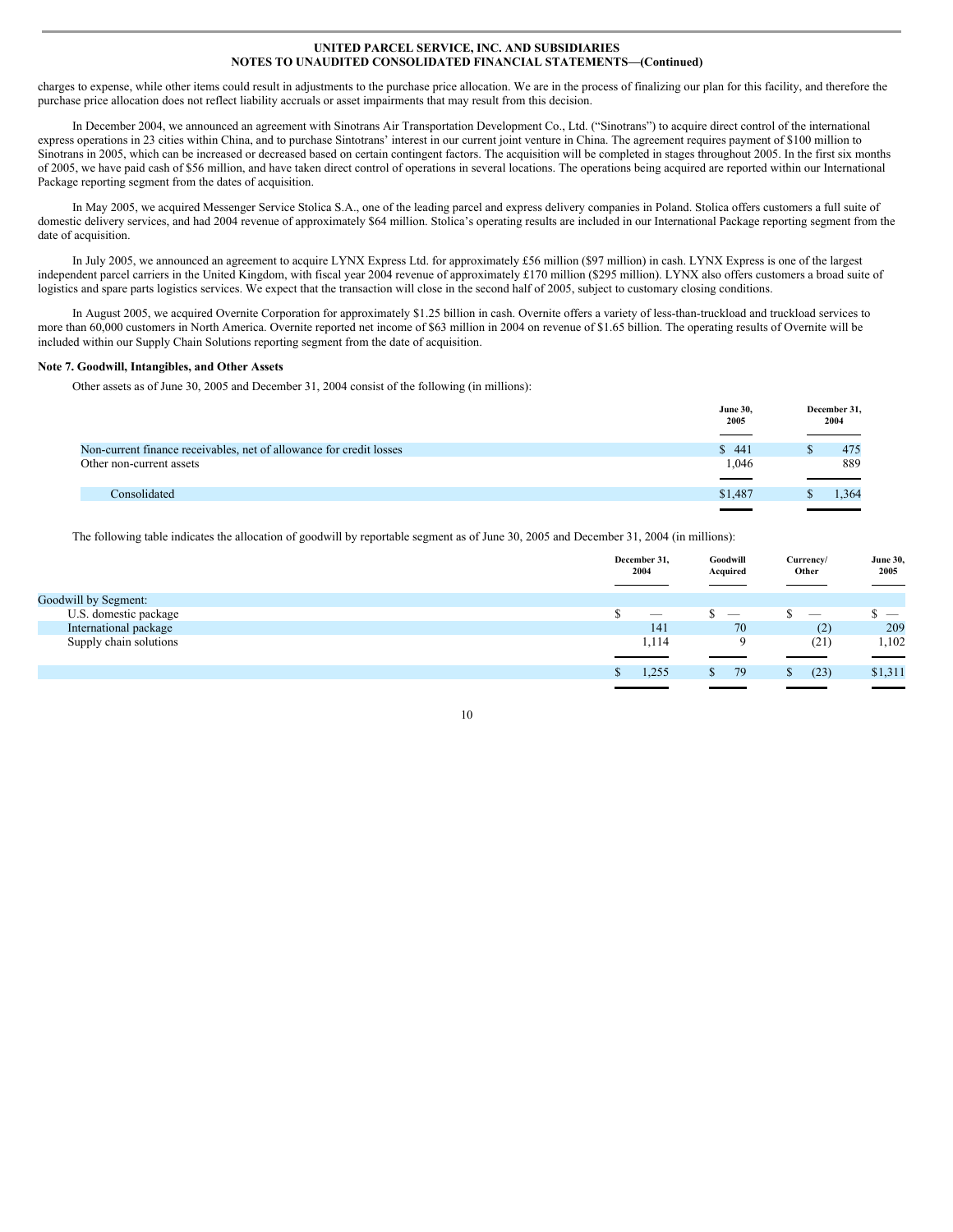The goodwill added in the International Package segment was primarily the result of the transactions with Sinotrans and Stolica, described in Note 6. The goodwill added in the Supply Chain Solutions segment primarily resulted from adjustments to the allocation of the purchase price of Menlo Worldwide Forwarding (see Note 6).

The following is a summary of intangible assets as of June 30, 2005 and December 31, 2004 (in millions):

|                          | Trademarks,<br>Licenses, Patents,<br>and Other | Franchise<br><b>Rights</b> | Capitalized<br>Software | Intangible<br>Pension<br>Asset | Total<br>Intangible<br><b>Assets</b> |
|--------------------------|------------------------------------------------|----------------------------|-------------------------|--------------------------------|--------------------------------------|
|                          |                                                |                            |                         |                                |                                      |
| June 30, 2005:           |                                                |                            |                         |                                |                                      |
| Gross carrying amount    | S<br>53                                        | 97<br>S                    | $\mathbb{S}$<br>1,331   | S.<br>4                        | \$1,485                              |
| Accumulated amortization | (23)                                           | (21)                       | (787)                   | _                              | (831)                                |
|                          |                                                |                            |                         |                                |                                      |
| Net carrying value       | 30<br>$\mathcal{S}$                            | 76<br>S.                   | 544<br>S.               | \$.<br>$\overline{4}$          | $\mathbb{S}$<br>654                  |
|                          |                                                |                            |                         |                                |                                      |
| December 31, 2004:       |                                                |                            |                         |                                |                                      |
| Gross carrying amount    | ¢<br>29<br>J.                                  | S<br>97                    | \$<br>.249              | S.<br>$\overline{4}$           | \$1,379                              |
| Accumulated amortization | (16)                                           | (18)                       | (676)                   | __                             | (710)                                |
|                          |                                                |                            |                         |                                |                                      |
| Net carrying value       | $\mathbf{\hat{S}}$<br>13                       | 79<br>S.                   | 573<br>\$               | 4                              | \$<br>669                            |
|                          |                                                |                            |                         |                                |                                      |

# **Note 8. Deferred Taxes, Credits and Other Liabilities**

Deferred taxes, credits and other liabilities as of June 30, 2005 and December 31, 2004 consist of the following (in millions):

|                                           |         | December 31,<br>2004 |       |
|-------------------------------------------|---------|----------------------|-------|
| Deferred income taxes                     | \$3,349 |                      | 3.274 |
| Insurance reserves                        | 1,210   |                      | 1,136 |
| Other credits and non-current liabilities | 1,108   |                      | 972   |
|                                           | $\sim$  |                      |       |
|                                           | \$5,667 |                      | 5,382 |
|                                           |         |                      |       |

# **Note 9. Legal Proceedings and Contingencies**

On August 9, 1999 the United States Tax Court held that we were liable for tax on income of Overseas Partners Ltd., a Bermuda company that had reinsured excess value ("EV") insurance purchased by our customers beginning in 1984, and that we were liable for additional tax for the 1983 and 1984 tax years. The IRS took similar positions to those advanced in the Tax Court decision for tax years subsequent to 1984 through 1998. On June 20, 2001, the U.S. Court of Appeals for the Eleventh Circuit ruled in our favor and reversed the Tax Court decision. In January 2003, we and the IRS finalized settlement of all outstanding tax issues related to EV package insurance. Under the terms of settlement, we agreed to adjustments that will result in income tax due of approximately \$562 million, additions to tax of \$60 million and related interest. The amount due to the IRS as a result of the settlement is less than amounts we previously had accrued. As a result, we recorded income, before taxes, of \$1.023 billion (\$776 million after tax) during the fourth quarter of 2002. In the first quarter of 2004, we received a refund of \$185 million pertaining to the 1983 and 1984 tax years.

The IRS had proposed adjustments, unrelated to the EV package insurance matters discussed above, regarding the allowance of deductions and certain losses, the characterization of expenses as capital rather than ordinary, the treatment of certain income, and our entitlement to tax credits in the 1985 through 1998 tax years. In the third quarter of 2004, we settled all outstanding issues related to each of the tax years 1991 through 1998.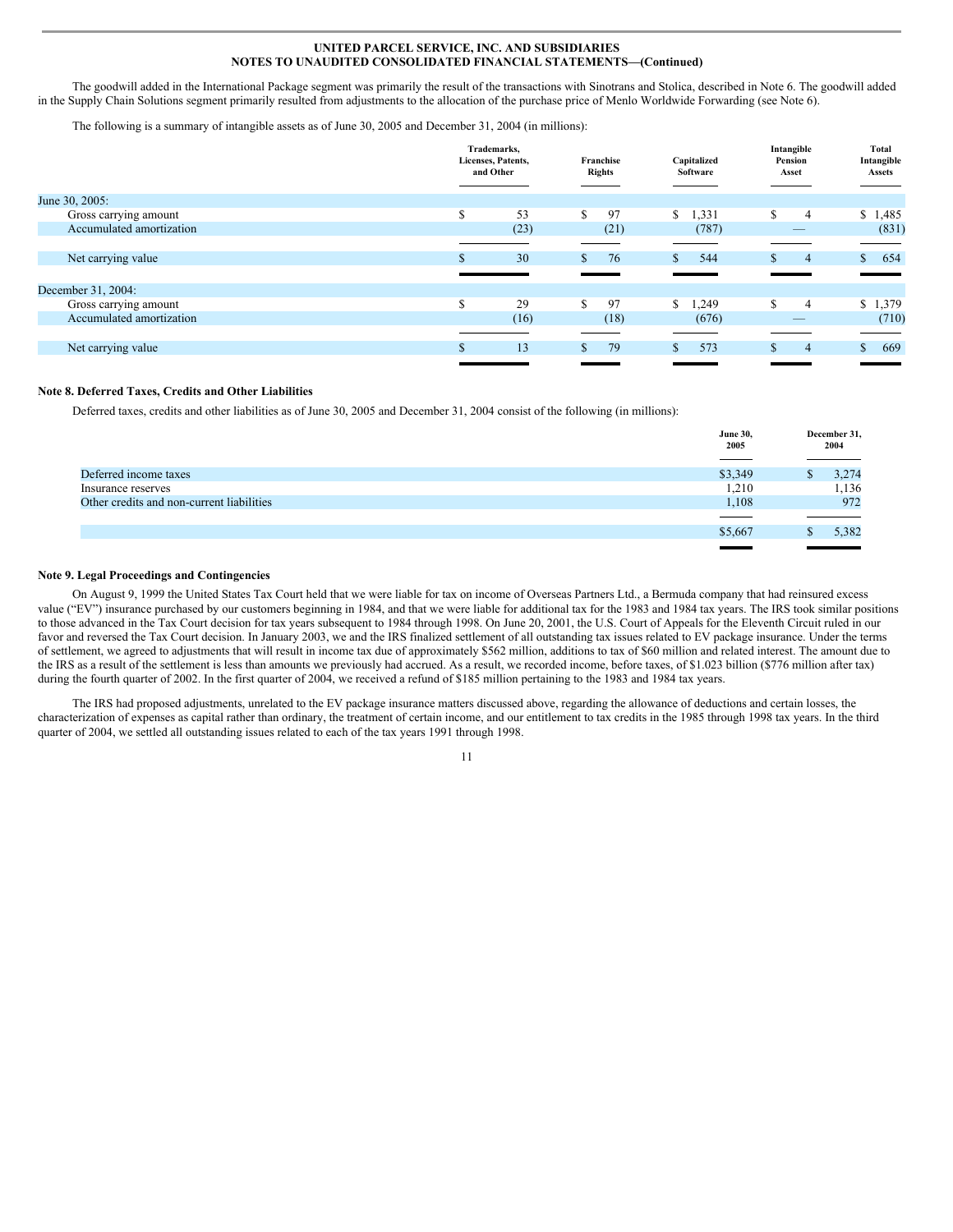In the fourth quarter of 2004, we received a refund of \$425 million pertaining to the 1991 through 1998 tax years. In the second quarter of 2005, we received refunds totaling \$374 million pertaining to the 1985 through 1990 tax years.

The IRS may take similar positions with respect to some of the non-EV package insurance matters for each of the years 1999 through 2004. If challenged, we expect that we will prevail on substantially all of these issues. Specifically, we believe that our practice of expensing the items that the IRS alleges should have been capitalized is consistent with the practices of other industry participants. We believe that the eventual resolution of these issues will not have a material adverse effect on our financial condition, results of operations, or liquidity.

We were named as a defendant in twenty-six now-dismissed lawsuits that sought to hold us liable for the collection of premiums for EV insurance in connection with package shipments since 1984. These actions were all filed after the August 9, 1999 U.S. Tax Court decision, discussed above, which the U.S. Court of Appeals for the Eleventh Circuit later reversed. These twenty-six cases were consolidated for pre-trial purposes in a multi-district litigation proceeding ("MDL Proceeding") in federal court in New York. In addition to the cases in which UPS was named as a defendant, there also was an action, Smith v. Mail Boxes Etc., against Mail Boxes Etc. and its franchisees relating to UPS EV insurance and related services purchased through Mail Boxes Etc. centers. That case also was consolidated into the MDL Proceeding.

In late 2003, the parties reached a global settlement resolving all claims and all cases in the MDL proceeding. In reaching the settlement, we and the other defendants expressly denied any and all liability. On July 30, 2004, the court issued an order granting final approval to the substantive terms of the settlement. No appeals were filed and the settlement became effective on September 8, 2004.

Pursuant to the settlement, UPS has provided qualifying settlement class members with vouchers toward the purchase of specified UPS services and will pay the plaintiffs' attorneys' fees, the total amount of which still remains to be determined by the court. A number of vouchers have been redeemed and the last of the vouchers issued under the settlement expired in July 2005. Other defendants have contributed to the costs of the settlement, including the attorneys' fees. The settlement will not have a material effect on our financial condition, results of operations, or liquidity.

We are a defendant in a number of lawsuits filed in state and federal courts containing various class-action allegations under state wage-and-hour laws. In one of these cases, Marlo v. UPS, which has been certified as a class action in a California federal court, plaintiffs allege that they improperly were denied overtime, and seek penalties for missed meal and rest periods, and interest and attorneys' fees. Plaintiffs purport to represent a class of 1,200 full-time supervisors.

We have denied any liability with respect to these claims and intend to vigorously defend ourselves in these cases. At this time, we have not determined the amount of any liability that may result from these matters or whether such liability, if any, would have a material adverse effect on our financial condition, results of operations, or liquidity.

In addition, we are a defendant in various other lawsuits that arose in the normal course of business. We believe that the eventual resolution of these cases will not have a material adverse effect on our financial condition, results of operations, or liquidity.

We participate in a number of trustee-managed multi-employer pension and health and welfare plans for employees covered under collective bargaining agreements. Several factors could result in potential funding deficiencies which could cause us to make significantly higher future contributions to these plans, including unfavorable investment performance, changes in demographics, and increased benefits to participants. At this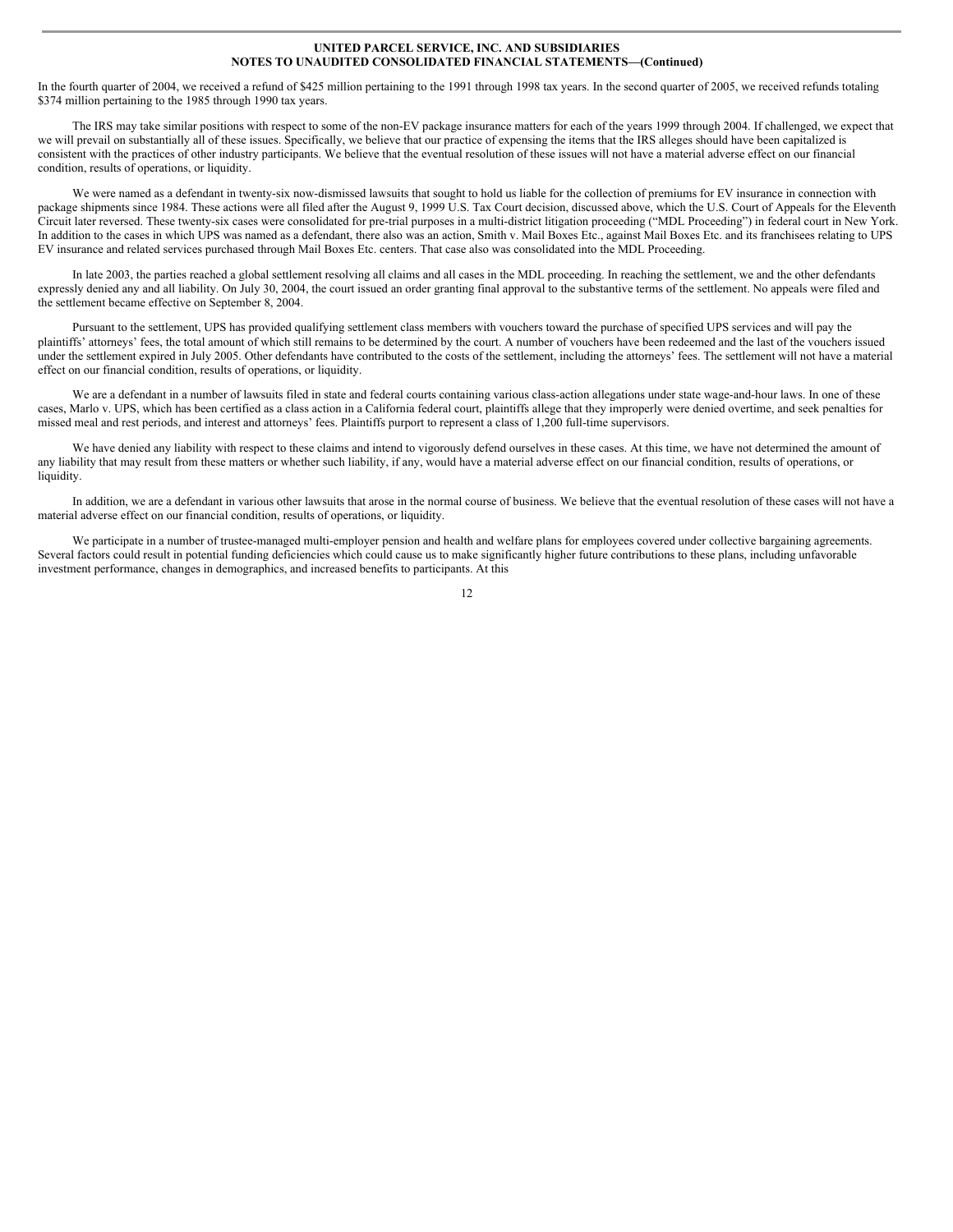time, we are unable to determine the amount of additional future contributions, if any, or whether any material adverse effect on our financial condition, results of operations, or liquidity would result from our participation in these plans.

# **Note 10. Segment Information**

Beginning with our fiscal year that commenced on January 1, 2005, we have changed our reporting segments to reflect recent changes in our business. Prior to this change, our reporting segments were U.S. Domestic Package, International Package and Non-package. Our reporting segments now are U.S. Domestic Package, International Package and Supply Chain Solutions. Previously reported revenue and operating profit for each segment have been restated to reflect these changes, although the changes did not impact total consolidated revenue or operating profit.

U.S. domestic package operations include the time-definite delivery of letters, documents, and packages throughout the United States. The domestic portion of the former excess value package insurance business has been discontinued and replaced by a declared value product that is managed as part of this segment. Consequently, the revenue and expenses in prior periods associated with the domestic portion of the former excess value package insurance business have been moved to the U.S. Domestic Package segment for comparative purposes. In addition, intersegment operating profit previously included in the results of our former Non-package segment has been eliminated within the U.S. domestic package segment.

International package operations include the time-definite delivery of letters, documents, and packages to more than 200 countries and territories worldwide, including shipments wholly outside the U.S., as well as shipments with either origin or destination outside the U.S. Our international package reporting segment includes the operations of our Europe, Asia-Pacific, and Americas regions. The international portion of the former excess value package insurance business has been discontinued and replaced by a declared value product that is managed as part of this segment. Consequently, the revenue and expenses in prior periods associated with the international portion of the former excess value package insurance business have been moved to the International Package segment for comparative purposes.

Supply Chain Solutions includes our freight services and logistics operations and other aggregated business units. Our freight services and logistics operations are comprised of our former UPS Freight Services and UPS Logistics Group, including the operations acquired with the purchase of Menlo Worldwide Forwarding. Freight services and logistics includes supply chain design and management, freight distribution and customs brokerage services. Other aggregated business units within this segment include Mail Boxes, Etc. (the franchisor of Mail Boxes, Etc. and The UPS Store), UPS Capital, mail, consulting and professional services.

Segment information for the three and six months ended June 30, 2005 and 2004 is as follows (in millions):

|                        |             | <b>Three Months Ended</b><br><b>June 30,</b> |                       | <b>Six Months Ended</b><br><b>June 30,</b> |
|------------------------|-------------|----------------------------------------------|-----------------------|--------------------------------------------|
|                        | 2005        | 2004                                         | 2005                  | 2004                                       |
| Revenue:               |             |                                              |                       |                                            |
| U.S. domestic package  | \$<br>6,942 | \$6,567                                      | \$13,753              | \$13,192                                   |
| International package  | 1,997       | 1,627                                        | 3,839                 | 3,257                                      |
| Supply chain solutions | 1,252       | 677                                          | 2,485                 | 1,341                                      |
| Consolidated           | \$10,191    | \$8,871                                      | \$20,077              | \$17,790                                   |
| Operating profit:      |             |                                              |                       |                                            |
| U.S. domestic package  | \$<br>1,118 | S<br>988                                     | \$<br>2,146           | 1,900<br>\$                                |
| International package  | 397         | 281                                          | 745                   | 558                                        |
| Supply chain solutions | 34          | 41                                           | 43                    | 69                                         |
| Consolidated           | 1,549<br>\$ | \$1,310                                      | $\mathbb{S}$<br>2,934 | 2,527<br>$\mathbb{S}^-$                    |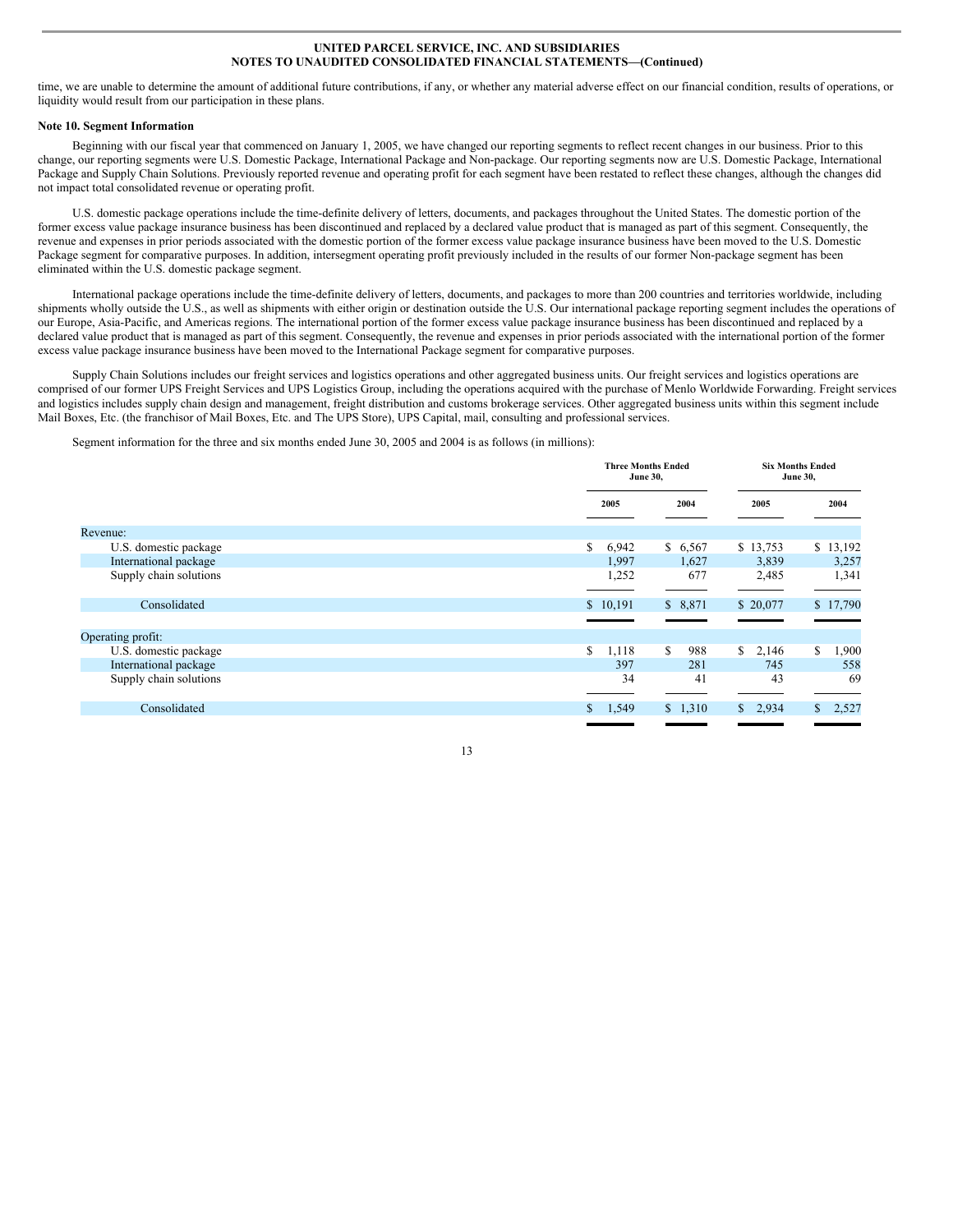# **Note 11. Other Operating Expenses**

The major components of other operating expenses for the three and six months ended June 30, 2005 and 2004 are as follows (in millions):

|                               |           | <b>Three Months Ended</b><br><b>June 30,</b> |           | <b>Six Months Ended</b><br><b>June 30,</b> |
|-------------------------------|-----------|----------------------------------------------|-----------|--------------------------------------------|
|                               | 2005      | 2004                                         | 2005      | 2004                                       |
| Repairs and maintenance       | 271<br>\$ | 253<br>S.                                    | \$<br>530 | 504<br>\$                                  |
| Depreciation and amortization | 403       | 385                                          | 801       | 771                                        |
| Purchased transportation      | 887       | 474                                          | 1,734     | 955                                        |
| Fuel                          | 465       | 320                                          | 855       | 620                                        |
| Other occupancy               | 201       | 170                                          | 427       | 379                                        |
| Other expenses                | 999       | 880                                          | 1,960     | 1,787                                      |
| Consolidated                  | \$3,226   | \$2,482                                      | \$6,307   | \$5,016                                    |

# **Note 12. Earnings Per Share**

The following table sets forth the computation of basic and diluted earnings per share (in millions, except per share amounts):

|                                               |                      | <b>Three Months Ended</b><br><b>June 30,</b> |            | <b>Six Months Ended</b><br><b>June 30,</b> |
|-----------------------------------------------|----------------------|----------------------------------------------|------------|--------------------------------------------|
|                                               | 2005                 | 2004                                         | 2005       | 2004                                       |
| Numerator:                                    |                      |                                              |            |                                            |
| Net income                                    | \$<br>986            | \$<br>818                                    | \$1,868    | \$1,577                                    |
| Denominator:                                  |                      |                                              |            |                                            |
| Weighted-average shares outstanding           | 1,113                | 1,126                                        | 1,117      | 1,127                                      |
| Deferred compensation arrangements            | 3                    |                                              | 3          | 2                                          |
|                                               |                      |                                              |            |                                            |
| Denominator for basic earnings per share      | 1,116                | 1,128                                        | 1,120      | 1,129                                      |
|                                               |                      |                                              |            |                                            |
| Effect of dilutive securities:                |                      |                                              |            |                                            |
| Contingent shares—Management incentive awards |                      | 5                                            |            | 4                                          |
| Restricted performance units                  |                      |                                              |            |                                            |
| Stock option plans                            | 2                    | 4                                            | 2          | 5                                          |
|                                               |                      |                                              |            |                                            |
| Denominator for diluted earnings per share    | 1,119                | 1,137                                        | 1,123      | 1,138                                      |
|                                               |                      |                                              |            |                                            |
| Basic earnings per share                      | 0.88<br>$\mathbf{S}$ | 0.73<br>\$                                   | \$1.67     | 1.40<br>S.                                 |
|                                               |                      |                                              |            |                                            |
| Diluted earnings per share                    | 0.88<br>$\mathbb{S}$ | 0.72<br>\$                                   | 1.66<br>\$ | 1.39<br>$\mathbf{s}$                       |
|                                               |                      |                                              |            |                                            |

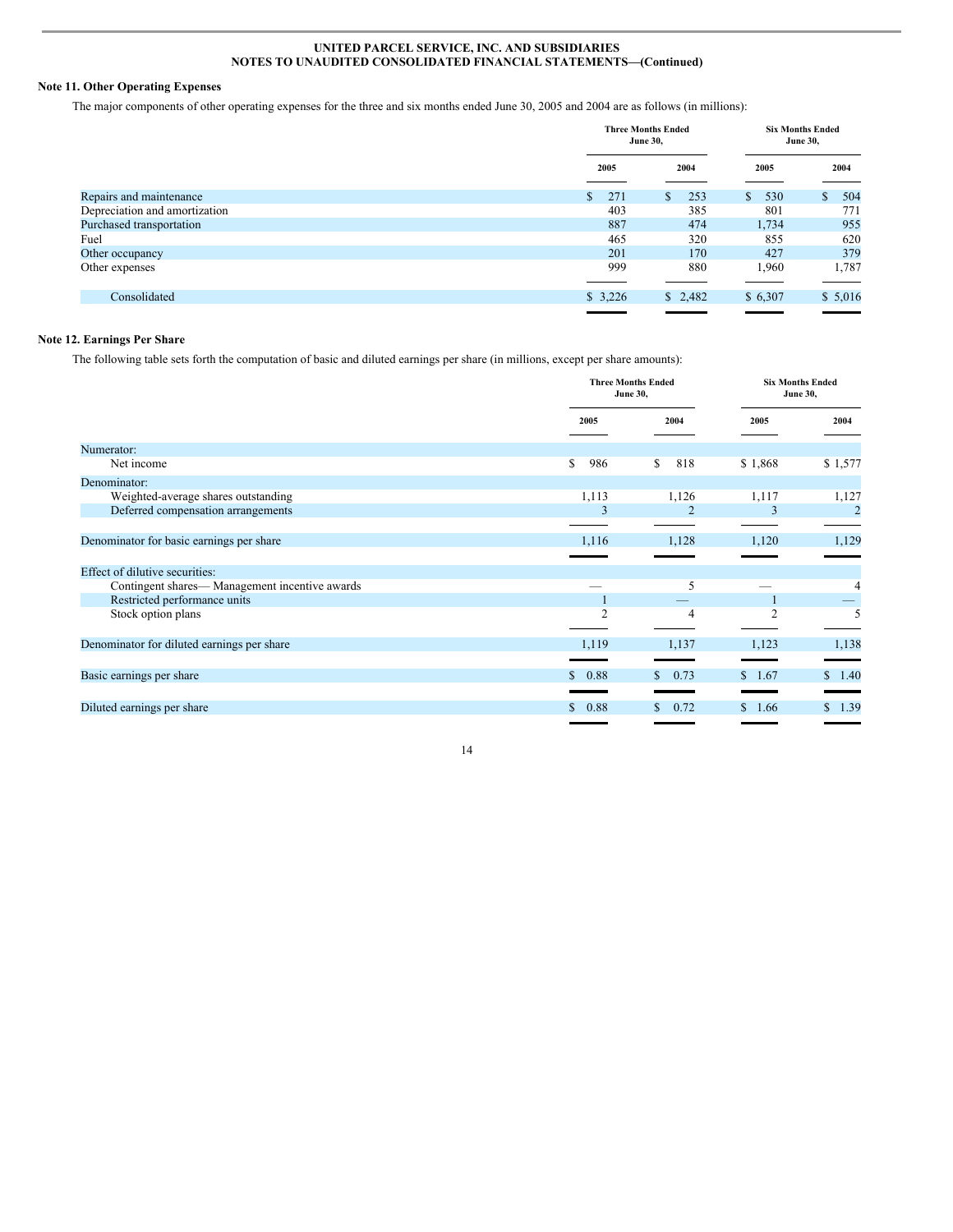# **Item 2. Management's Discussion and Analysis of Financial Condition and Results of Operations**

# *Revenue, Volume and Revenue Per Piece*

The following tables set forth information showing the change in revenue, average daily package volume and average revenue per piece, both in dollars or amounts and in percentage terms:

|                                              |          | <b>Three Months Ended</b><br><b>June 30,</b> |                    | Change |  |
|----------------------------------------------|----------|----------------------------------------------|--------------------|--------|--|
|                                              | 2005     | 2004                                         | ${\bf S}$          | $\%$   |  |
| Revenue (in millions):                       |          |                                              |                    |        |  |
| U.S. domestic package:                       |          |                                              |                    |        |  |
| Next Day Air                                 | \$1,560  | \$1,502                                      | $\mathbb{S}$<br>58 | 3.9%   |  |
| Deferred                                     | 767      | 743                                          | 24                 | 3.2    |  |
| Ground                                       | 4,615    | 4,322                                        | 293                | 6.8    |  |
| Total U.S. domestic package                  | 6,942    | 6,567                                        | 375                | 5.7    |  |
| International package:                       |          |                                              |                    |        |  |
| Domestic                                     | 381      | 318                                          | 63                 | 19.8   |  |
| Export                                       | 1,492    | 1,197                                        | 295                | 24.6   |  |
| Cargo                                        | 124      | 112                                          | 12                 | 10.7   |  |
| Total International package                  | 1,997    | 1,627                                        | 370                | 22.7   |  |
| Supply chain solutions:                      |          |                                              |                    |        |  |
| Freight services and logistics               | 1,134    | 568                                          | 566                | 99.6   |  |
| Other                                        | 118      | 109                                          | 9                  | 8.3    |  |
|                                              |          |                                              |                    |        |  |
| Total Supply chain solutions                 | 1,252    | 677                                          | 575                | 84.9   |  |
| Consolidated                                 | \$10,191 | \$ 8,871                                     | \$1,320            | 14.9%  |  |
|                                              |          |                                              |                    |        |  |
|                                              |          |                                              | $\#$               |        |  |
| Average Daily Package Volume (in thousands): |          |                                              |                    |        |  |
| U.S. domestic package:                       |          |                                              |                    |        |  |
| Next Day Air                                 | 1,190    | 1,181                                        | 9                  | 0.8%   |  |
| Deferred                                     | 870      | 832                                          | 38                 | 4.6    |  |
| Ground                                       | 10,592   | 10,252                                       | 340                | 3.3    |  |
|                                              |          |                                              |                    |        |  |
| Total U.S. domestic package                  | 12,652   | 12,265                                       | 387                | 3.2    |  |
| International package:                       |          |                                              |                    |        |  |
| Domestic                                     | 859      | 784                                          | 75                 | 9.6    |  |
| Export                                       | 616      | 521                                          | 95                 | 18.2   |  |
| Total International package                  | 1,475    | 1,305                                        | 170                | 13.0   |  |
|                                              |          |                                              |                    |        |  |
| Consolidated                                 | 14,127   | 13,570                                       | 557                | 4.1%   |  |
| Operating days in period                     | 64       | 64                                           |                    |        |  |
|                                              |          |                                              |                    |        |  |
|                                              |          |                                              | s                  |        |  |
| Average Revenue Per Piece:                   |          |                                              |                    |        |  |
| U.S. domestic package:                       |          |                                              |                    |        |  |
| Next Day Air                                 | \$20.48  | \$19.87                                      | \$0.61             | 3.1%   |  |
| Deferred                                     | 13.78    | 13.95                                        | (0.17)             | (1.2)  |  |
| Ground                                       | 6.81     | 6.59                                         | 0.22               | 3.3    |  |
| Total U.S. domestic package                  | 8.57     | 8.37                                         | $0.20\,$           | 2.4    |  |
| International package:                       |          |                                              |                    |        |  |
| Domestic                                     | 6.93     | 6.34                                         | 0.59               | 9.3    |  |
| Export                                       | 37.84    | 35.90                                        | 1.94               | 5.4    |  |
| Total International package                  | 19.84    | 18.14                                        | 1.70               | 9.4    |  |
| Consolidated                                 | \$9.75   | \$9.31                                       | \$0.44             | 4.7%   |  |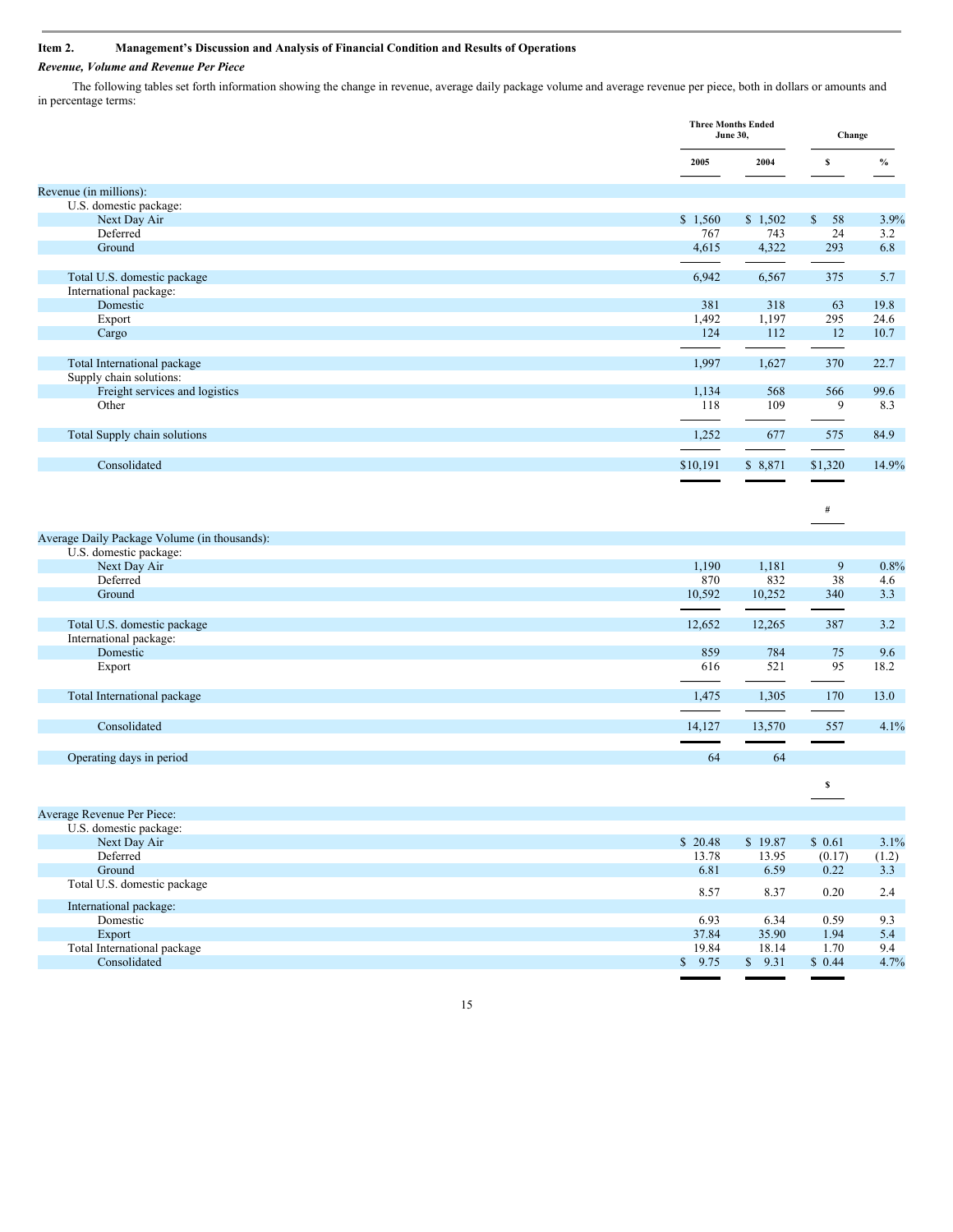|                                              |               | <b>Six Months Ended</b><br>June 30, |                    | Change     |
|----------------------------------------------|---------------|-------------------------------------|--------------------|------------|
|                                              | 2005          | 2004                                | $\mathbb S$        | $\%$       |
| Revenue (in millions):                       |               |                                     |                    |            |
| U.S. domestic package:                       |               |                                     |                    |            |
| Next Day Air                                 | \$3,060       | \$2,983                             | $\mathbb{S}$<br>77 | 2.6%       |
| Deferred                                     | 1,531         | 1,515                               | 16                 | 1.1        |
| Ground                                       | 9,162         | 8,694                               | 468                | 5.4        |
| Total U.S. domestic package                  | 13,753        | 13,192                              | 561                | 4.3        |
| International package:                       |               |                                     |                    |            |
| Domestic                                     | 739           | 654                                 | 85                 | 13.0       |
| Export                                       | 2,858         | 2,389                               | 469                | 19.6       |
| Cargo                                        | 242           | 214                                 | 28                 | 13.1       |
| Total International package                  | 3,839         | 3,257                               | 582                | 17.9       |
| Supply chain solutions:                      |               |                                     |                    |            |
| Freight services and logistics               | 2,258         | 1,131                               | 1,127              | 99.6       |
| Other                                        | 227           | 210                                 | 17                 | 8.1        |
|                                              |               |                                     |                    |            |
| Total Supply chain solutions                 | 2,485         | 1,341                               | 1,144              | 85.3       |
| Consolidated                                 | \$20,077      | \$17,790                            | \$2,287            | 12.9%      |
|                                              |               |                                     |                    |            |
|                                              |               |                                     | $\#$               |            |
| Average Daily Package Volume (in thousands): |               |                                     |                    |            |
| U.S. domestic package:                       |               |                                     |                    |            |
| Next Day Air<br>Deferred                     | 1,168         | 1,175                               | (7)                | $(0.6)\%$  |
| Ground                                       | 865<br>10,528 | 863<br>10,322                       | 2<br>206           | 0.2<br>2.0 |
|                                              |               |                                     |                    |            |
| Total U.S. domestic package                  | 12,561        | 12,360                              | 201                | 1.6        |
| International package:                       |               |                                     |                    |            |
| Domestic                                     | 823           | 797                                 | 26                 | 3.3        |
| Export                                       | 590           | 519                                 | 71                 | 13.7       |
| Total International package                  | 1,413         | 1,316                               | 97                 | 7.4        |
|                                              |               |                                     |                    |            |
| Consolidated                                 | 13,974        | 13,676                              | 298                | 2.2%       |
| Operating days in period                     | 128           | 128                                 |                    |            |
|                                              |               |                                     | S                  |            |
| Average Revenue Per Piece:                   |               |                                     |                    |            |
| U.S. domestic package:                       |               |                                     |                    |            |
| Next Day Air                                 | \$20.47       | \$19.83                             | \$0.64             | $3.2\%$    |
| Deferred                                     | 13.83         | 13.71                               | 0.12               | 0.9        |
| Ground                                       | 6.80          | 6.58                                | 0.22               | 3.3        |
| Total U.S. domestic package                  | 8.55          | 8.34                                | 0.21               | 2.5        |
| International package:                       |               |                                     |                    |            |
| Domestic                                     | 7.02          | 6.41                                | 0.61               | 9.5        |
| Export                                       | 37.84         | 35.96                               | 1.88               | 5.2        |
| Total International package                  | 19.89         | 18.06                               | 1.83               | 10.1       |
| Consolidated                                 | \$9.70        | \$9.27                              | \$0.43             | 4.6%       |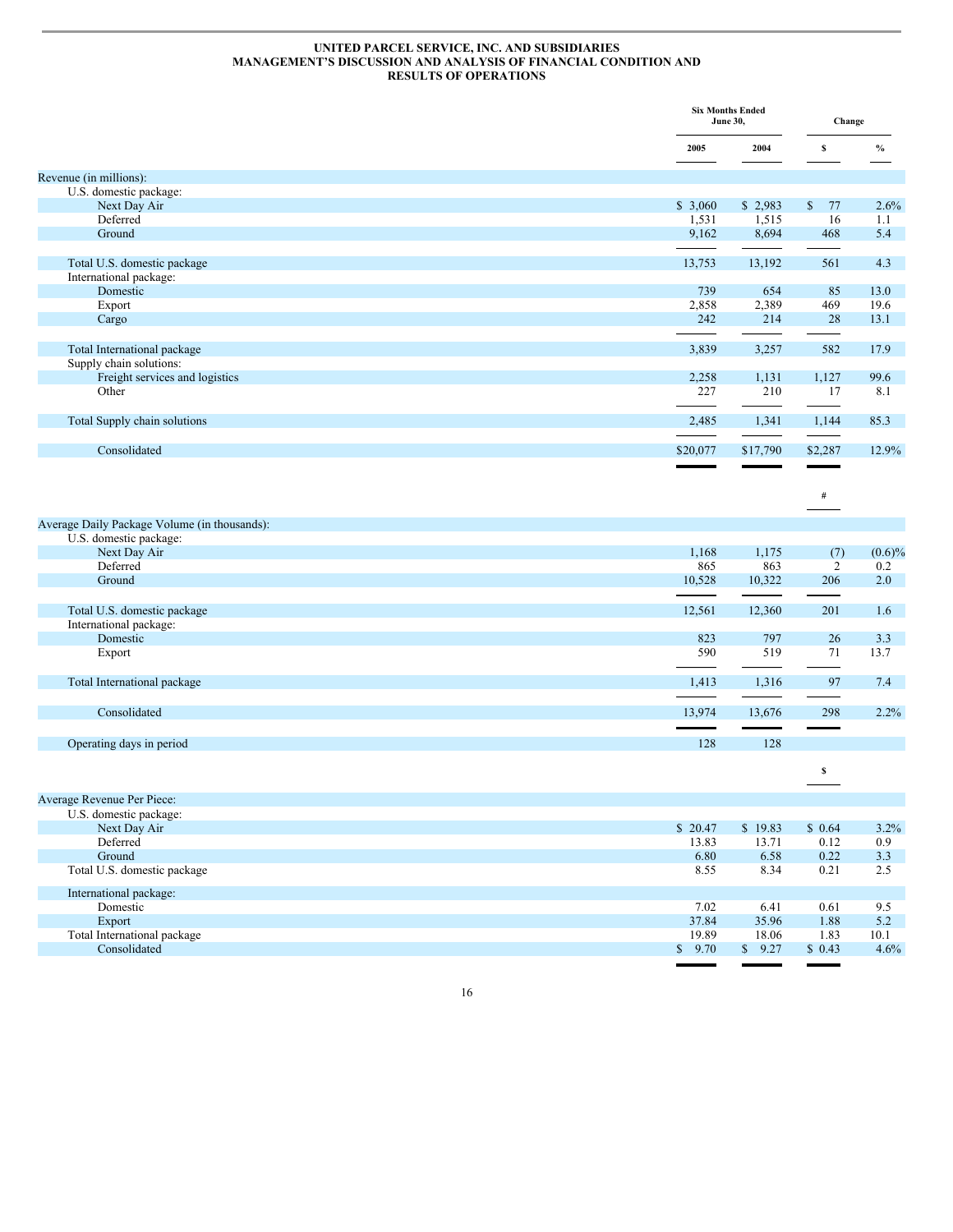## *Operating Profit*

The following table sets forth information showing the change in operating profit, both in dollars (in millions) and in percentage terms:

|                                      |                         | <b>Three Months Ended</b><br><b>June 30,</b> | Change |               |
|--------------------------------------|-------------------------|----------------------------------------------|--------|---------------|
| <b>Operating Segment</b>             | 2005                    | 2004                                         | s      | $\frac{0}{0}$ |
| U.S. domestic package                | \$1,118                 | 988<br>$\mathbb{S}$                          | \$130  | 13.2%         |
| International package                | 397                     | 281                                          | 116    | 41.3          |
| Supply chain solutions               | 34                      | 41                                           | (7)    | (17.1)        |
|                                      |                         |                                              |        |               |
| <b>Consolidated Operating Profit</b> | \$1,549                 | \$1,310                                      | \$239  | 18.2%         |
|                                      | <b>Six Months Ended</b> | <b>June 30,</b>                              | Change |               |
| <b>Operating Segment</b>             | 2005                    | 2004                                         | S      | $\%$          |
| U.S. domestic package                | \$2,146                 | \$1,900                                      | \$246  | 12.9%         |
| International package                | 745                     | 558                                          | 187    | 33.5          |
| Supply chain solutions               | 43                      | 69                                           | (26)   | (37.7)        |
|                                      |                         |                                              |        |               |
| <b>Consolidated Operating Profit</b> | \$2,934                 | \$2,527                                      | \$407  | 16.1%         |

#### *U.S. Domestic Package Operations*

U.S. domestic package revenue increased \$375 million, or 5.7%, for the quarter (\$561 million, or 4.3% year-to-date), primarily due to a 3.2% increase in average daily package volume and a 2.4% increase in revenue per piece. Ground volume grew 3.3%, and was positively impacted by a solid U.S. economy and our focus on middle market sales initiatives. Next Day Air volume grew 0.8%, and was hindered by a small decline in letter volume, while deferred volume increased 4.6%.

Ground revenue per piece increased 3.3% for the quarter (3.3% year-to-date) primarily due to the impact of a rate increase that took effect in 2005, as well as the implementation of a fuel surcharge on ground products. Next Day Air revenue per piece increased 3.1% for the quarter, primarily due to the rate increase, an increased fuel surcharge rate in 2005 compared to 2004, and the shift in product mix from letters to packages.

On January 3, 2005, a rate increase took effect which was in line with previous years' rate increases. We increased rates 2.9% on UPS Next Day Air, UPS 2nd Day Air, UPS 3 Day Select, and UPS Ground. Other pricing changes include an increase of \$0.25 for delivery area surcharge on both residential and commercial services to certain ZIP codes. The residential surcharge increased \$0.10 for UPS Ground services and \$0.35 for UPS Next Day Air, UPS 2nd Day Air and UPS 3 Day Select.

In January 2005, we modified the fuel surcharge on domestic air services by setting a maximum cap of 9.50%. This fuel surcharge continues to be based on the U.S. Energy Department's Gulf Coast spot price for a gallon of kerosene-type jet fuel. Based on published rates, the average fuel surcharge on domestic air products was 9.50% in the second quarter of 2005 (9.50% year-to-date), as compared with 5.83% (5.60% year-to-date) in 2004. Additionally, an initial fuel surcharge of 2.00% was applied to UPS Ground services, which fluctuates based on the U.S. Energy Department's On-Highway Diesel Fuel Price. Based on published rates, the average fuel surcharge on domestic ground products was 2.42% in the second quarter of 2005 (2.17% year-to-date). Total domestic fuel surcharge revenue increased by \$168 million in the second quarter (\$325 million year-to-date), due to higher jet and diesel fuel prices and the modifications to our fuel surcharges noted above.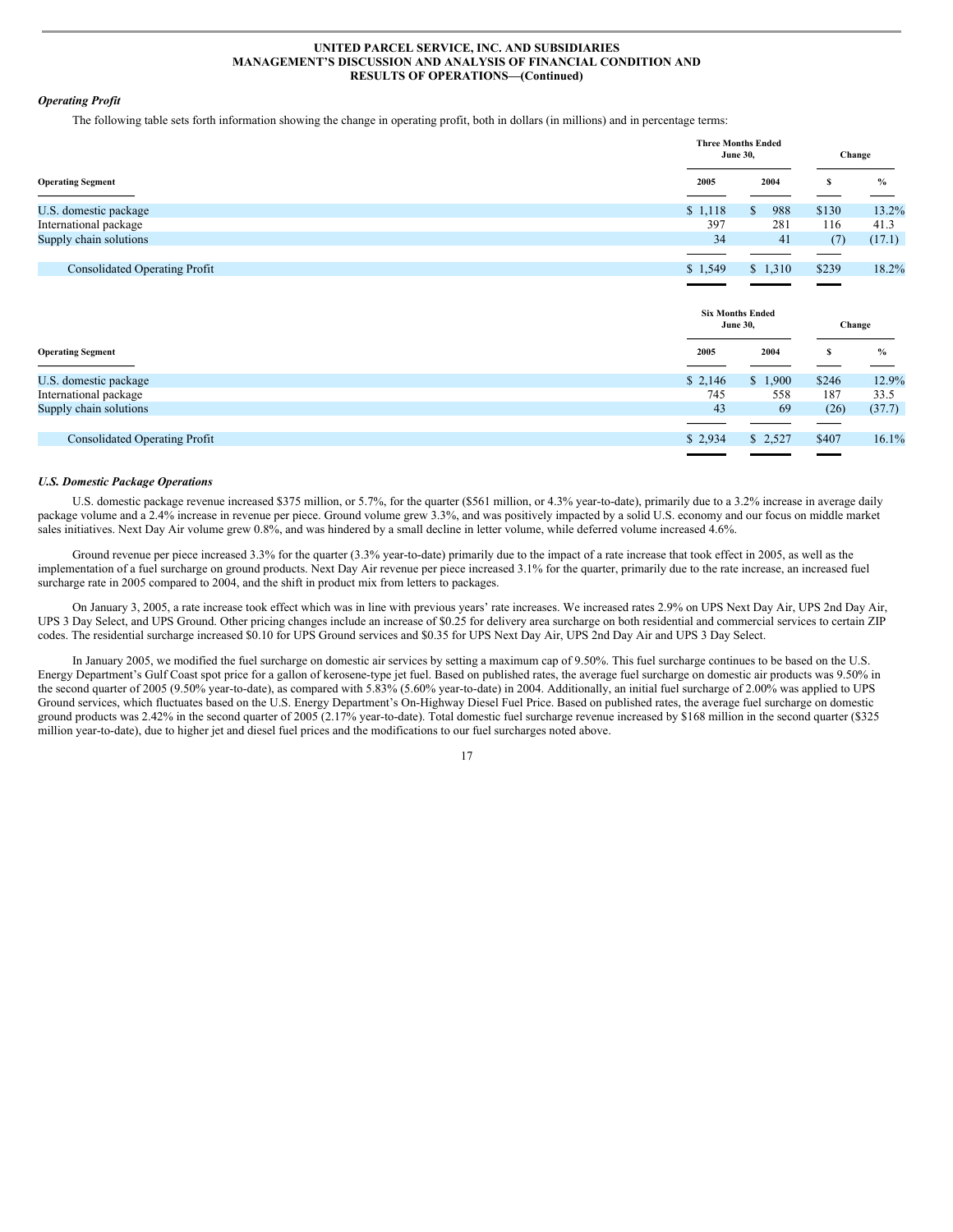U.S. domestic package operating profit increased \$130 million, or 13.2% (\$246 million, or 12.9% year-to-date). Operating profit increased by \$77 million (\$144 million year-to-date) due to a change in our Management Incentive Awards program (discussed below in "Operating Expenses and Operating Margin"). The remaining increase in operating profit resulted from the revenue growth described previously, as well as controlled growth of operating expenses.

#### *International Package Operations*

International package revenue improved \$370 million, or 22.7%, for the quarter (\$582 million, or 17.9%, year-to-date) primarily due to the 18.2% volume growth for our export products and revenue per piece improvements. The improvements in revenue per piece were impacted by rate changes, currency fluctuations, and the fuel surcharge applied to international shipments. Revenue increased \$55 million during the quarter (\$132 million year-to-date) due to currency fluctuations, net of hedging activity.

In January 2005, we increased rates 2.9% for international shipments originating in the United States (Worldwide Express, Worldwide Express Plus, UPS Worldwide Expedited and UPS International Standard service). Rate changes for international shipments originating outside the United States vary by geographical market and occur throughout the year.

In January 2005, we modified the fuel surcharge on U.S. export products by setting a maximum cap of 9.50%. The fuel surcharge for products originating outside the United States continues to be indexed to fuel prices in our different international regions, depending upon where the shipment takes place. Total international fuel surcharge revenue increased by \$72 million in the second quarter (\$122 million year-to-date), due to higher jet fuel prices and increased international air volume.

Export volume increased throughout the world, led by a 39% increase in Asia, which was driven by an approximate doubling from China. Asian export volume continues to benefit from our expanding international delivery network, including the additional flights from Shanghai, China that were added in the fourth quarter of 2004, and express air service between the U.S. and Guangzhou, China that began in the second quarter of 2005. European export volume increased 17%, while U.S. export volume increased 10%. International domestic volume increased 9.6% for the quarter, due to volume growth in Canada and Europe, which also benefited from the acquisition of Messenger Service Stolica S.A. in Poland during the quarter.

Export revenue per piece increased 5.4% for the quarter (2.2% currency-adjusted), due to the rate increases discussed previously and the impact of the fuel surcharge, but was adversely affected by product mix. In total, international average daily package volume increased 13% and average revenue per piece increased 9.4% (5.6% currencyadjusted).

The improvement in operating profit for our international package operations was \$116 million for the quarter, or 41.3% (\$187 million, or 33.5%, year-to-date). This increase in operating profit was positively impacted by the strong volume growth described previously, and an increase in operating margin through better network utilization. The increase in operating profit was also favorably affected by \$19 million (\$59 million year-to-date) due to currency fluctuations (net of hedging activity), and by \$10 million (\$19 million year-to-date) due to a change in our Management Incentive Awards program (discussed below in "Operating Expenses and Operating Margin").

#### *Supply Chain Solutions Operations*

Supply chain solutions revenue increased \$575 million, or 84.9%, for the quarter (\$1.144 billion, or 85.3%, year-to-date). Freight services and logistics revenue increased by \$566 million during the quarter (\$1.127 billion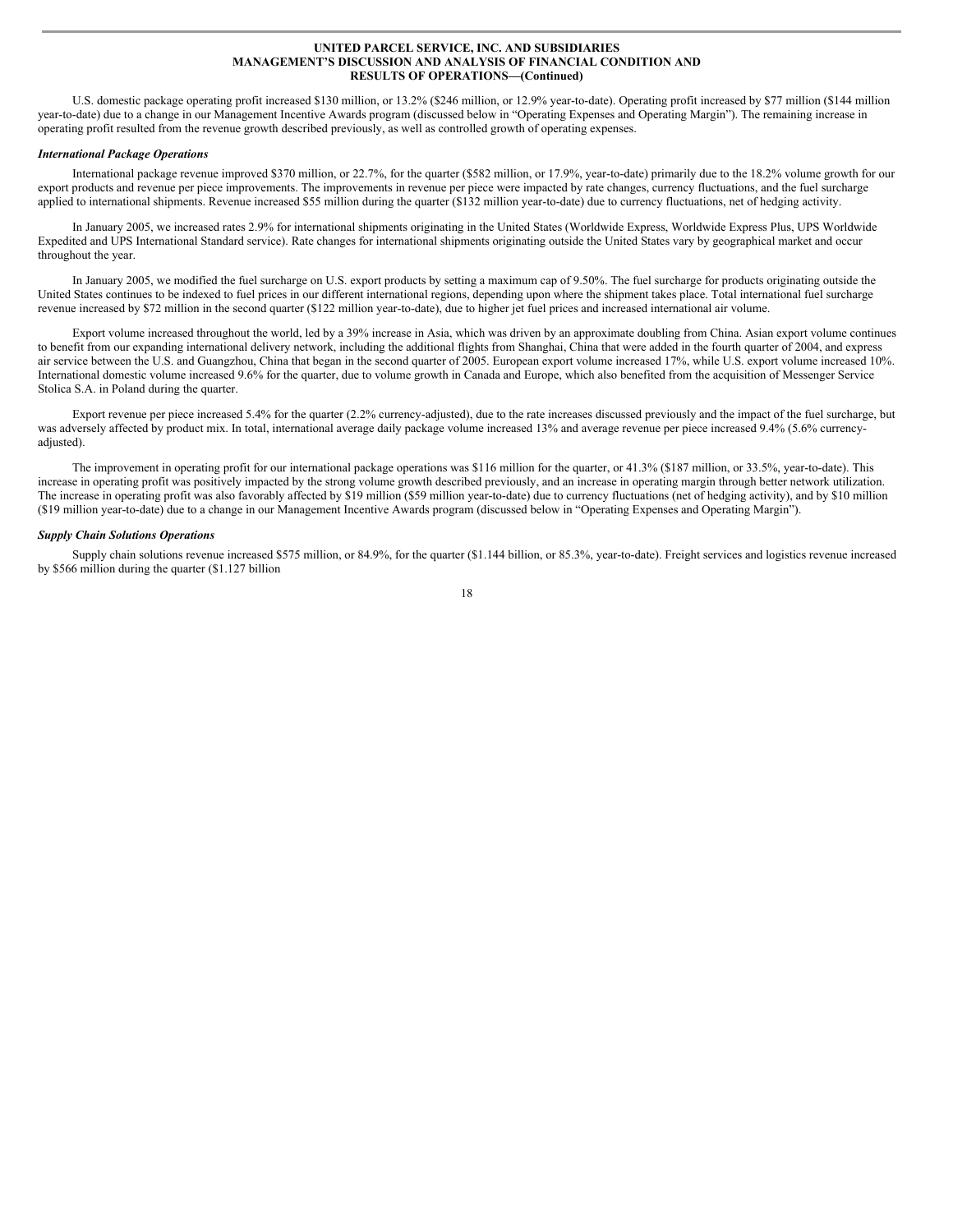year-to-date) largely due to the acquisition of Menlo Worldwide Forwarding, which added \$502 million (\$1.010 billion year-to-date). Freight services and logistics organic revenue growth, which excludes business acquisitions and dispositions, was 11.3% during the quarter (10.3% year-to-date), largely due to strong growth in our air, ocean, and ground freight forwarding operations. Revenue increased by \$12 million during the quarter (\$24 million year-to-date) due to favorable currency fluctuations. Overall growth continues to benefit from the expansion of our supply chain distribution and logistics network throughout the world, especially in Asia, as well as the increase in global trade and the increased outsourcing of manufacturing and distribution.

The other businesses within Supply Chain Solutions, which include our retail franchising business, our mail and consulting services, and our financial business, increased revenue by 8.3% during the quarter (8.1% year-to-date). This revenue growth was primarily due to increased revenue at our mail services unit.

Operating profit for the Supply Chain Solutions segment declined by \$7 million, or 17.1%, for the quarter (\$26 million, or 37.7%, year-to-date). This decline was largely due to operating losses incurred in the acquired Menlo operations, as well as costs incurred in integrating the Menlo business into our existing freight services business. The quarterly change in operating profit was favorably affected by \$2 million (\$4 million year-to-date) due to currency fluctuations, and by \$3 million (\$7 million year-to-date) due to a change in our Management Incentive Awards program (discussed below in "Operating Expenses and Operating Margin").

# *Operating Expenses and Operating Margin*

Consolidated operating expenses increased by \$1.081 billion, or 14.3%, for the quarter (\$1.880 billion, or 12.3%, year-to-date), largely due to the acquisition of Menlo, which added \$510 million of operating expenses for the quarter, or 6.7% to the rate of increase (\$1.030 billion year-to-date, or 6.7% to the rate of increase). Operating expenses also increased \$46 million for the quarter (\$93 million year-to-date) due to currency fluctuations in our International Package and Supply Chain Solutions segments.

Compensation and benefits increased by \$337 million, or 6.6%, for the quarter (\$589 million, or 5.7%, year-to-date), largely due to the acquisition of Menlo, and increased health and welfare benefit costs and higher pension expense for our union benefit plans. Stock-based and other management incentive compensation expense decreased \$80 million, or 35.4%, in the second quarter (\$153 million, or 34.5%, year-to-date), due to a change in our Management Incentive Awards program (discussed further below), which was partially offset by the impact of adopting the measurement provisions of FAS 123 beginning with 2003 stock-based compensation awards.

During the first quarter of 2005, we modified our Management Incentive Awards program under our Incentive Compensation Plan to provide that half of the annual management incentive award be made in restricted stock units ("RSUs"). The RSUs we anticipate granting in November 2005 under this program are expected to have a fiveyear vesting period. Previous awards under the Management Incentive Awards program were made in common stock that was fully vested in the year of grant. This change has the effect of lowering 2005 expense. As a result, second quarter 2005 expense for our Management Incentive Awards program (reported in operating expenses under "compensation and benefits") decreased \$90 million (\$58 million after-tax, or \$0.05 per diluted share) from second quarter 2004. On a year-to-date basis, expense for the Management Incentive Awards program decreased \$170 million (\$109 million after-tax, or \$0.10 per diluted share) in 2005 compared with 2004. The other half of the award anticipated to be granted in November 2005 will be in the form of cash or unrestricted shares of Class A common stock and will be fully vested at the time of grant.

Other operating expenses increased by \$744 million, or 30.0%, for the quarter (\$1.291 billion, or 25.7%, year-to-date), largely due to the Menlo acquisition, as well as increases in fuel expense and purchased transportation. The 45.3% increase in fuel expense for the quarter was impacted by higher prices for jet-A, diesel,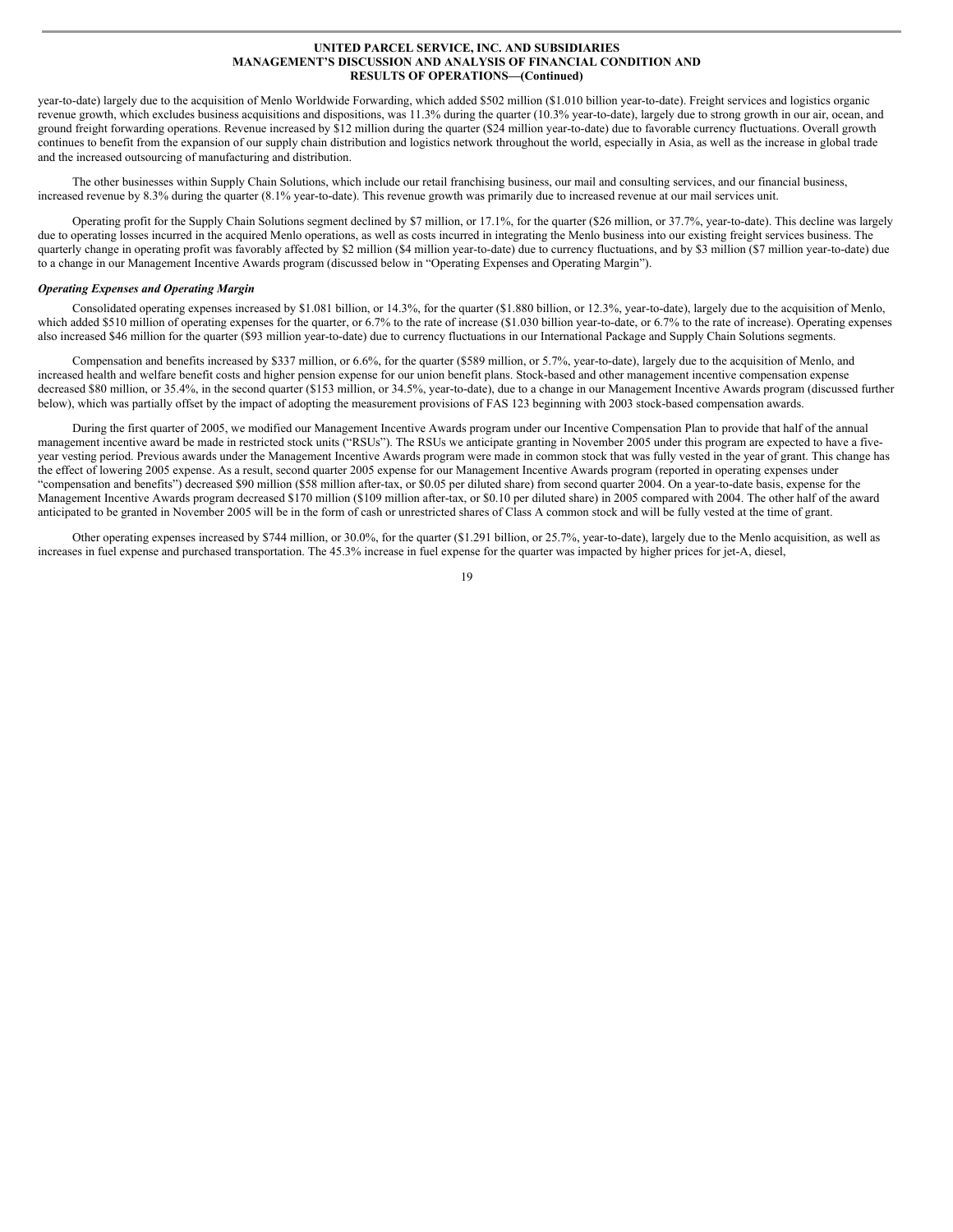and unleaded gasoline as well as higher usage, but was partially mitigated with hedging gains. The 87.1% increase in purchased transportation was primarily due to the Menlo acquisition, but was also influenced by volume growth in our International Package business, the impact of currency, and higher fuel prices. The 7.1% increase in repairs and maintenance was largely due to higher expense on vehicle parts and aircraft and engine maintenance. The 4.7% increase in depreciation and amortization for the quarter was impacted by higher depreciation expense on capitalized software. The 18.2% increase in other occupancy expense was largely due to higher facilities rent expense in our Supply Chain Solutions segment, which was impacted by the Menlo acquisition. Other expenses were affected by foreign currency transaction losses due to a stronger U.S. Dollar.

Our operating margin, defined as operating profit as a percentage of revenue, has increased in 2005 compared with 2004. The operating margins for our three business segments, and our consolidated operating margin, were as follows:

|                          |          | <b>Three Months Ended</b><br><b>June 30,</b> |         | <b>Six Months Ended</b><br><b>June 30,</b> |
|--------------------------|----------|----------------------------------------------|---------|--------------------------------------------|
| <b>Operating Segment</b> | 2005     | 2004                                         | 2005    | 2004                                       |
|                          |          |                                              |         |                                            |
| U.S. domestic package    | $16.1\%$ | 15.0%                                        | 15.6%   | 14.4%                                      |
| International package    | 19.9%    | 17.3%                                        | 19.4%   | $17.1\%$                                   |
| Supply chain solutions   | 2.7%     | $6.1\%$                                      | $1.7\%$ | 5.1%                                       |
| Consolidated             | 15.2%    | 14.8%                                        | 14.6%   | 14.2%                                      |

# *Investment Income/Interest Expense*

The increase in investment income of \$24 million during the quarter (\$37 million year-to-date) was primarily due to a higher average balance of interest-earning cash and marketable securities during 2005, as well as higher average yields earned due to increasing short-term interest rates in the United States.

The \$11 million increase in interest expense during the quarter (\$9 million year-to-date) was primarily due to higher floating interest rates on variable rate debt and interest rate swaps.

# *Net Income and Earnings Per Share*

Net income for the second quarter of 2005 was \$986 million, a 20.5% increase from the \$818 million achieved in 2004, resulting in a 22.2% increase in diluted earnings per share to \$0.88 in 2005 from \$0.72 in 2004. On a year-to-date basis, net income increased to \$1.868 billion (\$1.66 per diluted share) in 2005 from \$1.577 billion (\$1.39 per diluted share) in 2004. The increase in net income for both the second quarter and year-to-date periods was largely due to higher operating profit for both our U.S. Domestic and International Package segments. Net income was also favorably impacted by a reduction of our effective tax rate from 36.5% in 2004 to 36.0% in 2005.

# *Liquidity and Capital Resources*

# *Net Cash From Operating Activities*

Net cash provided by operating activities increased to \$4.080 billion in the first six months of 2005 from \$3.422 billion during 2004, largely due to higher net income and the receipt of a \$374 million tax refund associated with the 1985-1990 IRS settlement reached previously (see Note 9). As discussed in Note 5, we expect to contribute \$726 million to our pension plans, and \$98 million to our postretirement medical benefit plans, over the remainder of 2005.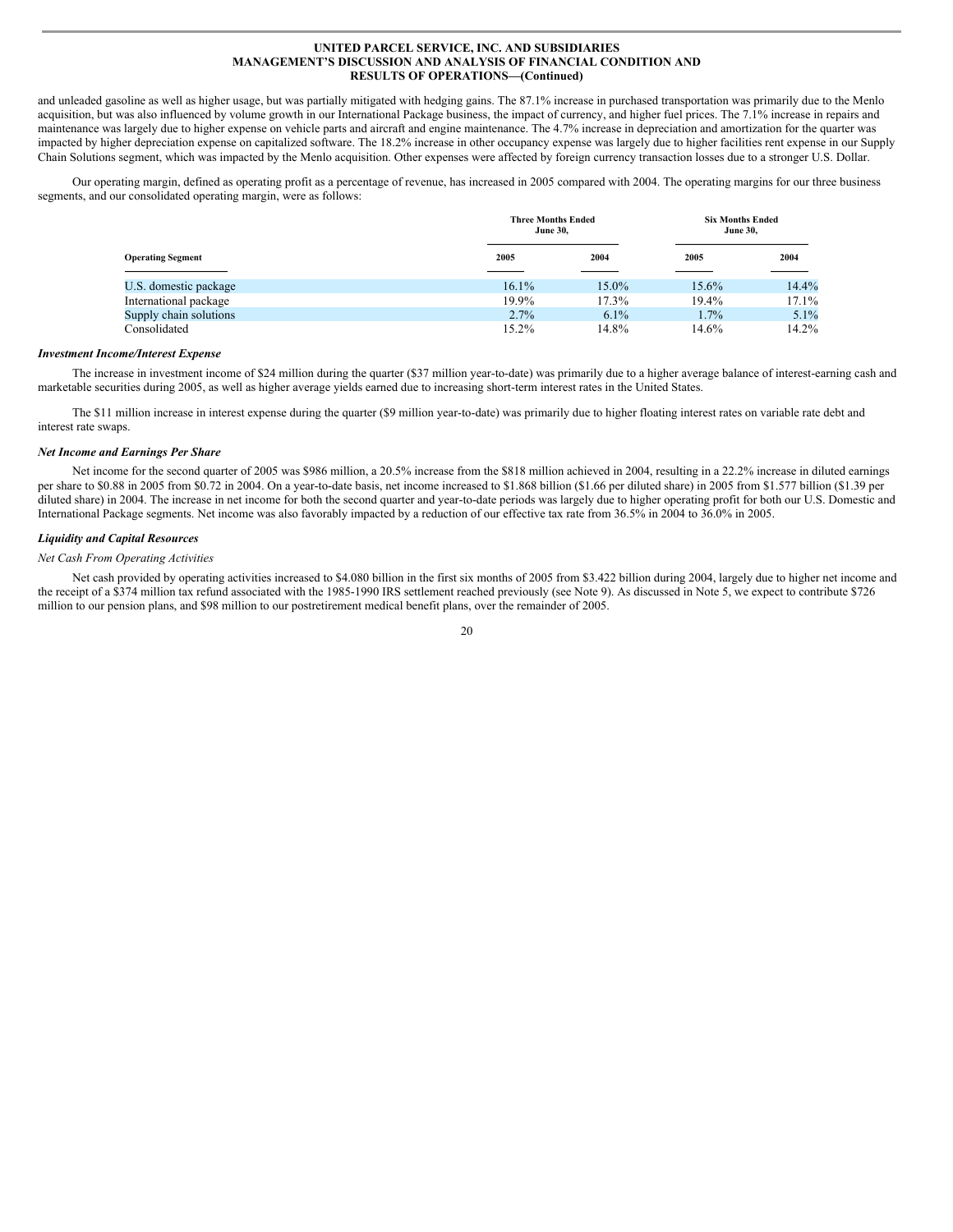On January 3, 2005, a rate increase took effect which was in line with previous years' rate increases. We increased rates 2.9% on UPS Next Day Air, UPS 2nd Day Air, UPS 3 Day Select, and UPS Ground. We also increased rates 2.9% for international shipments originating in the United States (Worldwide Express, Worldwide Express Plus, UPS Worldwide Expedited and UPS International Standard service). Other pricing changes include an increase of \$0.25 for delivery area surcharge on both residential and commercial services to certain ZIP codes. The residential surcharge increased \$0.10 for UPS Ground services and \$0.35 for UPS Next Day Air, UPS 2nd Day Air and UPS 3 Day Select. Additionally, in January 2005 we modified the fuel surcharge on domestic and international air services by setting a maximum cap of 9.50%. A fuel surcharge of 2% was applied to UPS Ground services which fluctuates after January 2005 based on the U.S. Energy Department's On-Highway Diesel Fuel Price. Rate changes for shipments originating outside the U.S. were made throughout the past year and varied by geographic market.

#### *Net Cash Used In Investing Activities*

Net cash used in investing activities decreased to \$889 million in the first six months of 2005 from \$1.918 billion during 2004, primarily due to a reduction in purchases of marketable securities and short-term investments. In 2005, we spent \$92 million on business acquisitions, primarily Messenger Service Stolica S.A. in Poland and the express operations of Sinotrans Air Transportation Development Co. Ltd. in China, compared with \$87 million spent in 2004, primarily related to the acquisition of the 49% minority interest in Yamato Express Co. in Japan (See Note 6). We generated cash of \$56 and \$158 million in 2005 and 2004, respectively, due to the sales and customer paydowns of finance receivables, primarily in our leasing and asset-based lending businesses. During the third quarter of 2005, we made a cash payment of \$1.25 billion to complete the acquisition of Overnite Corporation.

We had capital expenditures of \$1.043 billion in the first six months of 2005, an increase over the \$989 million in 2004. We fund our capital expenditures with our cash from operations. We have commitments for the purchase of aircraft, vehicles, technology equipment and other fixed assets to provide for the replacement of existing capacity and anticipated future growth. The nature and amounts of our purchase commitments as of June 30, 2005 have not materially changed from those disclosed in our Annual Report on Form 10-K for the year ended December 31, 2004.

#### *Net Cash Used In Financing Activities*

Net cash used in financing activities increased to \$2.652 billion in the first six months of 2005 from \$1.473 billion during 2004, primarily due to increased share repurchases, dividend payments, and repayments of debt. In October 2004, the Board of Directors authorized a total of \$2.0 billion for future share repurchases. We repurchased a total of 19.0 million shares of Class A and Class B common stock for \$1.405 billion in the first six months of 2005, and 10.5 million shares for \$745 million in 2004. As of June 30, 2005, we had \$413 million of our share repurchase authorization remaining.

We increased our quarterly cash dividend payment to \$0.33 per share in 2005 from \$0.28 per share in 2004, resulting in an increase in total cash dividends paid to \$1.033 billion from \$903 million. The declaration of dividends is subject to the discretion of the Board of Directors and will depend on various factors, including our net income, financial condition, cash requirements, future prospects, and other relevant factors. We expect to continue the practice of paying regular cash dividends.

During the first six months of 2005, we repaid \$513 million in debt, primarily consisting of commercial paper and scheduled principal payments on our capitalized lease obligations. Issuances of debt consisted primarily of commercial paper and debt issued upon our investment in certain equity-method real estate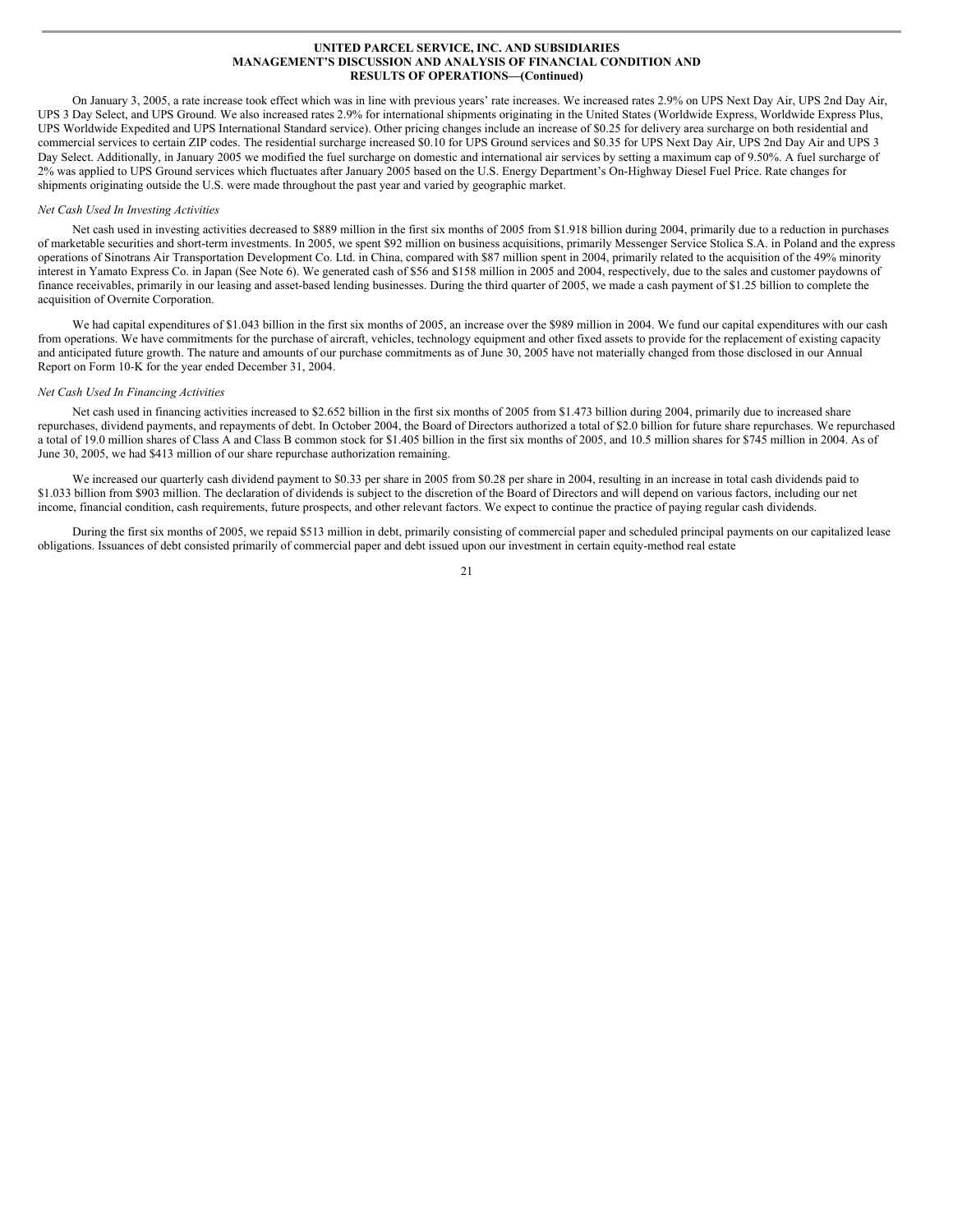partnerships. We consider the overall fixed and floating interest rate mix of our portfolio and the related overall cost of borrowing when planning for future issuances and nonscheduled repayments of debt.

#### *Sources of Credit*

We maintain two commercial paper programs under which we are authorized to borrow up to \$7.0 billion in the United States. We had \$549 million outstanding under these programs as of June 30, 2005, with an average interest rate of 3.14%. The entire balance outstanding has been classified as a current liability in our balance sheet.

We maintain a European commercial paper program under which we are authorized to borrow up to €1.0 billion in a variety of currencies. We had the U.S. Dollar equivalent of \$150 million outstanding under this program at June 30, 2005, with an average interest rate of 3.00%. These borrowings were primarily denominated in U.S. Dollars and Euros at June 30, 2005.

We maintain two credit agreements with a consortium of banks. These agreements provide revolving credit facilities of \$1.0 billion each, with one expiring on April 20, 2006 and the other on April 21, 2010. Interest on any amounts we borrow under these facilities would be charged at 90-day LIBOR plus 15 basis points. There were no borrowings under either of these agreements as of June 30, 2005.

In August 2003, we filed a \$2.0 billion shelf registration statement under which we may issue debt securities in the United States. There was approximately \$126 million issued under this shelf registration statement at June 30, 2005, all of which consists of issuances under our UPS Notes program.

The nature and amounts of our principal repayment obligations under our debt, and capital and operating lease agreements as of June 30, 2005 have not materially changed from those disclosed in our Annual Report on Form 10-K for the year ended December 31, 2004, with the exception of the principal repayments due on our debt obligations decreasing by approximately \$316 million attributable to repayments on commercial paper during the first six months of 2005.

Our existing debt instruments and credit facilities do not have cross-default or ratings triggers, however these debt instruments and credit facilities do subject us to certain financial covenants. These covenants generally require us to maintain a \$3.0 billion minimum net worth and limit the amount of secured indebtedness available to the company. These covenants are not considered material to the overall financial condition of the company, and all covenant tests were satisfied as of June 30, 2005.

### *Commitments & Contingencies*

On August 9, 1999 the United States Tax Court held that we were liable for tax on income of Overseas Partners Ltd., a Bermuda company that had reinsured excess value ("EV") insurance purchased by our customers beginning in 1984, and that we were liable for additional tax for the 1983 and 1984 tax years. The IRS took similar positions to those advanced in the Tax Court decision for tax years subsequent to 1984 through 1998. On June 20, 2001, the U.S. Court of Appeals for the Eleventh Circuit ruled in our favor and reversed the Tax Court decision. In January 2003, we and the IRS finalized settlement of all outstanding tax issues related to EV package insurance. Under the terms of settlement, we agreed to adjustments that will result in income tax due of approximately \$562 million, additions to tax of \$60 million and related interest. The amount due to the IRS as a result of the settlement is less than amounts we previously had accrued. As a result, we recorded income, before taxes, of \$1.023 billion (\$776 million after tax) during the fourth quarter of 2002. In the first quarter of 2004, we received a refund of \$185 million pertaining to the 1983 and 1984 tax years.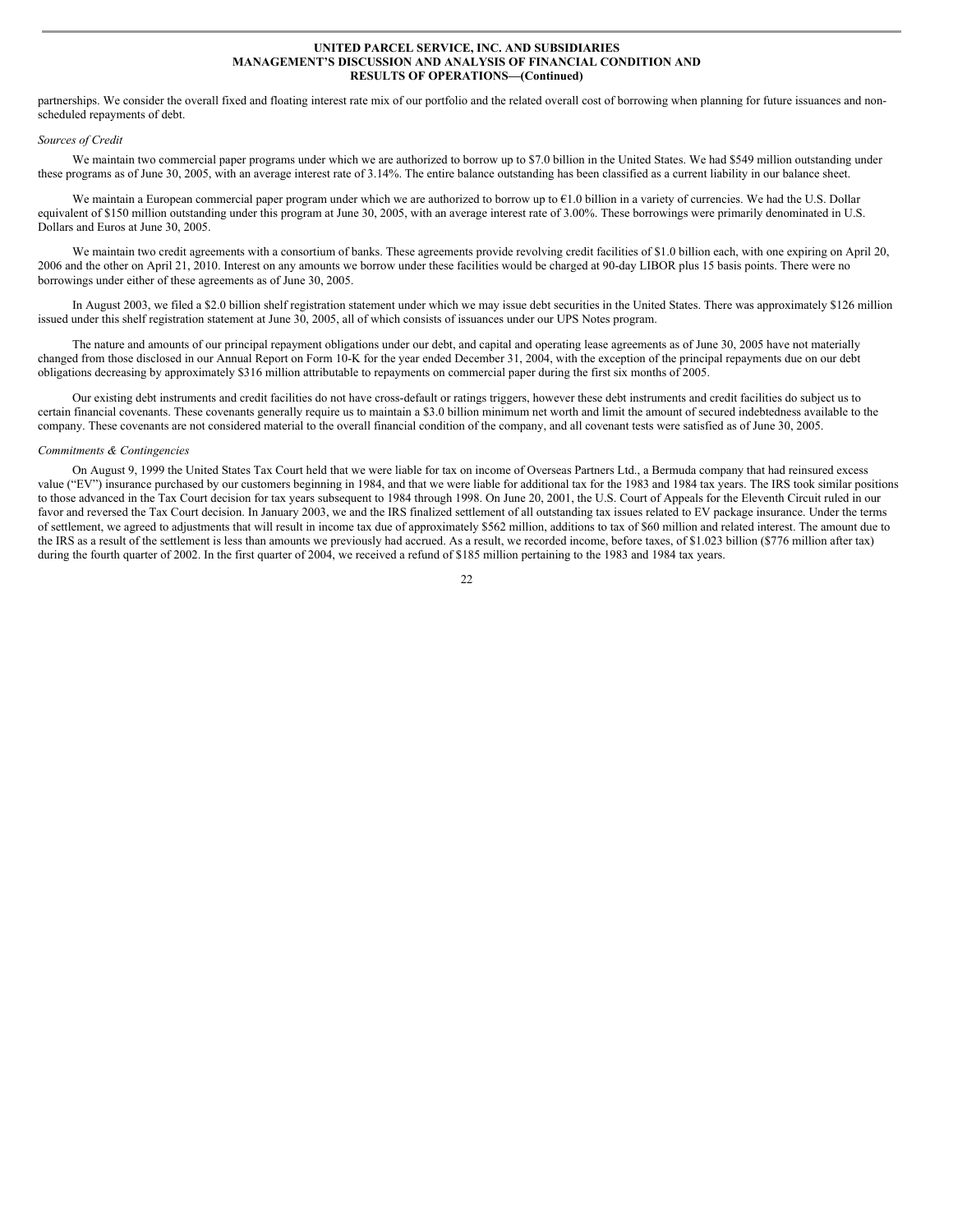The IRS had proposed adjustments, unrelated to the EV package insurance matters discussed above, regarding the allowance of deductions and certain losses, the characterization of expenses as capital rather than ordinary, the treatment of certain income, and our entitlement to tax credits in the 1985 through 1998 tax years. In the third quarter of 2004, we settled all outstanding issues related to each of the tax years 1991 through 1998. In the fourth quarter of 2004, we received a refund of \$425 million pertaining to the 1991 through 1998 tax years. In the second quarter of 2005, we received refunds totaling \$374 million pertaining to the 1985 through 1990 tax years.

The IRS may take similar positions with respect to some of the non-EV package insurance matters for each of the years 1999 through 2004. If challenged, we expect that we will prevail on substantially all of these issues. Specifically, we believe that our practice of expensing the items that the IRS alleges should have been capitalized is consistent with the practices of other industry participants. We believe that the eventual resolution of these issues will not have a material adverse effect on our financial condition, results of operations, or liquidity.

We were named as a defendant in twenty-six now-dismissed lawsuits that sought to hold us liable for the collection of premiums for EV insurance in connection with package shipments since 1984. These actions were all filed after the August 9, 1999 U.S. Tax Court decision, discussed above, which the U.S. Court of Appeals for the Eleventh Circuit later reversed. These twenty-six cases were consolidated for pre-trial purposes in a multi-district litigation proceeding ("MDL Proceeding") in federal court in New York. In addition to the cases in which UPS was named as a defendant, there also was an action, Smith v. Mail Boxes Etc., against Mail Boxes Etc. and its franchisees relating to UPS EV insurance and related services purchased through Mail Boxes Etc. centers. That case also was consolidated into the MDL Proceeding.

In late 2003, the parties reached a global settlement resolving all claims and all cases in the MDL proceeding. In reaching the settlement, we and the other defendants expressly denied any and all liability. On July 30, 2004, the court issued an order granting final approval to the substantive terms of the settlement. No appeals were filed and the settlement became effective on September 8, 2004.

Pursuant to the settlement, UPS has provided qualifying settlement class members with vouchers toward the purchase of specified UPS services and will pay the plaintiffs' attorneys' fees, the total amount of which still remains to be determined by the court. A number of vouchers have been redeemed and the last of the vouchers issued under the settlement expired in July 2005. Other defendants have contributed to the costs of the settlement, including the attorneys' fees. The settlement will not have a material effect on our financial condition, results of operations, or liquidity.

We are a defendant in a number of lawsuits filed in state and federal courts containing various class-action allegations under state wage-and-hour laws. In one of these cases, Marlo v. UPS, which has been certified as a class action in a California federal court, plaintiffs allege that they improperly were denied overtime, and seek penalties for missed meal and rest periods, and interest and attorneys' fees. Plaintiffs purport to represent a class of 1,200 full-time supervisors.

We have denied any liability with respect to these claims and intend to vigorously defend ourselves in these cases. At this time, we have not determined the amount of any liability that may result from these matters or whether such liability, if any, would have a material adverse effect on our financial condition, results of operations, or liquidity.

In addition, we are a defendant in various other lawsuits that arose in the normal course of business. We believe that the eventual resolution of these cases will not have a material adverse effect on our financial condition, results of operations, or liquidity.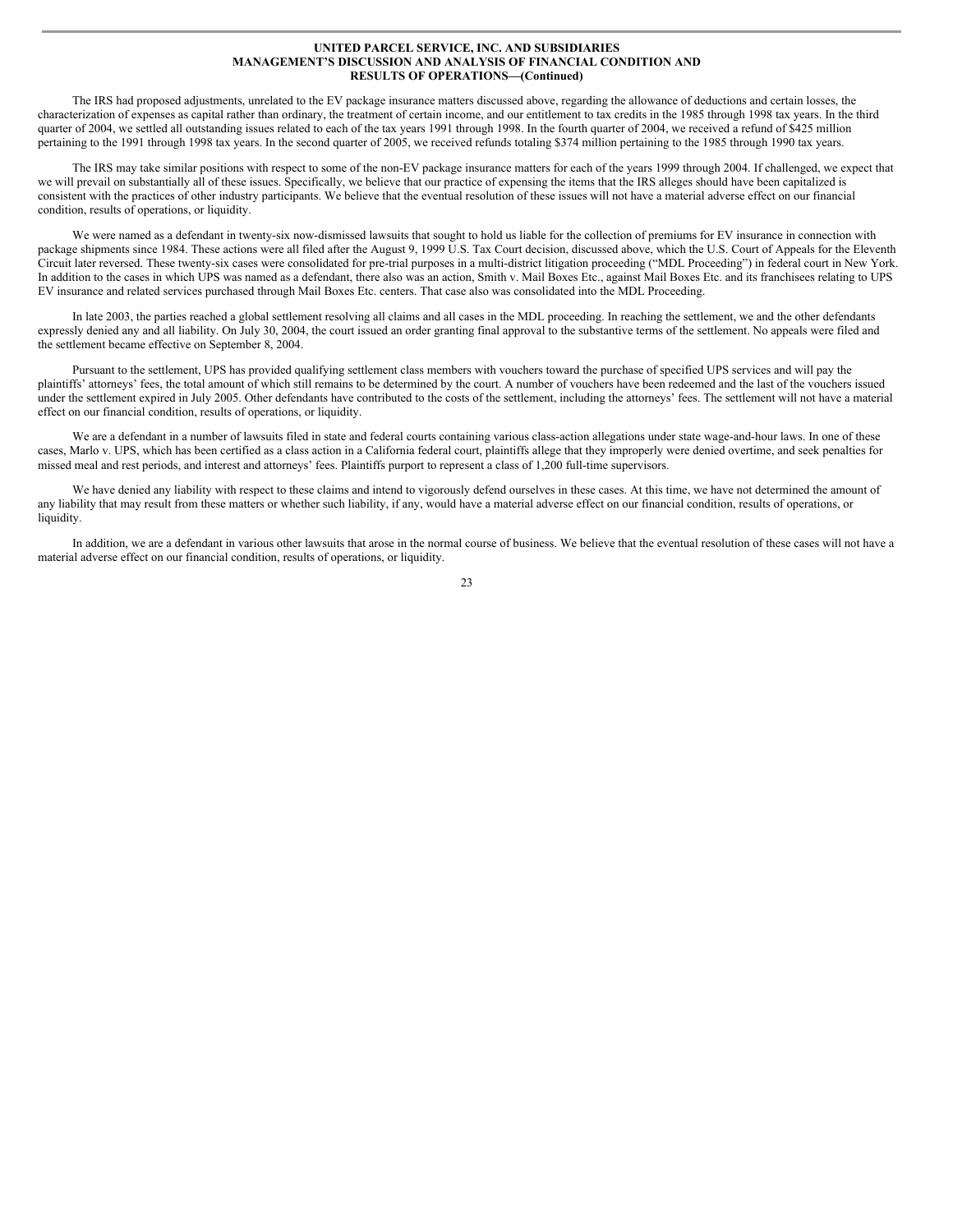We participate in a number of trustee-managed multi-employer pension and health and welfare plans for employees covered under collective bargaining agreements. Several factors could result in potential funding deficiencies which could cause us to make significantly higher future contributions to these plans, including unfavorable investment performance, changes in demographics, and increased benefits to participants. At this time, we are unable to determine the amount of additional future contributions, if any, or whether any material adverse effect on our financial condition, results of operations, or liquidity would result from our participation in these plans.

Due to the events of September 11, 2001, increased security requirements for air carriers may be forthcoming; however, we do not anticipate that such measures will have a material adverse effect on our financial condition, results of operations, or liquidity. In addition, our insurance premiums have risen and we have taken several actions, including self-insuring certain risks, to mitigate the expense increase.

As of December 31, 2004, we had approximately 229,000 employees employed under a national master agreement and various supplemental agreements with local unions affiliated with the International Brotherhood of Teamsters ("Teamsters"). These agreements run through July 31, 2008. The majority of our pilots are employed under a collective bargaining agreement with the Independent Pilots Association, which became amendable January 1, 2004. Negotiations are ongoing with the assistance of the National Mediation Board. Our airline mechanics are covered by a collective bargaining agreement with Teamsters Local 2727, which becomes amendable on November 1, 2006. In addition, the majority of our ground mechanics who are not employed under agreements with the Teamsters are employed under collective bargaining agreements with the International Association of Machinists and Aerospace Workers. These agreements run through July 31, 2009.

### *New Accounting Pronouncements*

In December 2004, the FASB issued SFAS No. 123 (revised 2004), "Share-Based Payment" ("FAS 123R"), which replaces FAS 123 and supercedes APB 25. FAS 123R requires all share-based payments to employees, including grants of employee stock options, to be recognized in the financial statements based on their fair values, beginning with the first annual reporting period ending after June 15, 2005, with early adoption encouraged. Companies are allowed to apply a modified-prospective method or modified-retrospective method during the transition to this new standard. We plan to use the modified-prospective method, which requires that compensation expense be recorded for all unvested stock options and restricted stock as of the beginning of the first quarter of adoption of FAS 123R. Although we have not decided when we will adopt this new standard, there will be minimal impact upon adoption as we will already be expensing all unvested option and restricted stock awards.

In December 2004, the FASB issued FASB Staff Position ("FSP") No. 109-2, "Accounting and Disclosure Guidance for the Foreign Earnings Repatriation Provision within the American Jobs Creation Act of 2004" ("FSP 109-2"). FSP 109-2 provides guidance under FAS 109 with respect to recording the potential impact of the repatriation provisions of the American Jobs Creation Act of 2004 (the "Jobs Act") on enterprises' income tax expense and deferred tax liability. The Jobs Act was enacted on October 22, 2004. FSP 109-2 states that an enterprise is allowed time beyond the financial reporting period of enactment to evaluate the effect of the Jobs Act on its plan for reinvestment or repatriation of foreign earnings for purposes of applying FAS 109. We have not yet completed our evaluation of the impact of the repatriation provisions of the Jobs Act. Accordingly, as provided for in FSP 109-2, we have not adjusted our income tax provision or deferred tax liabilities to reflect the repatriation provisions of the Jobs Act.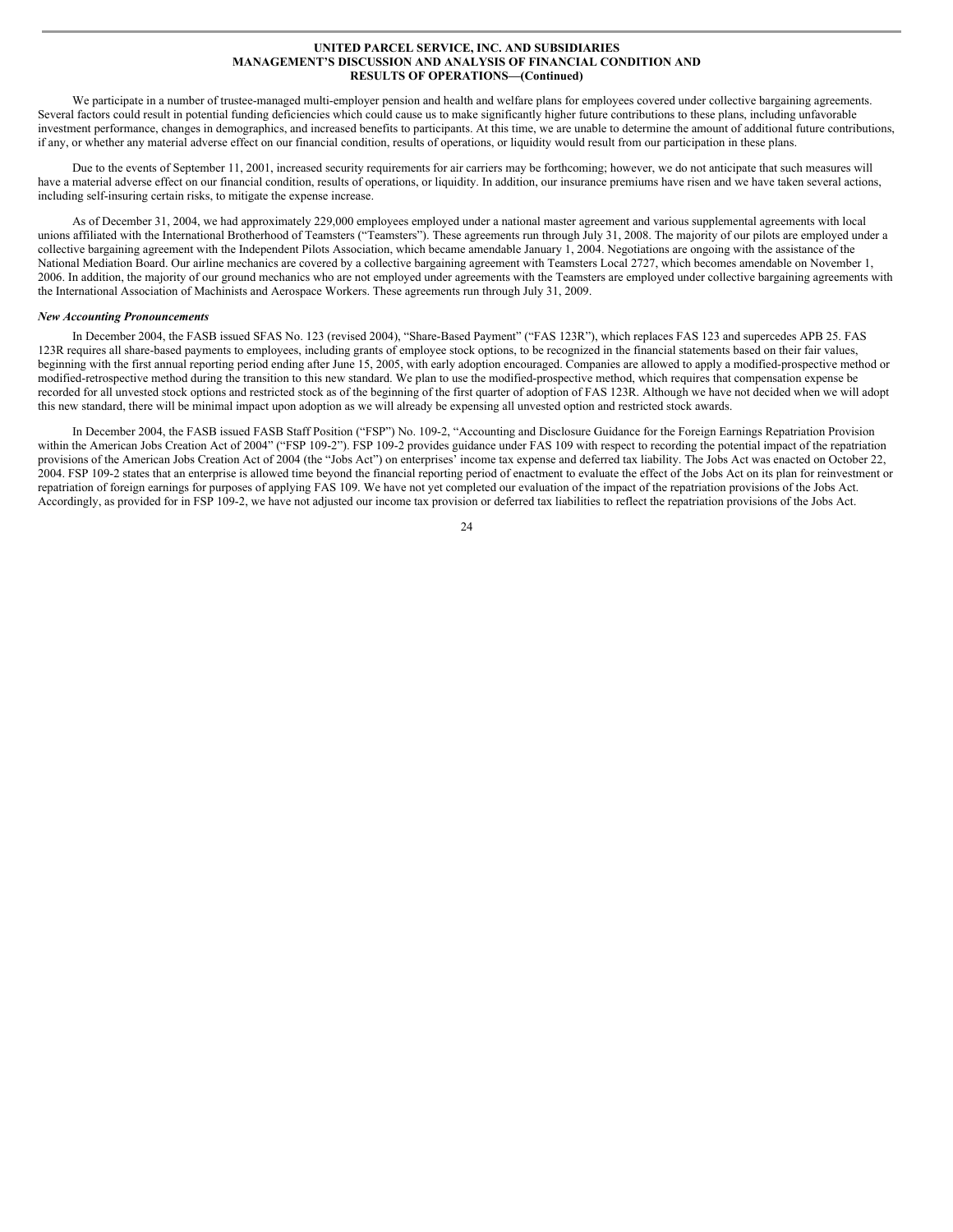The adoption of the following recent accounting pronouncements did not have a material impact on our results of operations or financial condition:

- FASB Interpretation No. 46(R), "Consolidation of Variable Interest Entities—An Interpretation of ARB No. 51";
- FASB Statement No. 132(R) (revised 2003), "Employer's Disclosures about Pensions and Other Post-Retirement Benefits—An Amendment of FASB Statements No. 87, 88, and 106";
- FSP 106-2, "Accounting and Disclosure Requirements Related to the Medicare Prescription Drug, Improvement and Modernization Act of 2003".

# *Forward-Looking Statements*

"Management's Discussion and Analysis of Financial Condition and Results of Operations" and other parts of this report contain "forward-looking" statements about matters that inherently are difficult to predict. These statements include statements regarding our intent, belief and current expectations about our strategic direction, prospects and future results. We have described some of the important factors that affect these statements as we discussed each subject. Forward-looking statements involve risks and uncertainties, and certain factors may cause actual results to differ materially from those contained in the forward-looking statements. Some of the factors that could cause our actual results to differ materially from the expected results are described in our Annual Report on Form 10-K for the year ended December 31, 2004.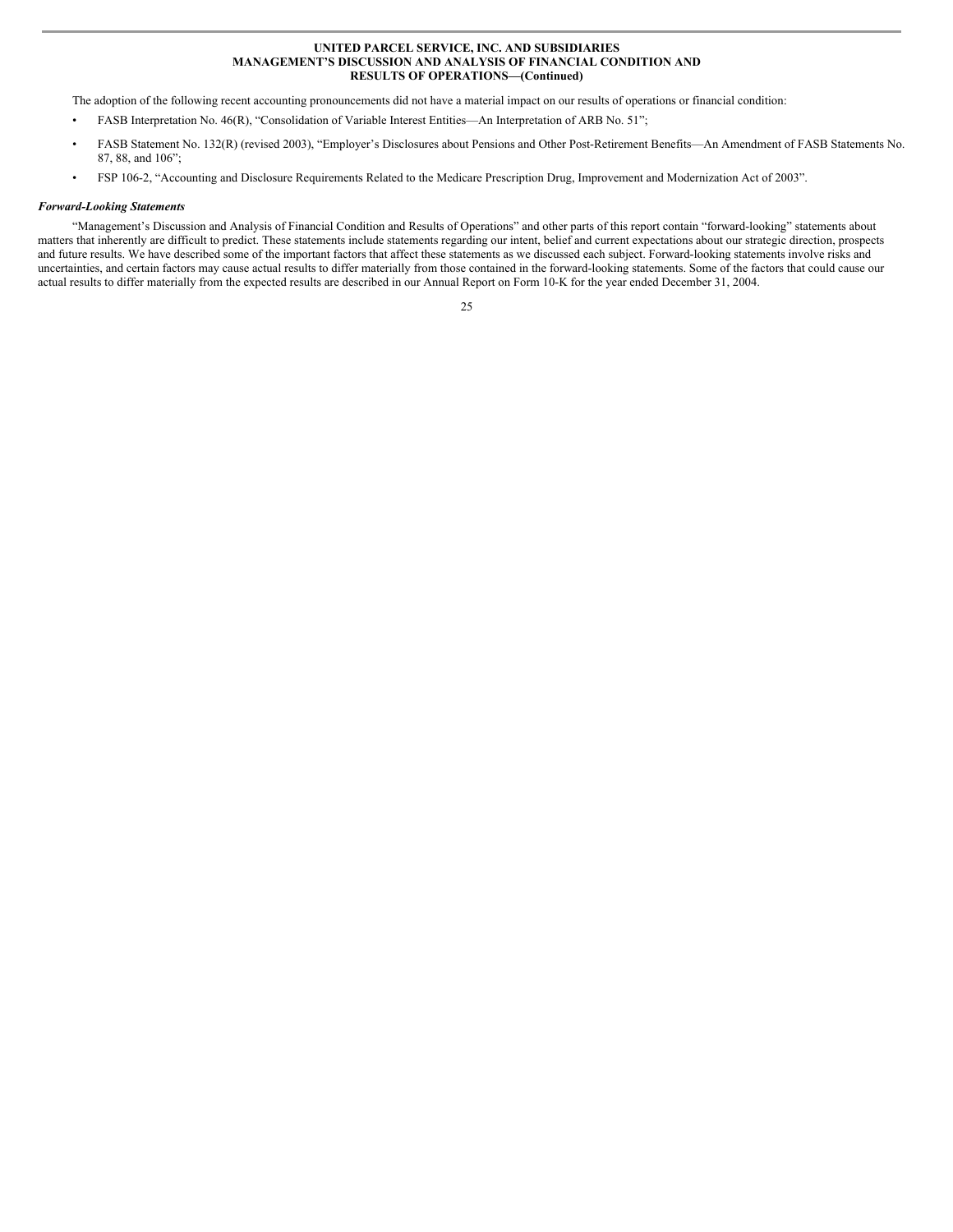#### **Item 3. Quantitative and Qualitative Disclosures About Market Risk**

We are exposed to market risk from changes in foreign currency exchange rates, interest rates, equity prices, and certain commodity prices. This market risk arises in the normal course of business, as we do not engage in speculative trading activities. In order to manage the risk arising from these exposures, we utilize a variety of foreign exchange, interest rate, equity and commodity forward contracts, options, and swaps.

The total fair value asset (liability) of our derivative financial instruments is summarized in the following table (in millions):

|                                  | <b>June 30,</b><br>2005 | December 31,<br>2004 |
|----------------------------------|-------------------------|----------------------|
| <b>Energy Derivatives</b>        | 216                     | 101                  |
| Currency Derivatives             | 43                      | (28)                 |
| <b>Interest Rate Derivatives</b> | 14                      | (32)                 |
|                                  |                         |                      |
|                                  | 273                     | 41                   |
|                                  |                         |                      |

Our market risks, hedging strategies, and financial instrument positions at June 30, 2005 have not materially changed from those disclosed in our Annual Report on Form 10-K for the year ended December 31, 2004. The market risk sensitivities of the contracts noted above are not materially different from the amounts disclosed in our Annual Report on Form 10-K for the year ended December 31, 2004.

The forward contracts, swaps, and options previously discussed contain an element of risk that the counterparties may be unable to meet the terms of the agreements. However, we minimize such risk exposures for these instruments by limiting the counterparties to large banks and financial institutions that meet established credit guidelines. We do not expect to incur any losses as a result of counterparty default.

The information concerning market risk under the sub-caption "Market Risk" of the caption "Management's Discussion and Analysis" on pages 31-33 of our consolidated financial statements contained in our Annual Report on Form 10-K for the year ended December 31, 2004, is hereby incorporated by reference in this Quarterly Report on Form 10-Q.

#### **Item 4. Controls and Procedures**

As of the end of the period covered by this report, management, including our chief executive officer and chief financial officer, evaluated the effectiveness of the design and operation of our disclosure controls and procedures and internal controls over financial reporting. Based upon, and as of the date of the evaluation, our chief executive officer and chief financial officer concluded that the disclosure controls and procedures and internal controls over financial reporting were effective, in all material respects, to ensure that information required to be disclosed in the reports we file and submit under the Exchange Act is recorded, processed, summarized and reported as and when required.

There have been no significant changes in our internal controls over financial reporting that occurred during our last fiscal quarter that has materially affected, or is reasonably likely to materially affect, our internal control over financial reporting. There were no significant deficiencies or material weaknesses identified in the evaluation and therefore, no corrective actions were taken.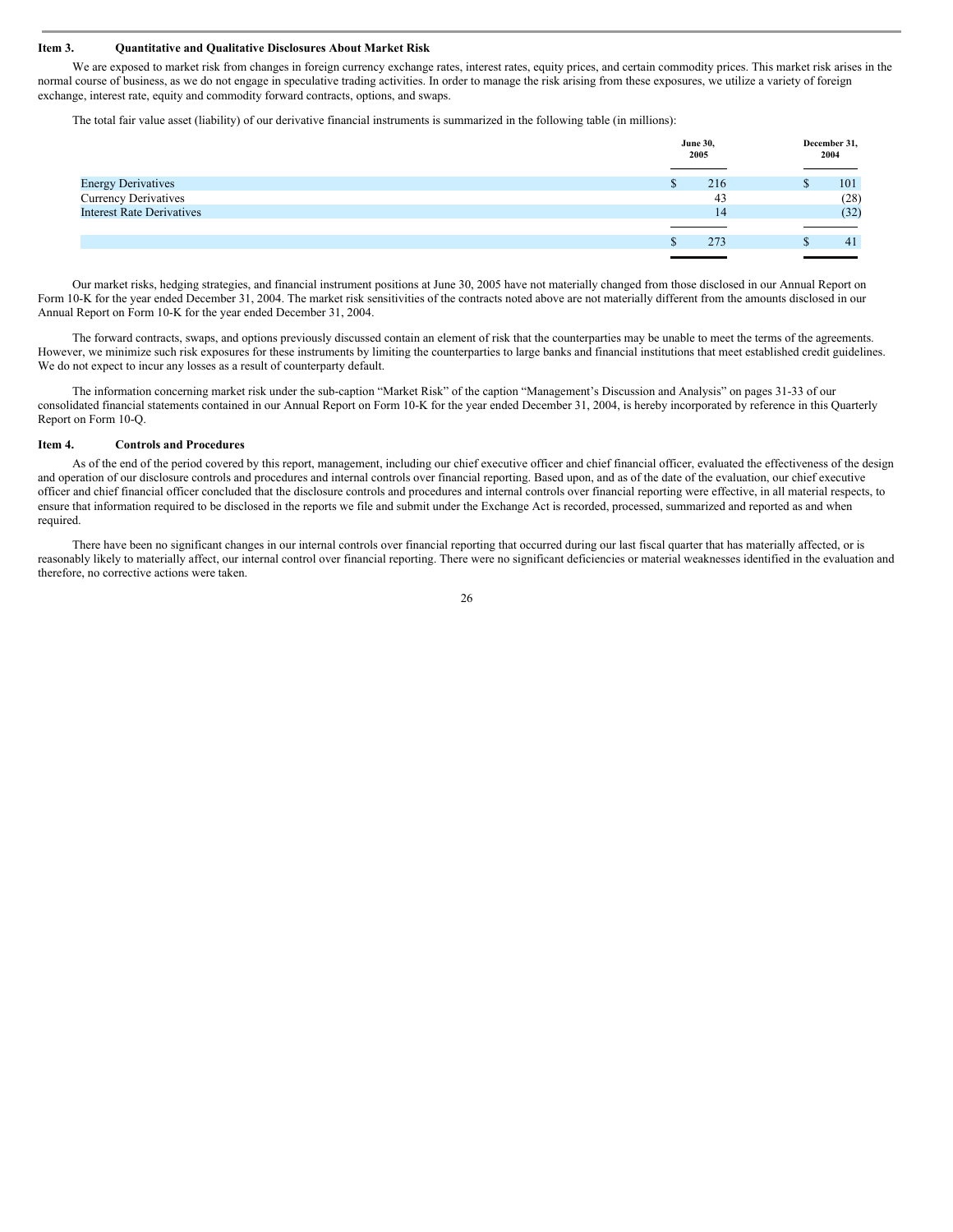# **PART II. OTHER INFORMATION**

#### **Item 1. Legal Proceedings**

For a discussion of legal proceedings affecting us and our subsidiaries, please see Note 9 to our unaudited consolidated financial statements contained herein.

# **Item 2. Unregistered Sales of Equity Securities and Use of Proceeds**

(c) A summary of our repurchases of our Class A and Class B common stock during the second quarter of 2005 is as follows (in millions, except per share amounts):

|                                 | <b>Total Number</b><br>of Shares<br>Purchased (1) | Average<br><b>Price Paid</b><br>Per Share (1) | <b>Total Number of</b><br><b>Shares Purchased</b><br>as Part of Publicly<br><b>Announced Program</b> | <b>Approximate Dollar</b><br>Value of Shares that<br>May Yet be Purchased<br><b>Under the Program</b> |
|---------------------------------|---------------------------------------------------|-----------------------------------------------|------------------------------------------------------------------------------------------------------|-------------------------------------------------------------------------------------------------------|
| April 1 – April 30, 2005        | 3.1                                               | 70.61                                         | 3.1                                                                                                  | 816                                                                                                   |
| May 1 – May 31, 2005            | 2.0                                               | 72.66                                         | 1.9                                                                                                  | 677                                                                                                   |
| June $1 -$ June 30, 2005        | 3.8                                               | 71.02                                         | 3.7                                                                                                  | 413                                                                                                   |
|                                 |                                                   |                                               |                                                                                                      |                                                                                                       |
| Total April $1 -$ June 30, 2005 | 8.9                                               | 71.24                                         | 8.7                                                                                                  | 413                                                                                                   |
|                                 |                                                   |                                               |                                                                                                      |                                                                                                       |

<sup>(1)</sup> Includes shares repurchased through our publicly announced share repurchase program and shares tendered to pay the exercise price and tax withholding on employee stock options.

In October 2004, the Board of Directors authorized an increase in our share repurchase program to a total of \$2.0 billion. This superceded any previous remaining authorization for share repurchases. Unless terminated earlier by the resolution of our Board, the program will expire when we have purchased all shares authorized for repurchase under the program.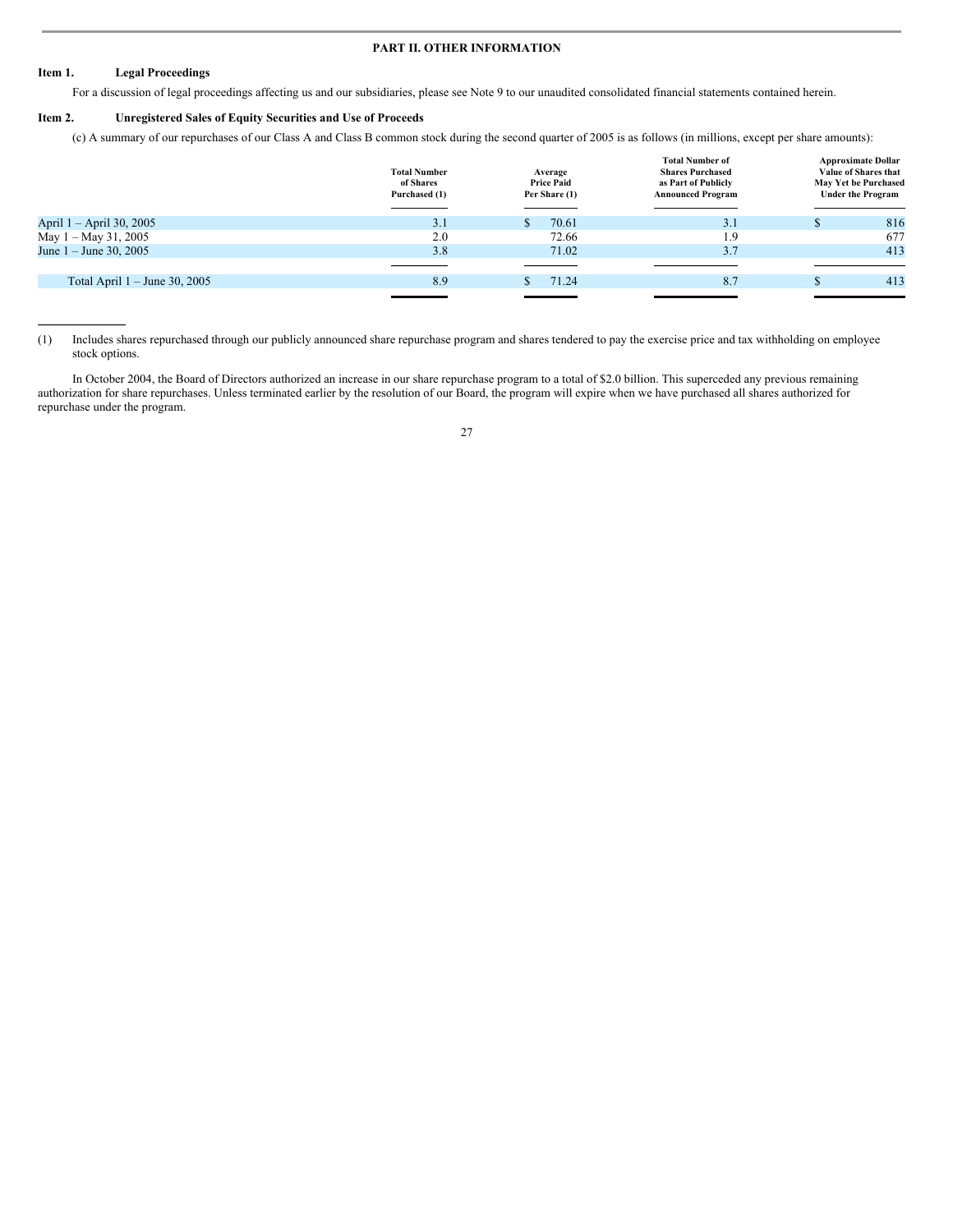# **Item 4. Submission of Matters to a Vote of Security Holders**

Our annual meeting of shareowners was held on May 5, 2005.

Proxies for the meeting were solicited pursuant to Regulation 14A under the Securities Exchange Act of 1934. There was no solicitation in opposition to management's nominees for director as listed in Item No. 1 in the proxy statement, and all of such nominees were elected.

1. The results of the voting by the shareowners for directors are presented below.

| <b>Director</b>    |          | <b>Number of Votes</b> |          |  |
|--------------------|----------|------------------------|----------|--|
| John J. Beystehner | For      | 3,102,573,918          | 95.91%   |  |
|                    | Withheld | 132,138,881            | 4.09%    |  |
| Michael L. Eskew   | For      | 3,097,388,369          | 95.75%   |  |
|                    | Withheld | 137,324,430            | 4.25%    |  |
| James P. Kelly     | For      | 3,127,885,003          | 96.70%   |  |
|                    | Withheld | 106,827,796            | 3.30%    |  |
| Ann M. Livermore   | For      | 3,060,139,943          | 94.60%   |  |
|                    | Withheld | 174,572,856            | 5.40%    |  |
| Gary E. MacDougal  | For      | 3,120,413,353          | 96.47%   |  |
|                    | Withheld | 114,299,446            | $3.53\%$ |  |
| Victor A. Pelson   | For      | 3,131,589,767          | 96.81%   |  |
|                    | Withheld | 103,123,032            | 3.19%    |  |
| Lea N. Soupata     | For      | 2,972,823,558          | 91.90%   |  |
|                    | Withheld | 261,889,241            | 8.10%    |  |
| John W. Thompson   | For      | 3,095,066,857          | 95.68%   |  |
|                    | Withheld | 139,645,942            | 4.32%    |  |
| Carol B. Tomé      | For      | 3,122,705,862          | 96.54%   |  |
|                    | Withheld | 112,006,937            | 3.46%    |  |
| Ben Verwaayan      | For      | 3,127,044,093          | 96.67%   |  |
|                    | Withheld | 107,668,706            | 3.33%    |  |

2. The proposal and the results of the voting by the shareowners for ratification of our appointment of independent auditors are presented below.

|                                                                                                      |         | <b>Number of Votes</b> | Percent of<br><b>Total Voting</b> |
|------------------------------------------------------------------------------------------------------|---------|------------------------|-----------------------------------|
| To ratify the appointment of Deloitte & Touche LLP, independent auditors, as auditors of UPS and its | For     | 3.160.365.478          | 97.70%                            |
| subsidiaries for the year ending December 31, 2005                                                   | Against | 50.172.519             | $1.55\%$                          |
|                                                                                                      | Abstain | 24.174.802             | $0.75\%$                          |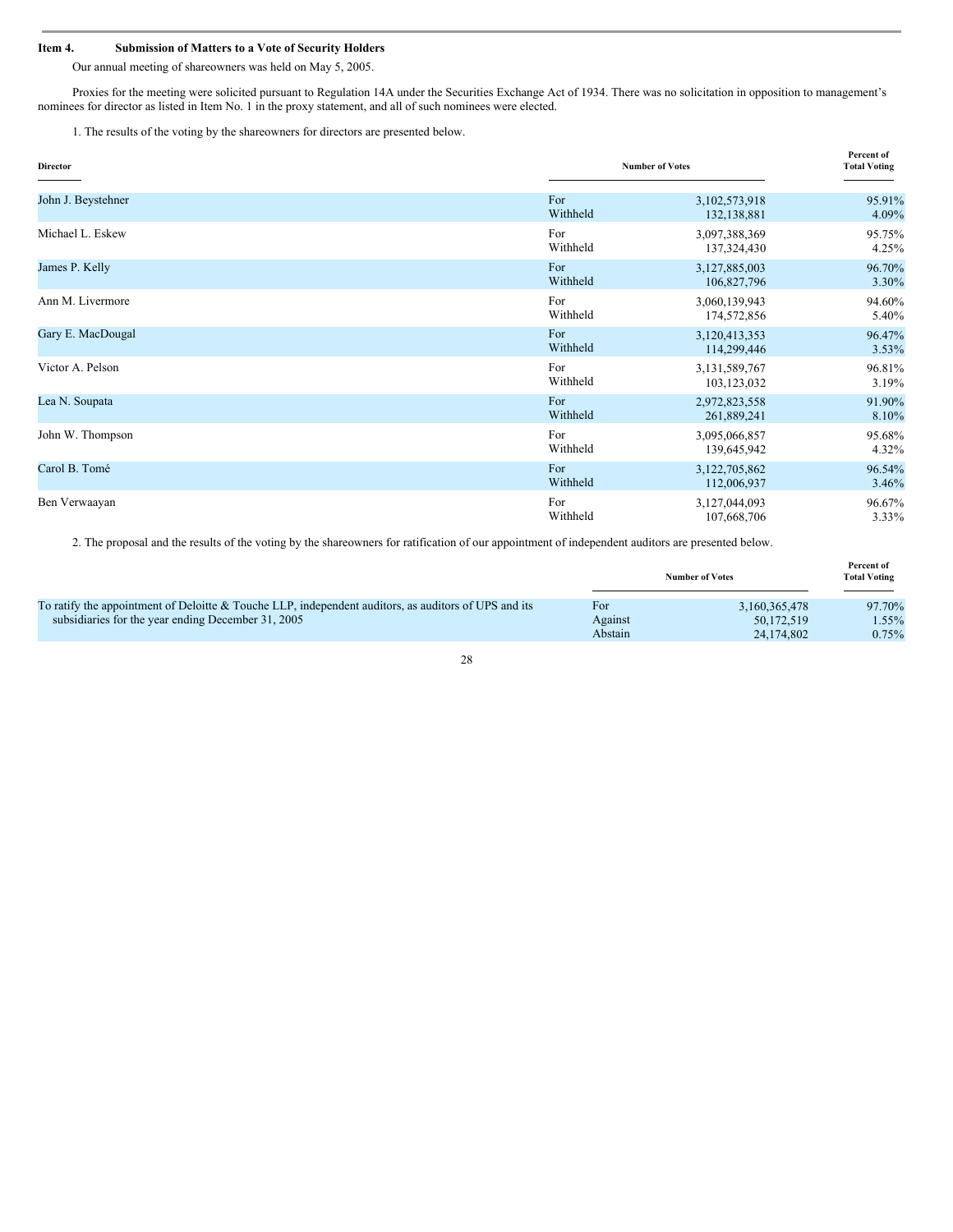# **Item 6. Exhibits**

(A) Exhibits:

- 3.1 Form of Restated Certificate of Incorporation of United Parcel Service, Inc. (incorporated by reference to Exhibit 3.2 to Form 10-Q for the Quarter Ended June 30, 2002).
- 3.2 Form of Bylaws of United Parcel Service, Inc. (incorporated by reference to Exhibit 3.2 on Form S-4 (No. 333-83349), filed on July 21, 1999, as amended).
- 12 Computation of Ratio of Earnings to Fixed Charges.
- 31.1 Certification of the Chief Executive Officer Pursuant to Rule 13a (14), as adopted pursuant to Section 302 of the Sarbanes-Oxley Act of 2002.
- 31.2 Certification of the Chief Financial Officer Pursuant to Rule 13a (14), as adopted pursuant to Section 302 of the Sarbanes-Oxley Act of 2002.
- 32.1 Certification of the Chief Executive Officer Pursuant to 18 U.S.C. Section 1350, as Adopted Pursuant to Section 906 of the Sarbanes-Oxley Act of 2002.
- 32.2 Certification of the Chief Financial Officer Pursuant to 18 U.S.C. Section 1350, as Adopted Pursuant to Section 906 of the Sarbanes-Oxley Act of 2002.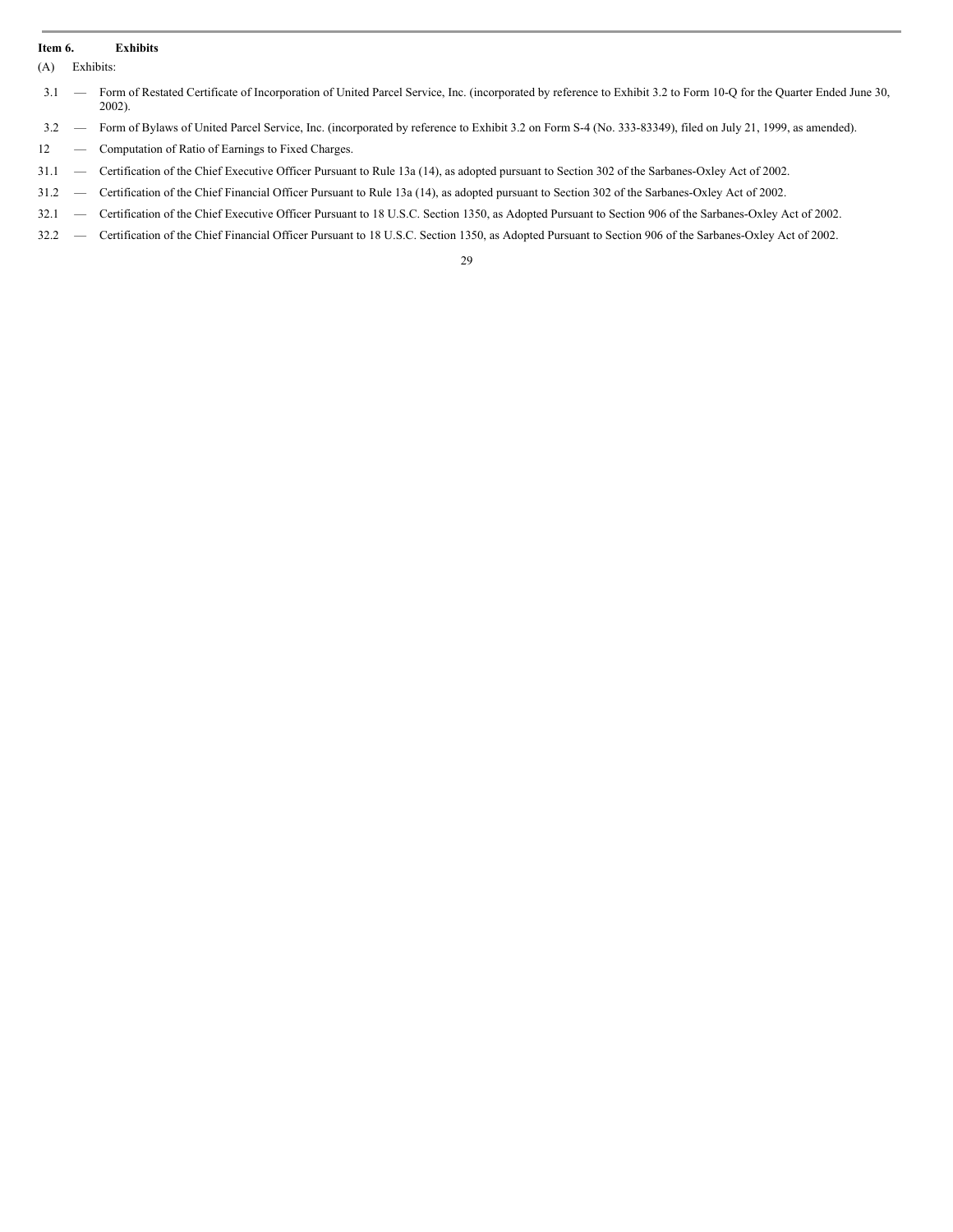# **EXHIBIT INDEX**

- 3.1 Form of Restated Certificate of Incorporation of United Parcel Service, Inc. (incorporated by reference to Exhibit 3.2 to Form 10-Q for the Quarter Ended June 30, 2002).
- 3.2 Form of Bylaws of United Parcel Service, Inc. (incorporated by reference to Exhibit 3.2 on Form S-4 (No. 333-83349), filed on July 21, 1999, as amended).
- 12 Computation of Ratio of Earnings to Fixed Charges.
- 31.1 Certification of the Chief Executive Officer Pursuant to Rule 13a (14), as adopted pursuant to Section 302 of the Sarbanes-Oxley Act of 2002.
- 31.2 Certification of the Chief Financial Officer Pursuant to Rule 13a (14), as adopted pursuant to Section 302 of the Sarbanes-Oxley Act of 2002.
- 32.1 Certification of the Chief Executive Officer Pursuant to 18 U.S.C. Section 1350, as Adopted Pursuant to Section 906 of the Sarbanes-Oxley Act of 2002.
- 32.2 Certification of the Chief Financial Officer Pursuant to 18 U.S.C. Section 1350, as Adopted Pursuant to Section 906 of the Sarbanes-Oxley Act of 2002.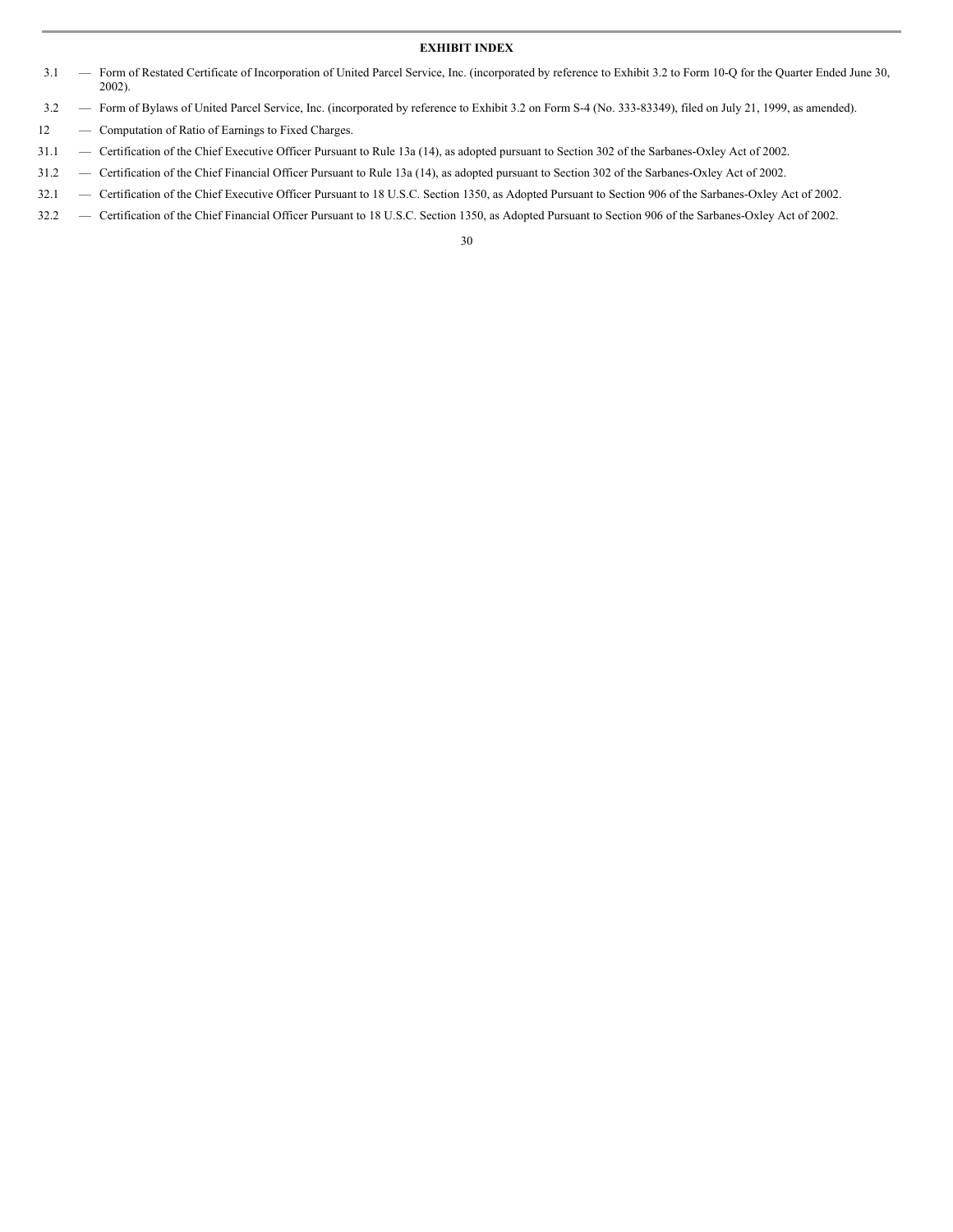# **SIGNATURES**

Pursuant to the requirements of the Securities Exchange Act of 1934, the registrant has duly caused this report to be signed on its behalf by the undersigned thereunto duly authorized.

> UNITED PARCEL SERVICE, INC. (Registrant)

Date: August 9, 2005 By: /s/ D. SCOTT DAVIS

**D. Scott Davis<br>Senior Vice President, Treasurer and<br>Chief Financial Officer<br>(Duly Authorized Officer and<br>Principal Financial Officer)**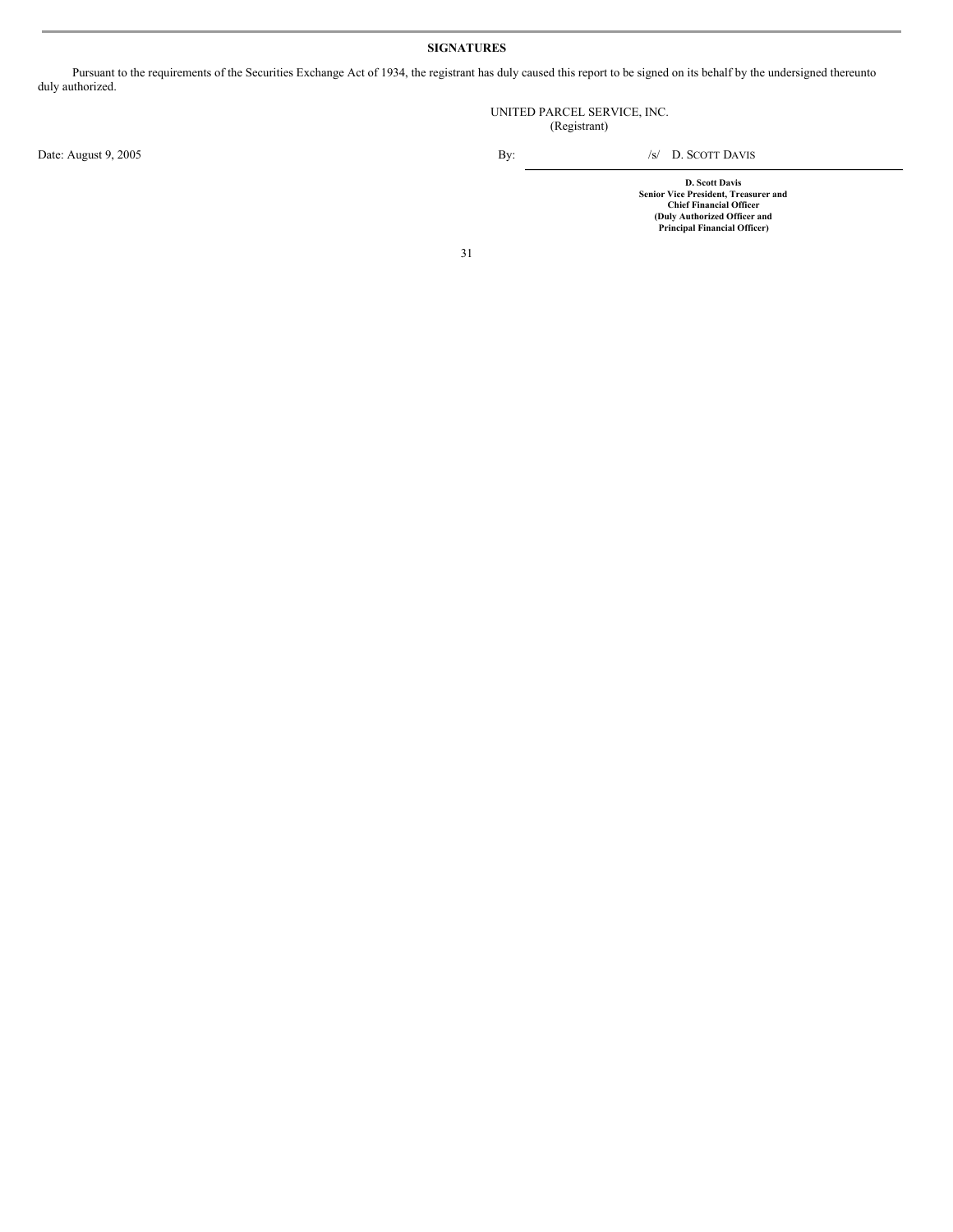# **United Parcel Service, Inc. and Subsidiaries Ratio of Earnings to Fixed Charges**

|                                                     |         | <b>Six Months Ended</b><br><b>June 30,</b> |
|-----------------------------------------------------|---------|--------------------------------------------|
| (in millions)                                       | 2005    | 2004                                       |
| Earnings:                                           |         |                                            |
| Earnings before income taxes and accounting changes | \$2,919 | \$2,484                                    |
| Add: Interest expense                               | 83      | 74                                         |
| Add: One-third of rental expense (a)                | 123     | 115                                        |
| Total earnings                                      | \$3,125 | \$2,673                                    |
|                                                     |         |                                            |
| <b>Fixed Charges:</b>                               |         |                                            |
| Interest expense                                    | S<br>83 | $\mathbf S$<br>74                          |
| Interest capitalized                                | 15      | 12                                         |
| One-third of rental expense (a)                     | 123     | 115                                        |
| Total fixed charges                                 | 221     | 201<br>\$                                  |
|                                                     |         |                                            |
| Ratio of Earnings to Fixed Charges                  | 14.1    | 13.3                                       |

(a) Considered to be representative of interest factor in rental expense.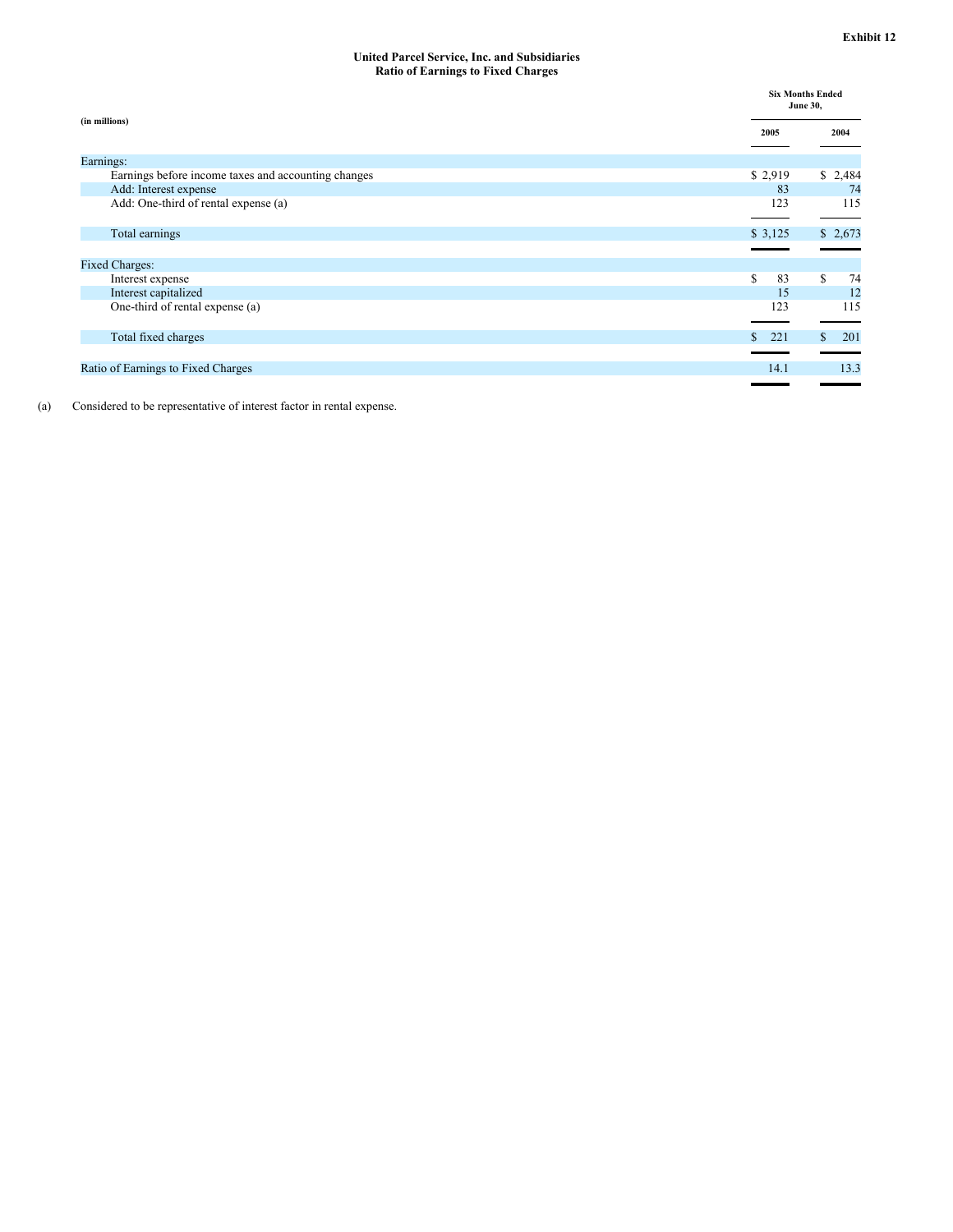# **CERTIFICATE OF CHIEF EXECUTIVE OFFICER**

I, Michael L. Eskew, certify that:

- 1. I have reviewed this quarterly report on Form 10-Q of United Parcel Service, Inc.;
- 2. Based on my knowledge, this report does not contain any untrue statement of a material fact or omit to state a material fact necessary to make the statements made, in light of the circumstances under which such statements were made, not misleading with respect to the period covered by this report;
- 3. Based on my knowledge, the financial statements, and other financial information included in this report, fairly present in all material respects the financial condition, results of operations and cash flows of the registrant as of, and for, the periods presented in this report;
- 4. The registrant's other certifying officer and I are responsible for establishing and maintaining disclosure controls and procedures (as defined in Exchange Act Rules 13a-15(e) and 15d-15(e)) and internal control over financial reporting (as defined in Exchange Act Rules 13a-15(f) and 15d-15(f)) for the registrant and have:
	- a. designed such disclosure controls and procedures, or caused such disclosure controls and procedures to be designed under our supervision, to ensure that material information relating to the registrant, including its consolidated subsidiaries, is made known to us by others within those entities, particularly during the period in which this report is being prepared;
	- b. designed such internal control over financial reporting, or caused such internal control over financial reporting to be designed under our supervision, to provide reasonable assurance regarding the reliability of financial reporting and the preparation of financial statements for external purposes in accordance with generally accepted accounting principles;
	- c. evaluated the effectiveness of the registrant's disclosure controls and procedures and presented in this report our conclusions about the effectiveness of disclosure controls and procedures, as of the end of the period covered by this report based on such evaluation; and
	- d. disclosed in this report any change in the registrant's internal control over financial reporting that occurred during the registrant's most recent fiscal quarter that has materially affected, or is reasonably likely to materially affect, the registrant's internal control over financial reporting; and
- 5. The registrant's other certifying officer and I have disclosed, based on our most recent evaluation of internal control over financial reporting, to the registrant's auditors and the audit committee of the registrant's board of directors (or persons performing the equivalent functions):
	- a. all significant deficiencies and material weaknesses in the design or operation of internal control over financial reporting which are reasonably likely to adversely affect the registrant's ability to record, process, summarize and report financial information; and
	- b. any fraud, whether or not material, that involves management or other employees who have a significant role in the registrant's internal control over financial reporting.

/s/ MICHAEL L. ESKEW

**Michael L. Eskew Chairman and Chief Executive Officer**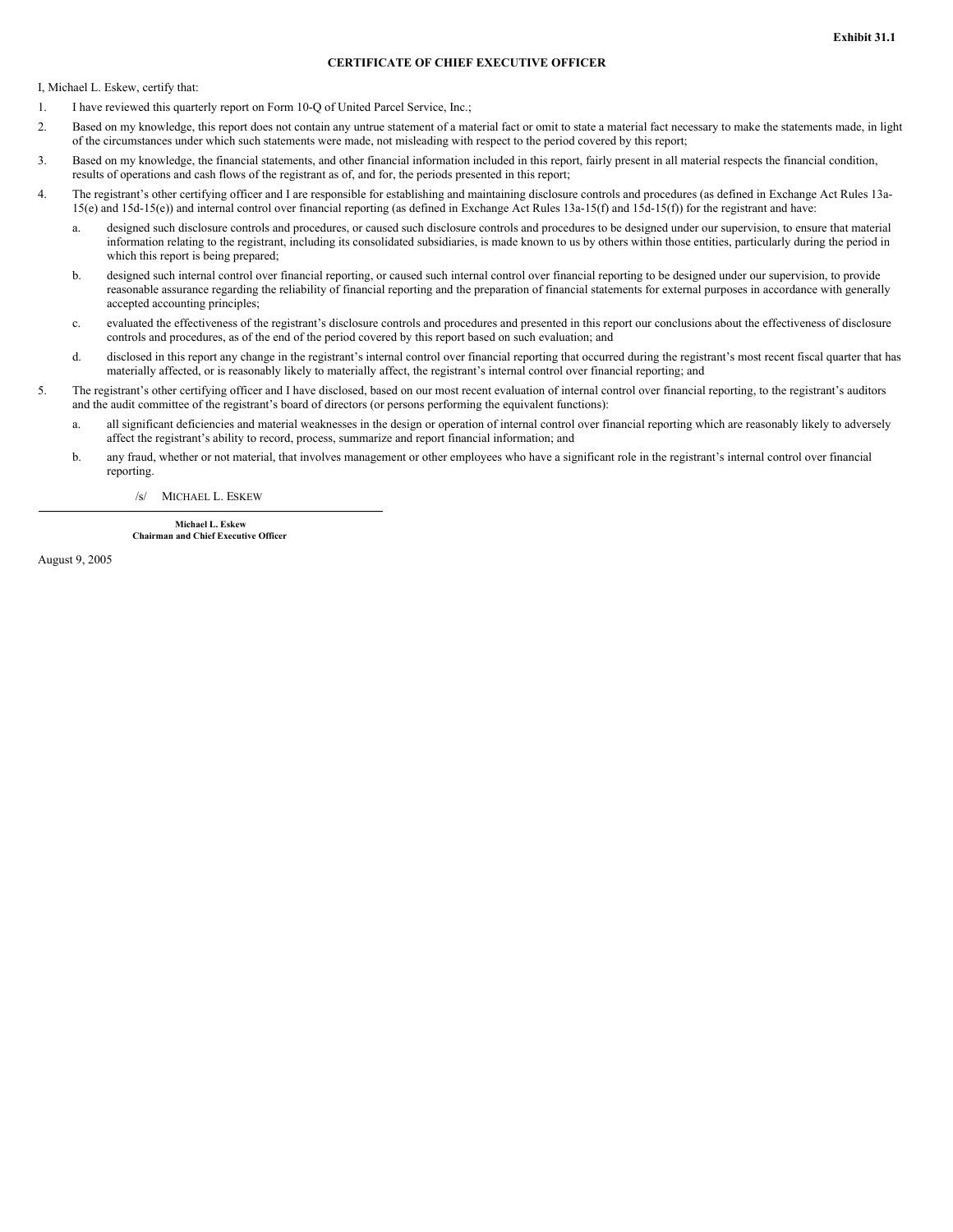# **CERTIFICATE OF CHIEF FINANCIAL OFFICER**

I, D. Scott Davis, certify that:

- 1. I have reviewed this quarterly report on Form 10-Q of United Parcel Service, Inc.;
- 2. Based on my knowledge, this report does not contain any untrue statement of a material fact or omit to state a material fact necessary to make the statements made, in light of the circumstances under which such statements were made, not misleading with respect to the period covered by this report;
- 3. Based on my knowledge, the financial statements, and other financial information included in this report, fairly present in all material respects the financial condition, results of operations and cash flows of the registrant as of, and for, the periods presented in this report;
- 4. The registrant's other certifying officer and I are responsible for establishing and maintaining disclosure controls and procedures (as defined in Exchange Act Rules 13a-15(e) and 15d-15(e)) and internal control over financial reporting (as defined in Exchange Act Rules 13a-15(f) and 15d-15(f)) for the registrant and have:
	- a. designed such disclosure controls and procedures, or caused such disclosure controls and procedures to be designed under our supervision, to ensure that material information relating to the registrant, including its consolidated subsidiaries, is made known to us by others within those entities, particularly during the period in which this report is being prepared;
	- b. designed such internal control over financial reporting, or caused such internal control over financial reporting to be designed under our supervision, to provide reasonable assurance regarding the reliability of financial reporting and the preparation of financial statements for external purposes in accordance with generally accepted accounting principles;
	- c. evaluated the effectiveness of the registrant's disclosure controls and procedures and presented in this report our conclusions about the effectiveness of disclosure controls and procedures, as of the end of the period covered by this report based on such evaluation; and
	- d. disclosed in this report any change in the registrant's internal control over financial reporting that occurred during the registrant's most recent fiscal quarter that has materially affected, or is reasonably likely to materially affect, the registrant's internal control over financial reporting; and
- 5. The registrant's other certifying officer and I have disclosed, based on our most recent evaluation of internal control over financial reporting, to the registrant's auditors and the audit committee of the registrant's board of directors (or persons performing the equivalent functions):
	- a. all significant deficiencies and material weaknesses in the design or operation of internal control over financial reporting which are reasonably likely to adversely affect the registrant's ability to record, process, summarize and report financial information; and
	- b. any fraud, whether or not material, that involves management or other employees who have a significant role in the registrant's internal control over financial reporting.

/s/ D. SCOTT DAVIS

**D. Scott Davis Chief Financial Officer**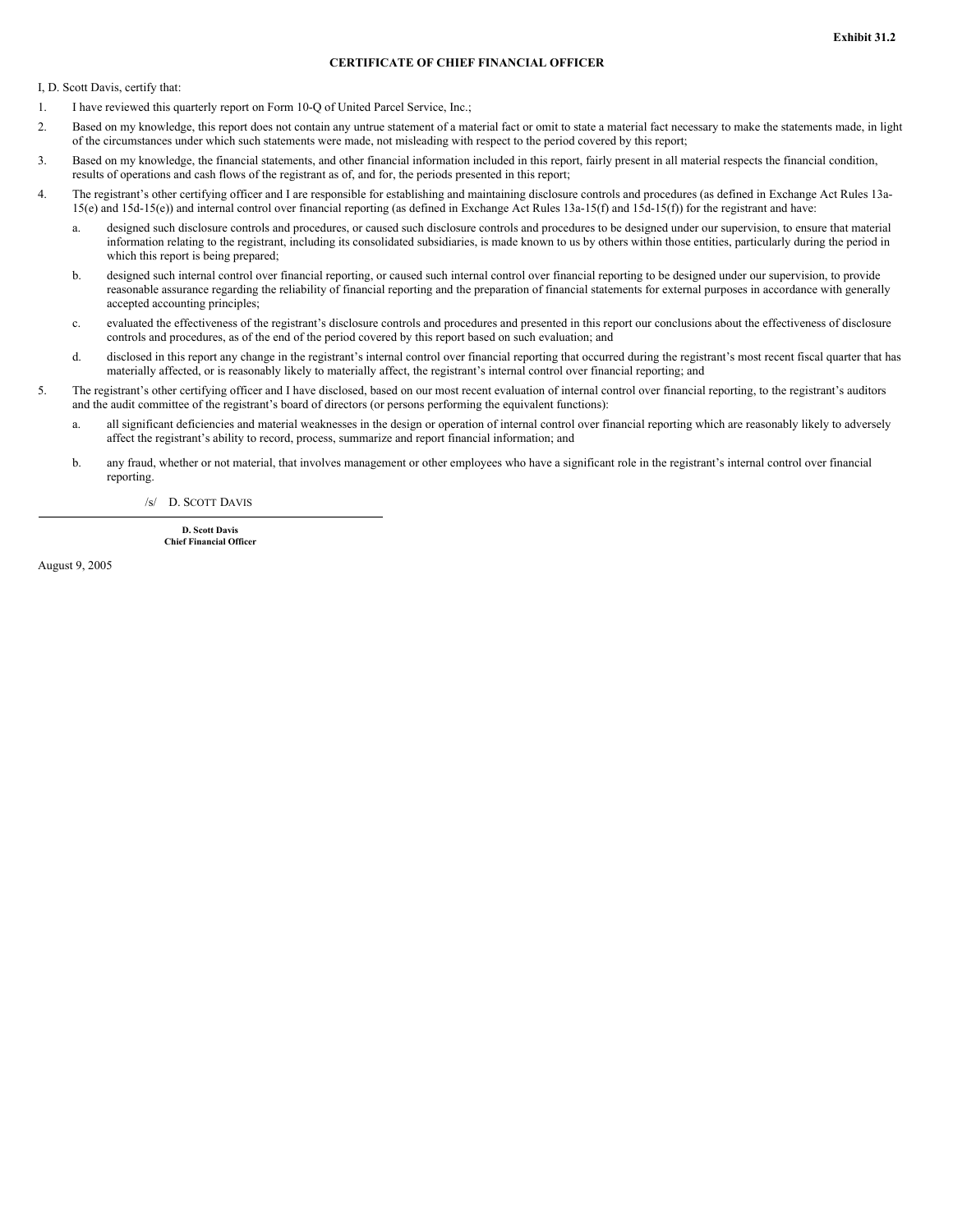# **CERTIFICATION PURSUANT TO 18 U.S.C. SECTION 1350, AS ADOPTED PURSUANT TO SECTION 906 OF THE SARBANES-OXLEY ACT OF 2002**

Pursuant to Section 906 of the Sarbanes-Oxley Act of 2002 and in connection with the Quarterly Report on Form 10-Q of United Parcel Service, Inc. (the "Corporation") for the period ended June 30, 2005, as filed with the Securities and Exchange Commission on the date hereof (the "Report"), the undersigned, the Chairman of the Board and Chief Executive Officer of the Corporation, certifies that:

- (1) The Report fully complies with the requirements of Section 13(a) or 15(d) of the Securities Exchange Act of 1934; and
- (2) The information contained in the Report fairly presents, in all material respects, the financial condition and results of operations of the Corporation.

/s/ MICHAEL L. ESKEW

**Michael L. Eskew Chairman and Chief Executive Officer**